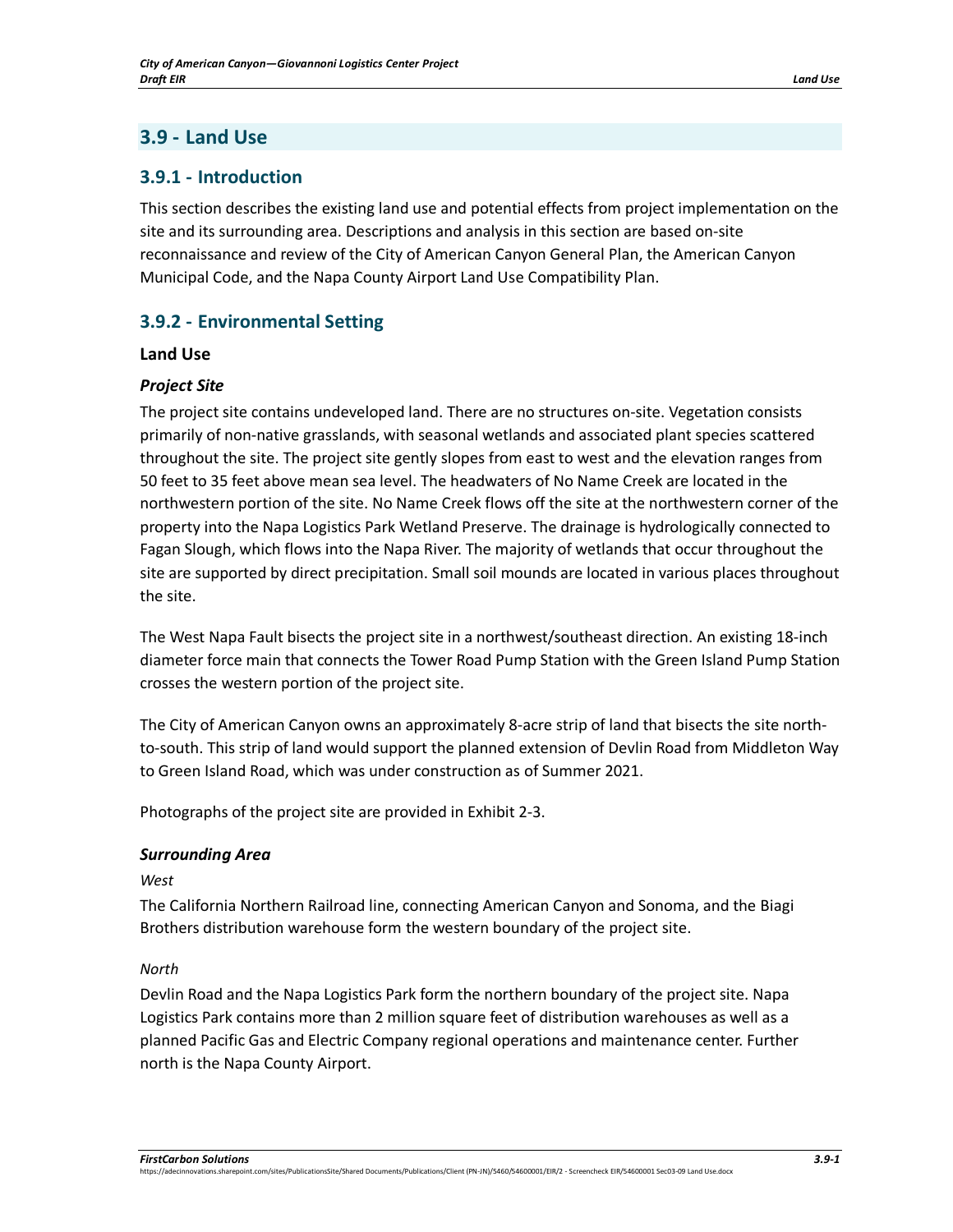## *East*

The Napa Branch Line, a railroad that connects American Canyon and Napa, forms the eastern boundary of the project site. East of the branch line are several industrial and commercial business that front State Route 29 (SR-29).

# *South*

Green Island Road, Crown Hill Stone Supply, and the Wine Direct warehouse form the southern boundary of the project site. Further south are industrial and commercial businesses within the Green Island Business Park.

# **Land Use Designations**

# *Project Site*

The project site is designated "Industrial" by the City of American Canyon General Plan and zoned "General Industrial." The project site is within the boundaries of the Napa County Airport Land Use Compatibility Plan.

# *Surrounding Land Uses*

[Table 3.9-1](#page-1-0) summarizes the surrounding land uses. As shown in the table, all surrounding properties are designated for industrial use.

<span id="page-1-0"></span>

|                                            | <b>Relationship to</b><br><b>Project Site</b> | <b>Land Use Designation</b> |                                               |
|--------------------------------------------|-----------------------------------------------|-----------------------------|-----------------------------------------------|
| <b>Land Use</b>                            |                                               | <b>General Plan</b>         | <b>Zoning</b>                                 |
| <b>Green Island Business Park</b>          | West and South                                | Industrial                  | General Industrial (GI)                       |
| Napa Logistics Park                        | North                                         | Industrial                  | Napa County Airport<br>Industrial Area (SP-2) |
| Diablo Timber                              | East                                          | Industrial                  | Light Industrial (LI)                         |
| Undeveloped Land                           | East                                          | Industrial                  | Light Industrial (LI)                         |
| Crown Hill Stone Supply and<br>Wine Direct | South                                         | Industrial                  | General Industrial (GI)                       |
| Source: City of American Canyon 2021.      |                                               |                             |                                               |

# **Table 3.9-1: Surrounding Land Use Designations**

# **Napa County Airport**

The Napa County Airport is located north of the project site, just beyond the Napa Logistics property. The County-owned airport occupies approximately 824 acres and contains three runways (ranging from 2,510 to 5,931 feet in length), associated taxiways and tarmacs, a control tower, approximately 200 hangars, approximately 160 tie down spaces, and a helicopter pad. The airport averages 148 operations per day and 54,020 operations annually. (The Federal Aviation Administration defines an "operation" as one takeoff or landing).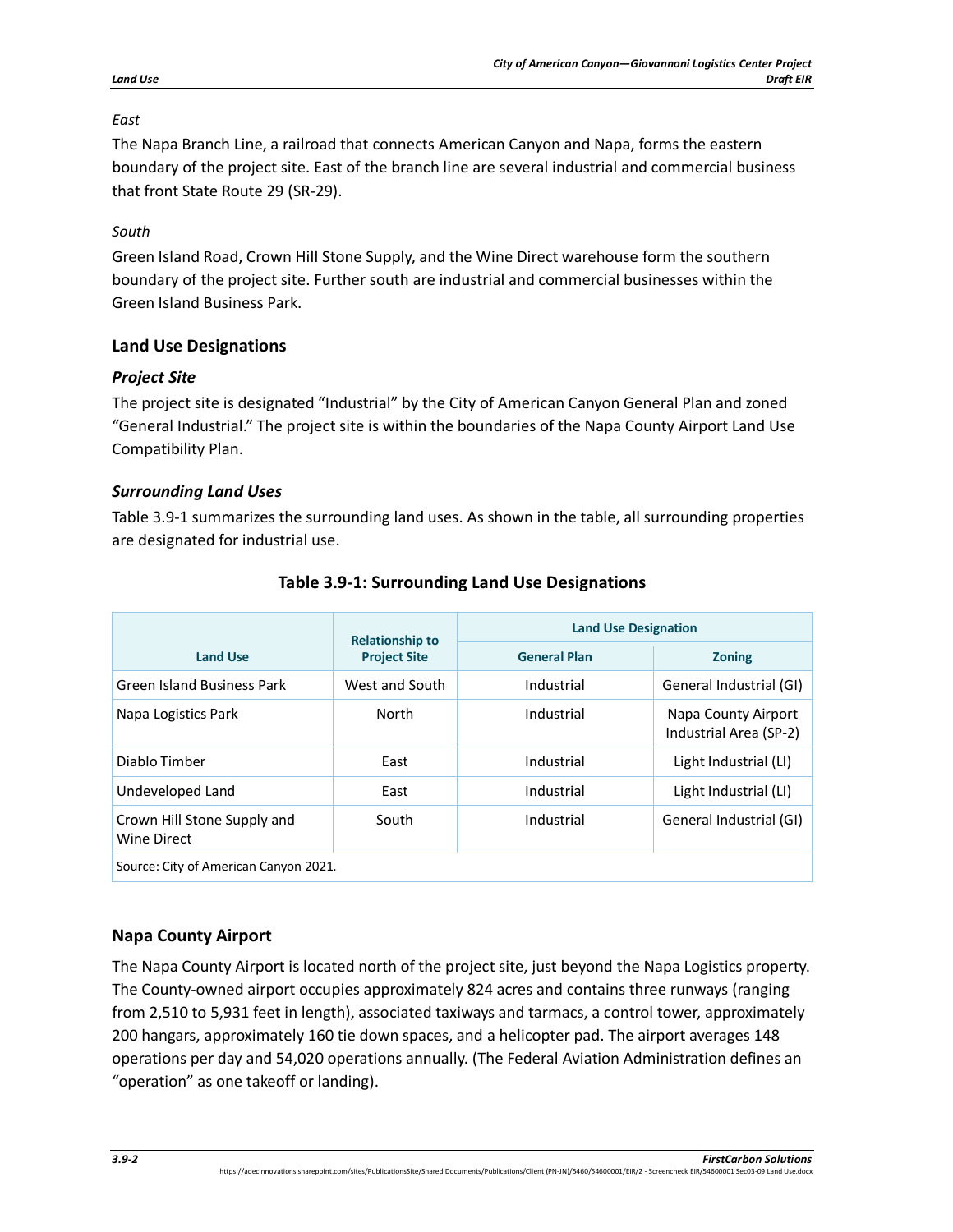The project site is located within Napa County Airport Land Use Compatibility Zone D (Common Traffic Pattern). Zone D is defined as the area where structures are routinely over flown by aircraft at altitudes of 300 to 1,000 feet with frequent single-event noise intrusion.

# **3.9.3 - Regulatory Framework**

## **State**

# *State Aeronautics Act*

The State Aeronautics Act requires each county with an airport to establish an Airport Land Use Commission (ALUC) to regulate land use around airports to protect public safety and ensure that land uses near airports do not interfere with aviation operations. The Napa County Airport Land Use Compatibility Plan regulates land use around the Napa County Airport, as well as two other aviation facilities in the County, by requiring compliance with the policies of the plan. In certain circumstances, local governments may override the decisions of the ALUC.

# **Local**

## *City of American Canyon*

## *General Plan*

The City of American Canyon General Plan provides a blueprint for future development within American Canyon and the Sphere of Influence. The American Canyon Council adopted its most recent General Plan on November 3, 1994. The General Plan contains the following chapters: land use, housing, economic development, circulation, utilities, public facilities and services, parks and recreation, natural historic/cultural resources, geology, flooding, and noise. Each chapter establishes goals and policies to guide future land use activities and development within the General Plan boundaries. Note that the Circulation Element was comprehensively updated in 2013, the Housing Element was comprehensively updated in 2015, and incremental amendments have been made to the Land Use Element over time and as recently as 2021.

## **Industrial**

The City of American Canyon General Plan designates the project site as Industrial. The following land use activities are identified as permitted uses within the Industrial land use designation: light manufacturing (including auto manufacturing); aviation-related; agribusiness related; industrial sector "clusters;" thematic industries; business parks; warehouses; professional offices; supporting retail, restaurant, and financial; and similar uses. The General Plan establishes a floor area ratio (FAR) of 0.5 for labor-intensive industries and a FAR of 0.7 for low labor uses.

## *American Canyon Zoning Ordinance*

American Canyon Municipal Code Title 19 contains the Zoning Ordinance. The project site is designated General Industrial (GI) by the Zoning Ordinance. The General Industrial zoning district is defined as follows: "To provide areas appropriate for functional industrial activities, including warehousing, manufacturing, food processing, product and equipment assembly, and similar types of uses that may involve both indoor and outdoor activities, and related ancillary uses." The Zoning Ordinance lists research and development, wholesaling, distribution, and storage as permitted uses within the General Industrial zoning district. New development within the General Industrial zoning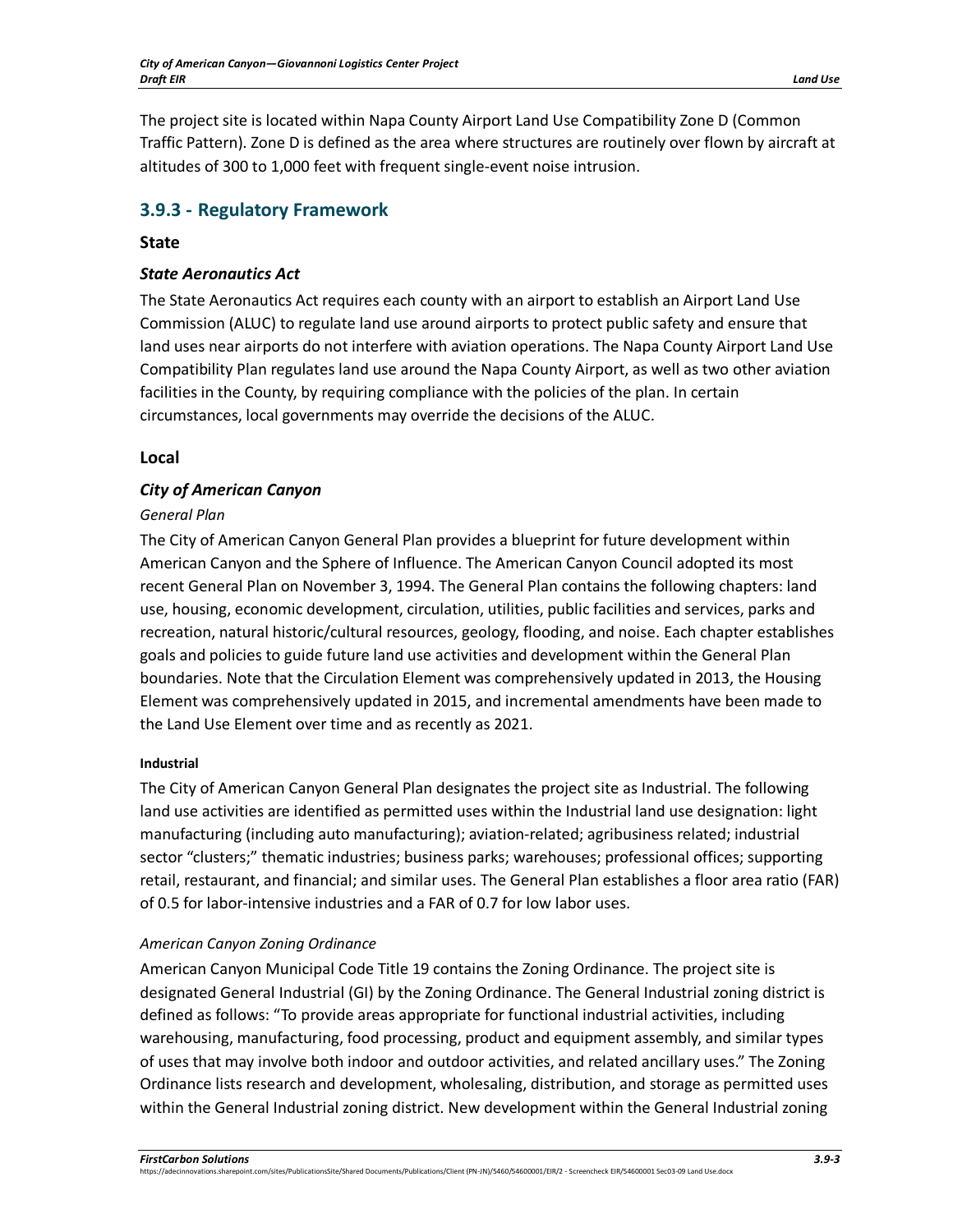district is limited to 40 feet above finished grade and no more than 0.5 FAR for labor-intensive industries and no more than 0.7 FAR for low labor uses.

# *County of Napa*

# *Napa County Airport Land Use Compatibility Plan*

The Airport Land Use Compatibility Plan governs land use around two Napa County aviation facilities: the Napa County Airport and Parrett Field in Angwin. The Airport Land Use Compatibility Plan was adopted by the Napa County ALUC in April 1991 and revised in December 1999.

# **Noise**

Table 2-1 of the Airport Land Use Compatibility Plan identifies acceptable aviation noise levels by land use. For warehouse and light industrial uses, aviation noise levels of up to 60 A-weighted decibel (dBA) Community Noise Equivalent Level (CNEL) are listed as "clearly acceptable" and noise levels between 60 and 65 dBA CNEL are listed as "normally acceptable." Noise levels between 65 and 75 dBA CNEL are listed as "marginally acceptable."

## **Flight Hazards**

The Airport Land Use Compatibility Plan identifies two categories of flight hazards: physical obstructions and land use characteristics.

Physical obstructions are associated with tall objects or structures. The Airport Land Use Compatibility Plan establishes a height restriction ranging from 50 feet to 185 feet above ground level.

Certain land use activities may pose hazards to aviation. Specific characteristics that should be avoided within the airport land use planning boundaries are listed below:

- Glare or distracting lights, which could be mistaken for airport lights.
- Sources of dust, steam, or smoke that may impair pilot visibility.
- Sources of electrical interference with aircraft communications or navigation.
- Any use that may attract large flocks or birds, especially landfills or certain agricultural uses.

# **Zone D**

The Airport Land Use Compatibility Plan provides the following description of Zone D in Table 3-1:

Common Traffic Pattern: This area is defined by the flight pattern of each airport and illustrated in the respective "Airport Impact Areas" figures contained in Part III. These areas are routinely overflown by aircraft operating to and from the airport with frequent single-event noise intrusion. Overflights in these areas can range from near the traffic pattern altitude (about 1,000 feet above the ground) to as low as 300 feet above the ground. Accident risk varies from low to moderate. Areas where aircraft are near pattern altitude (e.g., downwind leg) have the lowest risk. In areas where aircraft are at lower altitudes (especially on circle-to-land instrument approaches) a moderate level of risk exists.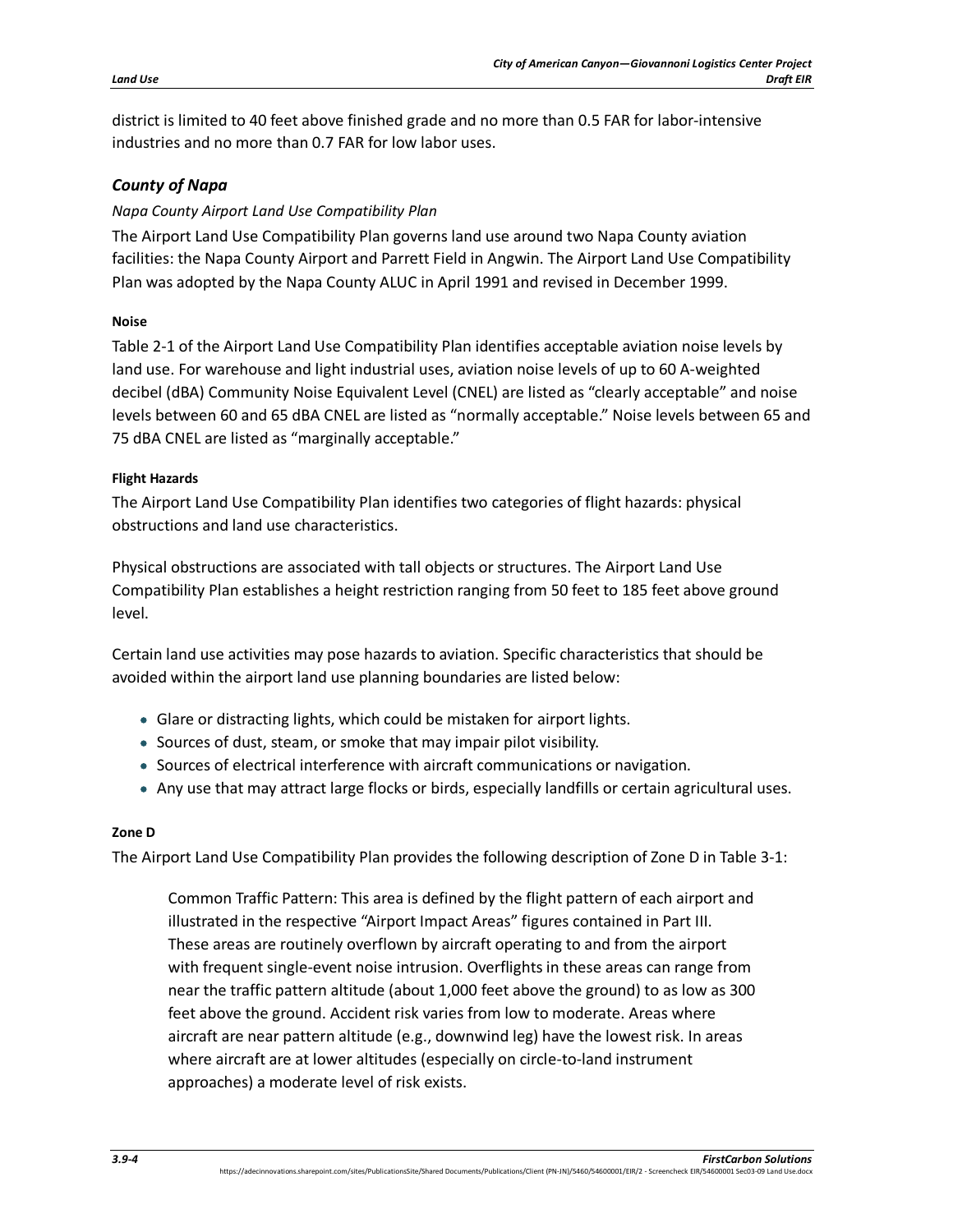The Airport Land Use Compatibility Plan establishes the following standards for Zone D:

- Maximum density recommendation of 100 persons per acre inside structures for nonresidential uses.
- Maximum density recommendation of 150 persons per acre (both indoors and outdoors) for nonresidential uses.
- Residential uses are prohibited.
- Uses hazardous to flight are prohibited (i.e., features that attract large numbers of birds and sources of smoke, glare, distracting lights, or electrical interference).
- Overflight easement or deed restrictions are required.
- Building envelopes and approach surfaces are required on all development plans within 100 feet of approach zones.
- Clustering is encouraged to maximize open land areas.
- Noise level reduction measures may be required for noise-sensitive uses.

The Airport Land Use Compatibility Plan states that most nonresidential uses are considered "normally acceptable" within Zone D. Schools, libraries, hospitals, nursing homes, large shopping malls, amphitheaters, and ponds are identified as "not normally acceptable" within Zone D.

## **3.9.4 - Methodology**

FirstCarbon Solutions (FCS) evaluated the potential for land use impacts through site reconnaissance and review of applicable land use policy documents. FCS performed site reconnaissance on the project site and surrounding land uses in February 2021. Photographs were taken of the project site and surrounding land uses to document existing conditions. FCS reviewed the City of American Canyon General Plan, the American Canyon Zoning Ordinance, and the Napa County Airport Land Use Compatibility Plan to identify applicable policies and provisions that pertain to the proposed project. The proposed project's plans were reviewed to evaluate consistency with General Plan and Zoning Ordinance's standards.

# **3.9.5 - Thresholds of Significance**

Appendix G to the California Environmental Quality Act (CEQA) Guidelines is a sample Initial Study Checklist that includes questions for determining whether impacts related to land use are significant. These questions reflect the input of planning and environmental professionals at the Governor's Office of Planning and Research (OPR) and the California Natural Resources Agency, based on input from stakeholder groups and experts in various other governmental agencies, nonprofits, and leading environmental consulting firms. As a result, many lead agencies derive their significance criteria from the questions posed in Appendix G. The City has chosen to do so for this project. Thus, the proposed project would have a significant effect if it would:

a) Physically divide an established community (refer to Section 7, Effects Found not to be Significant); or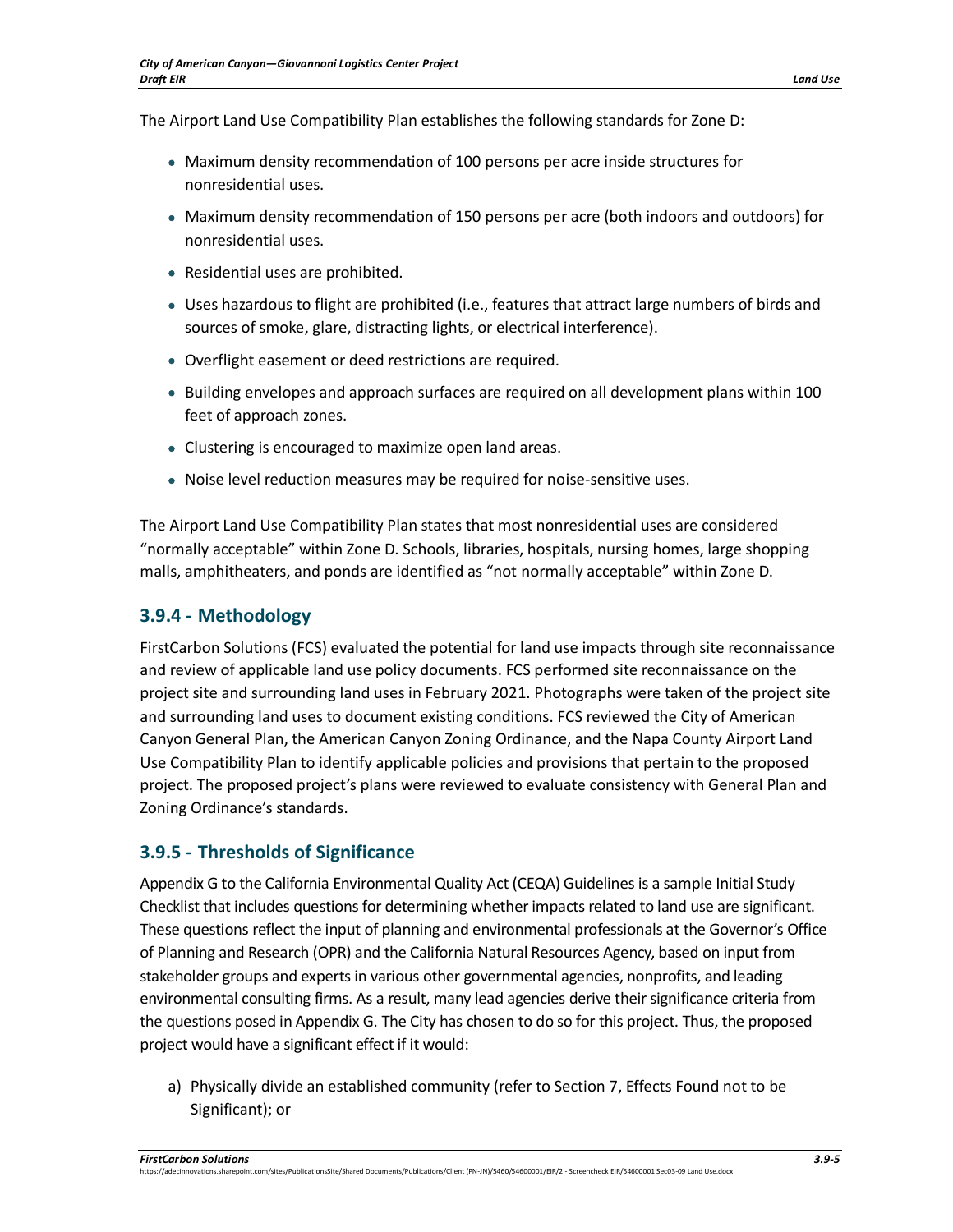b) Cause a significant environmental impact due to a conflict with any land use plan, policy, or regulation adopted for the purpose of avoiding or mitigating an environmental effect.

# **3.9.6 - Project Impacts Mitigation Measures**

This section discusses potential impacts associated with the proposed project and provides mitigation measures where necessary.

## **General Plan Consistency**

## **Impact LU-1: The proposed project would not conflict with the applicable provisions of the City of American Canyon General Plan.**

## *Impact Analysis*

The proposed project would consist of the development of up to 2.4 million square feet of high-cube warehouse on 163 acres. The remaining 45 acres would be preserved as wetlands.

#### *Phase 1*

The applicant has developed site design-level plans for Phase 1, the 94.7-acre area east of the Devlin Road extension. This area will support two high-cube warehouse buildings totaling 1,069,904 square feet. One of the buildings would be rail-served by the adjacent Napa Branch Line. Each building would provide docks, grade-level roll-up doors, and trailer parking stalls. The facility would be enclosed with a secure perimeter and access would be restricted to authorized users.

The Phase 1 end uses would be consistent with the types of permitted uses set forth in the General Plan. Additionally, Phase 1 would have a 0.26 FAR and would be within the General Plan's allowable FAR of 0.50 for labor-intensive uses and FAR of 0.70 for low labor uses. The proposed high-cube warehouses would have 36 feet clear height and, thus, be within the 40-foot height limit.

## *Phase 2*

Phase 2, the 113.1-acre area west of Devlin Road, is conceptually proposed for the remaining 1.3 million square feet of high-cube warehouse.

The Phase 2 end uses would be consistent with the types of permitted uses set forth in the General Plan. Additionally, Phase 2 would have a 0.26 FAR and would be within the General Plan's allowable FAR of 0.50 for labor-intensive uses and FAR of 0.70 for low labor uses.

## *Phases 1 and 2*

[Table 3.9-2](#page-6-0) evaluates Phase 1 and Phase 2 consistency with the relevant goals, objectives, and policies of the City of American Canyon General Plan. The conclusions expressed in Table 3.9-2 reflect the best judgment of City staff. The ultimate question of the meaning of particular General Plan policies, and thus the proposed project's consistency with them, lies with the City Council. The language found in general plans is sometimes susceptible to varying interpretations. Case law interpreting the Planning and Zoning Law (Gov. Code, § 65000 *et seq*.) makes it clear that: (i) the ultimate meaning of such policies is to be determined by the elected city council or a lower tier decision-making body such as a planning commission, as opposed to city staff and EIR consultants,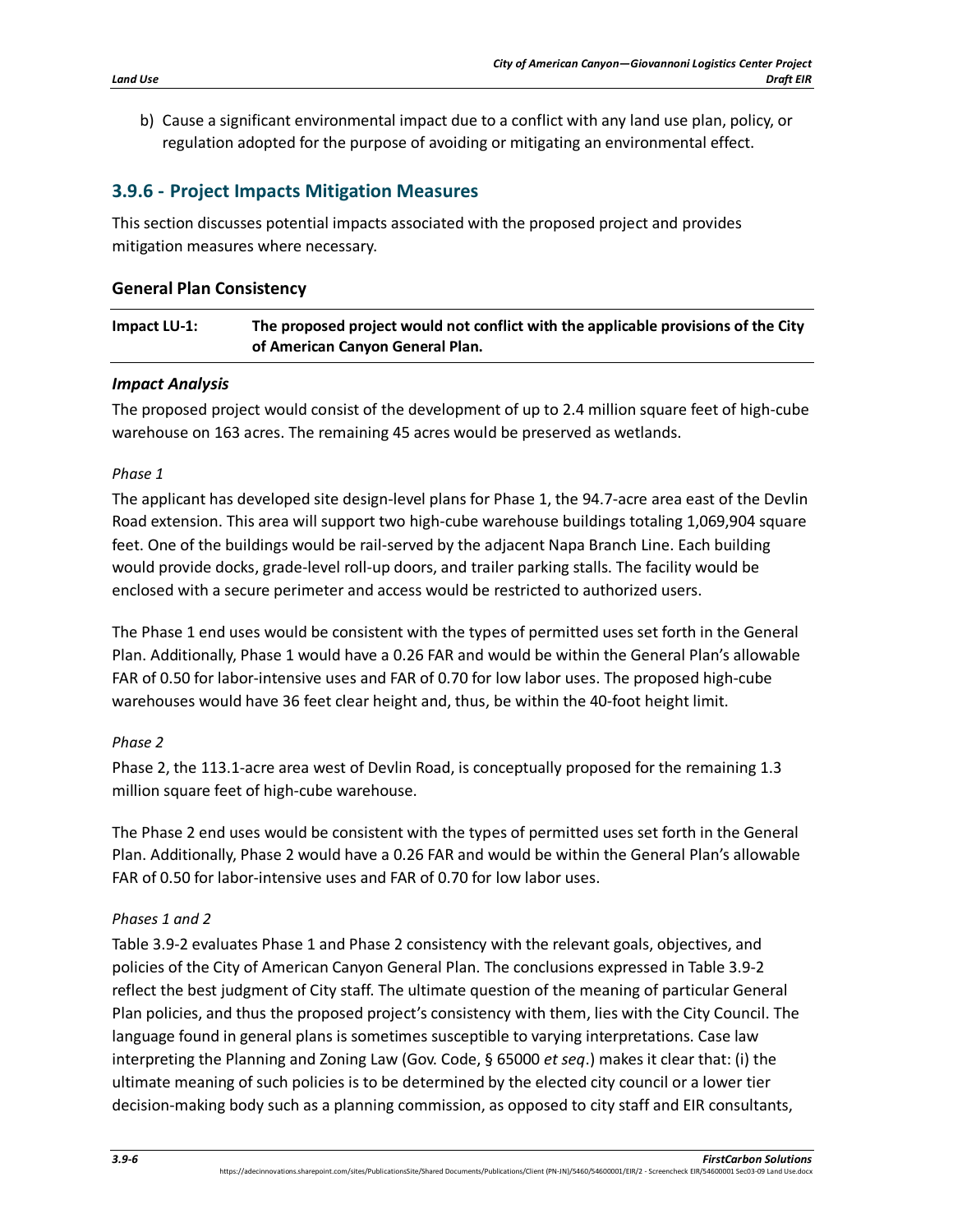applicants, or members of the public; and (ii) the decision-making body's interpretations of such policies will prevail if they are "reasonable," even though other reasonable interpretations are also possible (*See No Oil, Inc.* v. *City of Los Angeles* (1987) 196 Cal.App.3d 223, 245-246, 249). Courts also have recognized that, because general plans often contain numerous policies adopted to effect differing or competing legislative goals, a development project may be "consistent" with a general plan, taken as a whole, even though the project appears to be inconsistent or arguably inconsistent with some specific policies within a given general plan (*Sequoyah Hills Homeowners Association* v. *City of Oakland* (1993) 23 Cal.App.4th 704, 719). Furthermore, courts strive to "reconcile" or "harmonize" seemingly disparate general plan policies to the extent reasonably possible (*No Oil, supra,* 196 Cal.App.3d at p. 244).

As shown in the table, City staff concludes that the proposed project is consistent with all applicable goals, objectives, and policies. Impacts would be less than significant. Should City decision-makers choose to approve the proposed project, they may rely on the analysis in the table as support for the conclusion that the project is consistent with the General Plan. Certification of the Final EIR will be indicative of agreement with the conclusions in the table.

<span id="page-6-0"></span>

|                | <b>Goal/Objective/Policy</b> |                                                                                                                                                                                                                                                                                                                                                                                                                                                                                                                                                                                                                                                                                                                                                                                                                             |                                                                                                                                                                                                                                                                                                                                                                                                                                                                                                                                                                                                                                                                                                                                                                                                                                      |
|----------------|------------------------------|-----------------------------------------------------------------------------------------------------------------------------------------------------------------------------------------------------------------------------------------------------------------------------------------------------------------------------------------------------------------------------------------------------------------------------------------------------------------------------------------------------------------------------------------------------------------------------------------------------------------------------------------------------------------------------------------------------------------------------------------------------------------------------------------------------------------------------|--------------------------------------------------------------------------------------------------------------------------------------------------------------------------------------------------------------------------------------------------------------------------------------------------------------------------------------------------------------------------------------------------------------------------------------------------------------------------------------------------------------------------------------------------------------------------------------------------------------------------------------------------------------------------------------------------------------------------------------------------------------------------------------------------------------------------------------|
| <b>Element</b> | No.                          | <b>Text</b>                                                                                                                                                                                                                                                                                                                                                                                                                                                                                                                                                                                                                                                                                                                                                                                                                 | <b>Consistency Determination</b>                                                                                                                                                                                                                                                                                                                                                                                                                                                                                                                                                                                                                                                                                                                                                                                                     |
| Land Use       | Goal 1A                      | Provide for a diversity of land uses<br>that<br>a. serve the needs of existing and<br>future residents;<br>b. capitalize upon the tourism and<br>agricultural heritage of the<br>region;<br>c. capitalize upon and preserves the<br>unique environmental resources<br>and character of the area;<br>d. offer sustained employment<br>opportunities for residents of the<br>City and the surrounding region;<br>e. sustain and enhance the long-<br>term economic viability of the<br>City;<br>f. revitalize areas of physical and<br>economic deterioration and/or<br>obsolescence;<br>g. are developed at<br>densities/intensities that are<br>economically viable and<br>complementary with the natural<br>environmental setting and<br>existing development; and<br>h. provide a greater balance of jobs<br>and housing. | Consistent: The proposed project<br>would develop 2.4 million square<br>feet of high-cube warehouse on<br>the approximately 208-acre<br>project site. The project site is<br>designated "Industrial" by the<br>General Plan and the end uses are<br>consistent with the allowable uses<br>for this land use designation. The<br>proposed project would create as<br>many as 3,643 new jobs, stimulate<br>capital investment, and expand<br>the tax base. The proposed<br>project would also include an<br>existing Wetland Preserve in the<br>western portion of the site. As<br>such, the proposed project would<br>be consistent with the provisions<br>of this goal, including serving the<br>needs of residents, protecting<br>environmental resources, creating<br>employment opportunities, and<br>balancing jobs and housing. |

## **Table 3.9-2: General Plan Consistency Analysis**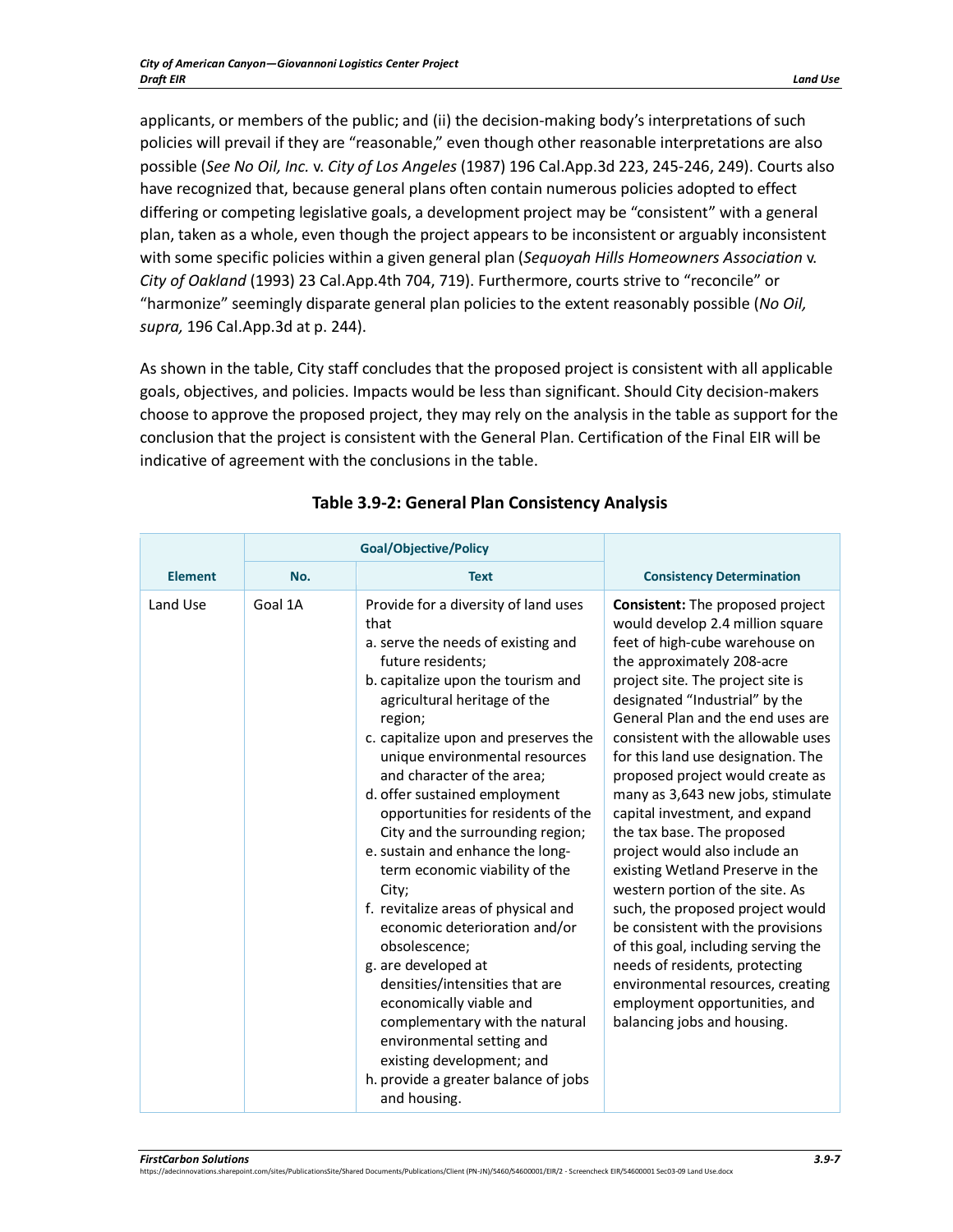|                | <b>Goal/Objective/Policy</b> |                                                                                                                                                                                                                                                                                                                                                                                                                                           |                                                                                                                                                                                                                                                                                                                                                                                                                                                                                                                                |
|----------------|------------------------------|-------------------------------------------------------------------------------------------------------------------------------------------------------------------------------------------------------------------------------------------------------------------------------------------------------------------------------------------------------------------------------------------------------------------------------------------|--------------------------------------------------------------------------------------------------------------------------------------------------------------------------------------------------------------------------------------------------------------------------------------------------------------------------------------------------------------------------------------------------------------------------------------------------------------------------------------------------------------------------------|
| <b>Element</b> | No.                          | <b>Text</b>                                                                                                                                                                                                                                                                                                                                                                                                                               | <b>Consistency Determination</b>                                                                                                                                                                                                                                                                                                                                                                                                                                                                                               |
|                | Objective 1.1                | Accommodate the development of<br>a balance of land uses that (a)<br>provide for the housing,<br>commercial, employment,<br>educational, cultural,<br>entertainment, and recreation<br>needs of residents, (b) capture<br>visitor and tourist activity, (c)<br>provide employment opportunities<br>for residents of the greater sub<br>region; and (d) provide open space<br>and aesthetic relief from developed<br>urban/suburban areas. | <b>Consistent:</b> The proposed project<br>would develop 2.4 million square<br>feet of high-cube warehouse that<br>would create as many as 3,643<br>new jobs, primarily for residents<br>of the region. The proposed<br>project would also include an<br>existing Wetland Preserve,<br>consistent with the item that calls<br>for open space and aesthetic<br>relief from developed urban<br>areas.                                                                                                                            |
|                | Policy 1.1.4                 | Provide adequate transportation<br>(vehicle, bicycle, and pedestrian)<br>and utility (sewer, water, energy,<br>etc.) infrastructure and public<br>services (police, fire, schools, etc.)<br>to support the needs of the<br>residents and businesses of<br>American Canyon.                                                                                                                                                                | <b>Consistent: This Draft EIR</b><br>evaluates the adequacy of public<br>services, transportation facilities,<br>and utility systems to serve the<br>proposed project and identifies<br>mitigation where necessary to<br>achieve acceptable service levels.<br>Refer to Section 3.11, Public<br>Services, Section 3.12,<br>Transportation, and Section 3.13,<br>Utilities and Service Systems, for<br>further discussion.                                                                                                      |
|                | Goal 1B                      | Provide for the orderly<br>development of American Canyon<br>that maintains its distinctive<br>character.                                                                                                                                                                                                                                                                                                                                 | <b>Consistent:</b> The proposed project<br>would develop 2.4 million square<br>feet of new industrial uses on a<br>site designated for such use<br>located within the American<br>Canyon city limits. The project site<br>is located within the Green Island<br>Business Park and is surrounded<br>by urban uses and infrastructure<br>on three sides. As such, it is well<br>suited for new development and<br>would advance the goal of orderly<br>development that maintains<br>American Canyon's distinctive<br>character. |
|                | Objective 1.2                | Promote a rate of growth that is<br>consistent with the ability of the<br>City to provide adequate<br>infrastructure and services and does<br>not adversely impact the distinctive<br>character and quality of life in<br>American Canyon.                                                                                                                                                                                                | Consistent: The proposed project<br>would develop 2.4 million square<br>feet of new industrial uses on a<br>site designated for such use<br>located within the American<br>Canyon city limits. The project site<br>is located within the Green Island<br><b>Business Park and is surrounded</b>                                                                                                                                                                                                                                |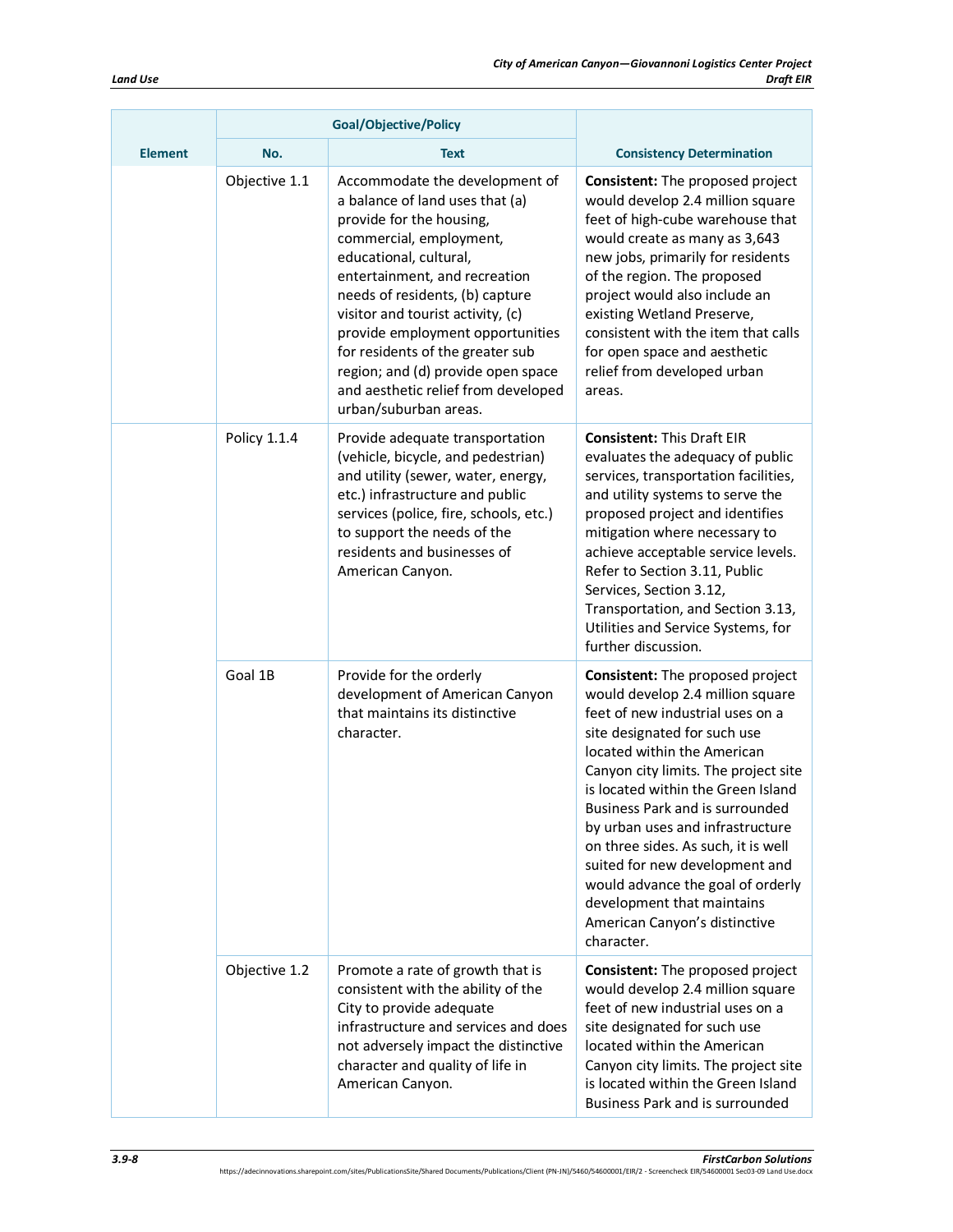|                | <b>Goal/Objective/Policy</b> |                                                                                                                                                                                                                                                                                                                                                                                                                                        |                                                                                                                                                                                                                                                                                                                                                                                                                           |
|----------------|------------------------------|----------------------------------------------------------------------------------------------------------------------------------------------------------------------------------------------------------------------------------------------------------------------------------------------------------------------------------------------------------------------------------------------------------------------------------------|---------------------------------------------------------------------------------------------------------------------------------------------------------------------------------------------------------------------------------------------------------------------------------------------------------------------------------------------------------------------------------------------------------------------------|
| <b>Element</b> | No.                          | <b>Text</b>                                                                                                                                                                                                                                                                                                                                                                                                                            | <b>Consistency Determination</b>                                                                                                                                                                                                                                                                                                                                                                                          |
|                |                              |                                                                                                                                                                                                                                                                                                                                                                                                                                        | by urban uses and infrastructure<br>on three sides. Thus, the<br>proposed project would occur in<br>an area where adequate<br>infrastructure and services exist<br>such that it would not exceed the<br>City's ability to serve it.                                                                                                                                                                                       |
|                | Policy 1.2.2                 | Establish as a priority the<br>development of projects that are<br>contiguous with and infill the existing<br>pattern of development, avoiding<br>leap-frog development, except for<br>large scale master planned projects<br>that are linked to and planned to be<br>extensions of existing development<br>and for which infrastructure and<br>services are in place or funded.                                                       | <b>Consistent:</b> The project site is<br>located within the Green Island<br><b>Business Park and is surrounded</b><br>by urban uses and infrastructure<br>on three sides. As such, it would<br>meet the criteria set forth in this<br>policy for a "priority" project.                                                                                                                                                   |
|                | Objective 1.3                | Ensure that land use development<br>is coordinated with the ability to<br>provide adequate public<br>infrastructure (transportation<br>facilities, wastewater collection and<br>treatment, water supply, electrical,<br>natural gas, telecommunications,<br>solid waste disposal, and storm<br>drainage) and public services<br>(governmental administrative,<br>capital improvements, police, fire,<br>recreational, cultural, etc.). | <b>Consistent: This Draft EIR</b><br>evaluates the adequacy of public<br>services, transportation facilities,<br>and utility systems to serve the<br>proposed project and identifies<br>mitigation where necessary to<br>achieve acceptable service levels.<br>Refer to Section 3.11, Public<br>Services, Section 3.12,<br>Transportation, and Section 3.13,<br>Utilities and Service Systems, for<br>further discussion. |
|                | <b>Policy 1.3.1</b>          | Implement public infrastructure and<br>service improvements necessary to<br>support land uses accommodated<br>by the Land Use Plan (as defined in<br>the Circulation and Public Utilities<br>and Services Elements.)                                                                                                                                                                                                                   | <b>Consistent: Adequate</b><br>infrastructure and service levels<br>exist in the project vicinity such<br>that only minor improvements or<br>upgrades are necessary to serve<br>the proposed project. Refer to<br>Section 3.11, Public Services,<br>Section 3.12, Transportation, and<br>Section 3.13, Utilities and Service<br>Systems, for further discussion.                                                          |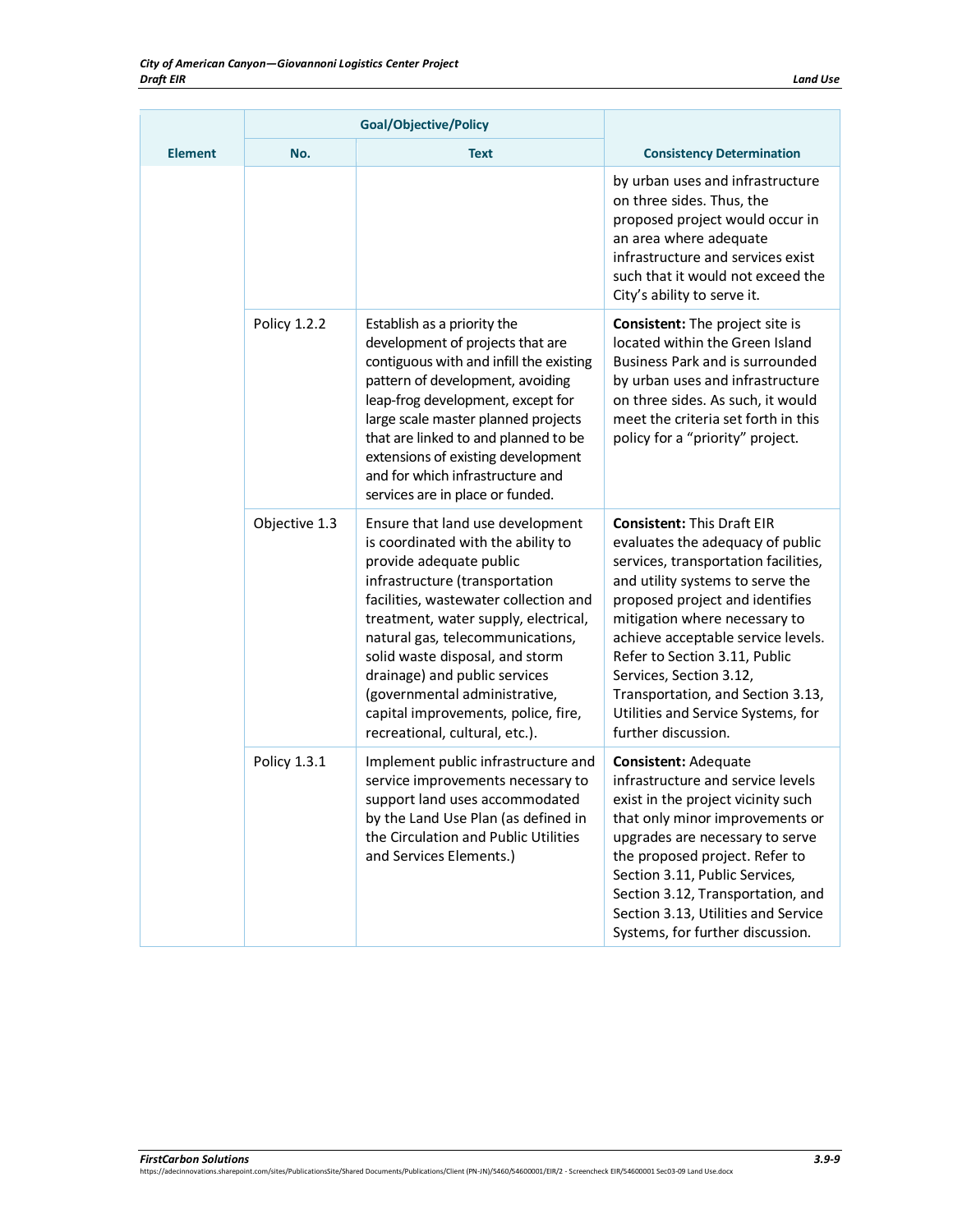|                | <b>Goal/Objective/Policy</b> |                                                                                                                                                                                                                                                                                                                                                                                                                                                                                   |                                                                                                                                                                                                                                                                                                                                                                                                                                                                  |
|----------------|------------------------------|-----------------------------------------------------------------------------------------------------------------------------------------------------------------------------------------------------------------------------------------------------------------------------------------------------------------------------------------------------------------------------------------------------------------------------------------------------------------------------------|------------------------------------------------------------------------------------------------------------------------------------------------------------------------------------------------------------------------------------------------------------------------------------------------------------------------------------------------------------------------------------------------------------------------------------------------------------------|
| <b>Element</b> | No.                          | <b>Text</b>                                                                                                                                                                                                                                                                                                                                                                                                                                                                       | <b>Consistency Determination</b>                                                                                                                                                                                                                                                                                                                                                                                                                                 |
| Goal 1C        | Policy 1.3.2                 | Require that type, amount, and<br>location of development be<br>correlated with the provision of<br>adequate supporting infrastructure<br>and services (as defined in the<br>Circulation and Public Utilities and<br>Services Elements.)                                                                                                                                                                                                                                          | <b>Consistent: This Draft EIR</b><br>evaluates the adequacy of public<br>services, transportation facilities,<br>and utility systems to serve the<br>proposed project and identifies<br>mitigation where necessary to<br>achieve acceptable service levels.<br>Refer to Section 3.11, Public<br>Services, Section 3.12,<br>Transportation, and Section 3.13,<br>Utilities and Service Systems, for<br>further discussion.                                        |
|                | Policy 1.3.3                 | Regulate the type, location, and/or<br>timing of development as necessary<br>in the event that there is<br>inadequate public infrastructure or<br>services to support land use<br>development.                                                                                                                                                                                                                                                                                    | <b>Consistent: Adequate</b><br>infrastructure and service levels<br>exist in the project vicinity such<br>that only minor improvements or<br>upgrades are necessary to serve<br>the proposed project. Refer to<br>Section 3.11, Public Services,<br>Section 3.12, Transportation, and<br>Section 3.13, Utilities and Service<br>Systems, for further discussion.                                                                                                 |
|                |                              | Create a pattern and character of<br>land use development that<br>establishes American Canyon as a<br>distinct "place" differentiated from<br>adjacent urban areas, maintains a<br>semi-rural character, and respects<br>the environmental setting.                                                                                                                                                                                                                               | <b>Consistent:</b> The project site is<br>located within the Green Island<br>Business Park and is designated<br>for industrial development. The<br>proposed project includes an<br>existing Wetland Preserve, which<br>occupies the western portion of<br>the site. As such, the proposed<br>project would promote a<br>development pattern that<br>differentiates American Canyon<br>from adjacent urban areas and<br>also respects the natural<br>environment. |
|                | Objective 1.4                | Provide for a pattern of<br>development that (a) establishes<br>distinct neighborhoods, districts,<br>places of community activity and<br>culture and open spaces that are<br>interlinked and promote a cohesive<br>image, (b) locates jobs, commerce,<br>recreation, and other places of<br>community activity within close<br>proximity to all housing units,<br>minimizing the need for vehicular<br>use, (c) achieves a balance of uses<br>to serve both sides of Highway 29, | <b>Consistent:</b> The project site is<br>located within the Green Island<br>Business Park and is designated<br>for industrial development. The<br>proposed project site includes an<br>existing Wetland Preserve, which<br>is located on the western portion<br>of the site. Accordingly, the<br>proposed project would advance<br>the objectives associated with<br>balancing uses to serve both sides<br>of SR-29 and promoting a                             |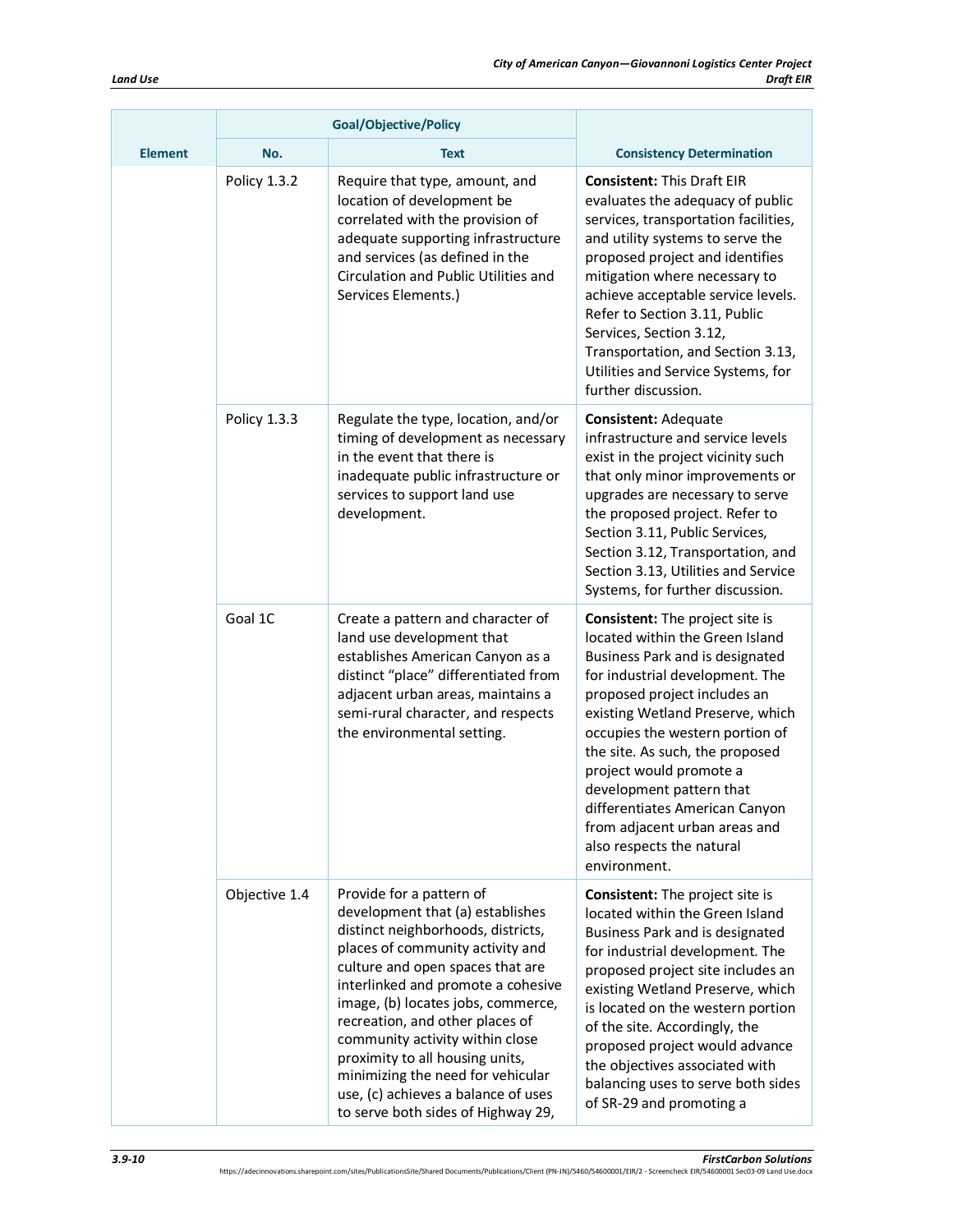|                | <b>Goal/Objective/Policy</b> |                                                                                                                                                                                                                                                                                                                                                                        |                                                                                                                                                                                                                                                                                                                                                                                                                                                                                                               |
|----------------|------------------------------|------------------------------------------------------------------------------------------------------------------------------------------------------------------------------------------------------------------------------------------------------------------------------------------------------------------------------------------------------------------------|---------------------------------------------------------------------------------------------------------------------------------------------------------------------------------------------------------------------------------------------------------------------------------------------------------------------------------------------------------------------------------------------------------------------------------------------------------------------------------------------------------------|
| <b>Element</b> | No.                          | <b>Text</b>                                                                                                                                                                                                                                                                                                                                                            | <b>Consistency Determination</b>                                                                                                                                                                                                                                                                                                                                                                                                                                                                              |
|                |                              | and (d) establishes an overall<br>compact urban form surrounded by<br>open space.                                                                                                                                                                                                                                                                                      | compact urban form surrounded<br>by open space.                                                                                                                                                                                                                                                                                                                                                                                                                                                               |
|                | Policy 1.4.1                 | Accommodate land use<br>development in accordance with<br>the patterns and distribution of use<br>and density depicted on the Land<br>Use Plan Map (Figure 1-1).                                                                                                                                                                                                       | <b>Consistent:</b> The project site is<br>located within the Green Island<br>Business Park and is designated for<br>industrial development. This is<br>consistent with the patterns and<br>distribution of use and density<br>depicted on the Land Use Plan<br>Map (Figure 1-1 of the General<br>Plan).                                                                                                                                                                                                       |
|                | Policy 1.4.2                 | Require that development within<br>each land use classification adheres<br>to applicable requirements and<br>standards.                                                                                                                                                                                                                                                | <b>Consistent:</b> The project site is<br>located within the Green Island<br>Business Park and is designated<br>for industrial development. As<br>discussed in Impacts LU-1 and LU-<br>2, the proposed project would<br>comply with all applicable<br>requirements and standards.                                                                                                                                                                                                                             |
|                | Objective 1.5                | Maintain the character and quality<br>of the natural environmental<br>resources of the City and protect<br>the population and development<br>from the adverse impacts of<br>environmental hazards.                                                                                                                                                                     | Consistent: The proposed project<br>site includes an existing Wetland<br>Preserve, located on the western<br>portion of the site. This area<br>coincides with a 100-year flood<br>plain and the highest quality<br>habitat on the project site. Given<br>that no development would occur<br>in the Wetland Preserve, the<br>proposed project would advance<br>the policy of maintaining the<br>quality of natural resources and<br>protecting the public from<br>adverse impacts of environmental<br>hazards. |
|                | Policy 1.5.1                 | Require that development be<br>designed and sited to protect<br>significant environmental resources<br>by adherence to the policies,<br>standards, and programs contained<br>in the Natural and Historic/Cultural<br>Resources, Geology and Flood<br>Hazards, and Noise Elements of the<br>General Plan, as well as federal<br>(NEPA) and State (CEQA)<br>regulations. | Consistent: The proposed project<br>site includes an existing Wetland<br>Preserve, located on the western<br>portion of the site. This area<br>coincides with a 100-year flood<br>plain and the highest quality<br>habitat on the project site. Given<br>that no development would occur<br>in the Wetland Preserve, the<br>proposed project would advance<br>the policy of protecting significant<br>environmental resources.                                                                                |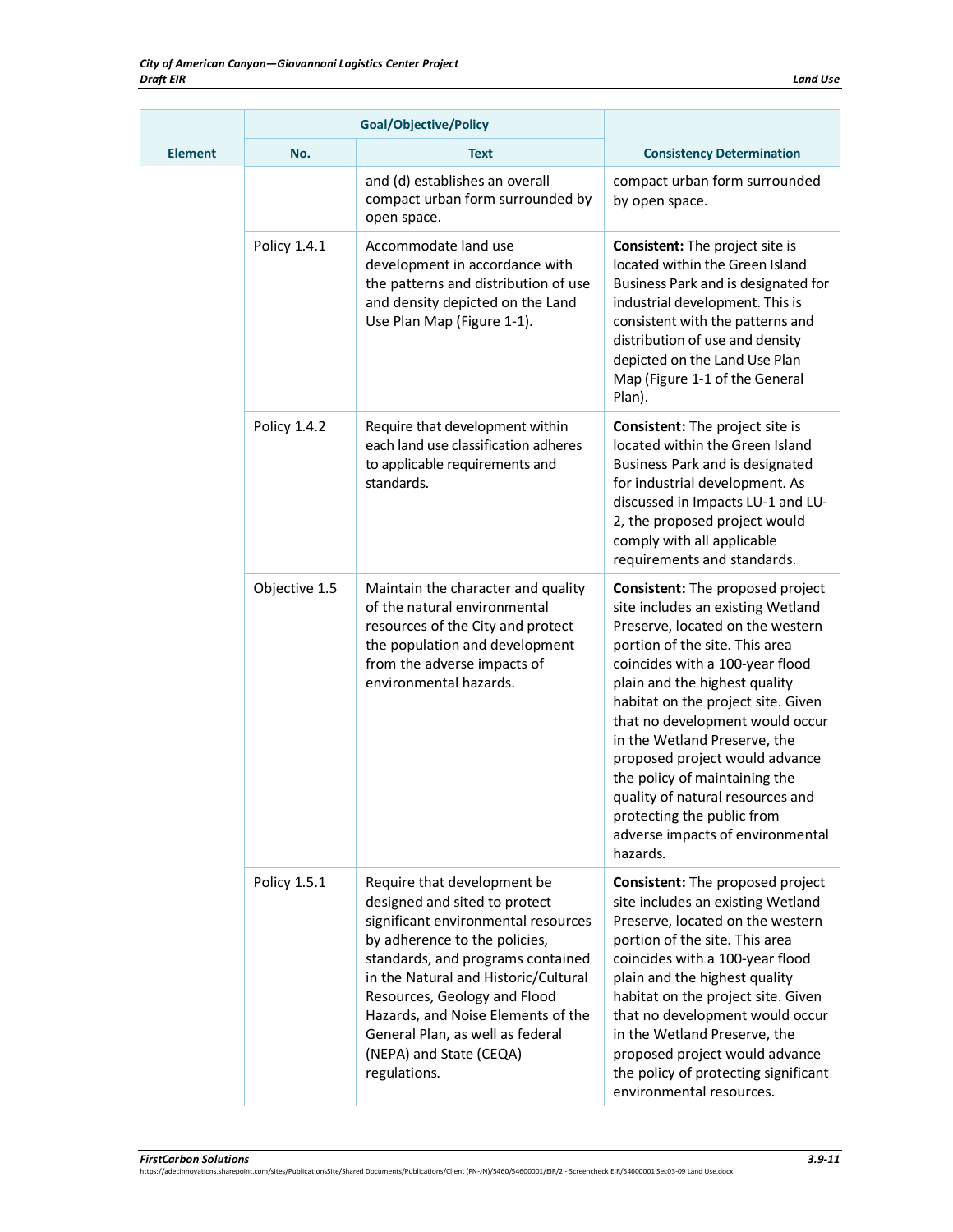$\overline{a}$ 

| Goal/Objective/Policy |                |                                                                                                                                                                                                                                                                                                                                                                                                                                                                                                        |                                                                                                                                                                                                                                                                                                                                                                                                                                                                                                            |
|-----------------------|----------------|--------------------------------------------------------------------------------------------------------------------------------------------------------------------------------------------------------------------------------------------------------------------------------------------------------------------------------------------------------------------------------------------------------------------------------------------------------------------------------------------------------|------------------------------------------------------------------------------------------------------------------------------------------------------------------------------------------------------------------------------------------------------------------------------------------------------------------------------------------------------------------------------------------------------------------------------------------------------------------------------------------------------------|
| <b>Element</b>        | No.            | <b>Text</b>                                                                                                                                                                                                                                                                                                                                                                                                                                                                                            | <b>Consistency Determination</b>                                                                                                                                                                                                                                                                                                                                                                                                                                                                           |
|                       | Goal 11        | Ensure the development of<br>industrial uses that provide<br>employment for residents of<br>American Canyon and the<br>surrounding region and contribute<br>significant revenue for the City.                                                                                                                                                                                                                                                                                                          | Consistent: The proposed project<br>would develop 2.4 million square<br>feet of new industrial uses on a<br>site designated for such use<br>located within the American<br>Canyon city limits. The proposed<br>project is estimated to create as<br>many as 3,643 new jobs for local<br>residents. As such, it would<br>advance the goal of providing<br>employment opportunities and<br>contributing significant revenue<br>for the City.                                                                 |
|                       | Objective 1.22 | Provide for the continuation of<br>existing and development of new<br>industries that capitalize upon the<br>geographic advantages of the City<br>(including adjacency to Napa<br>County Airport and the railroad),<br>the agricultural production of the<br>region, and emerging types of<br>businesses (such as "thematic" and<br>"environmental" based industries),<br>offer opportunities for the<br>clustering of key economic sectors,<br>and maintain the environmental<br>quality of the City. | <b>Consistent:</b> The project site is<br>located within the Green Island<br>Business Park and is designated<br>for industrial development. The<br>proposed project would develop<br>2.4 million square feet of high-<br>cube warehouse uses. At least<br>one of the proposed buildings<br>would be "rail-served." This is<br>consistent with the objective of<br>promoting the development of<br>existing and new industries that<br>capitalize on the geographic<br>advantages of the City.              |
|                       | Policy 1.22.1  | Accommodate the continuation of<br>existing and development of new<br>manufacturing, research and<br>development, warehouse and<br>distribution, ancillary offices, and<br>similar uses in areas designated as<br>"Industrial (I)" on the Land Use Plan<br>Map (Figure 1-1).                                                                                                                                                                                                                           | <b>Consistent:</b> The project site is<br>located within the Green Island<br>Business Park and is designated<br>for industrial development. The<br>proposed project would develop<br>2.4 million square feet of high-<br>cube warehouse uses. This is<br>consistent with the policy of<br>promoting the development of<br>existing and new warehouse and<br>distribution and ancillary offices in<br>areas designated as "Industrial (I)"<br>on the Land Use Plan Map (Figure<br>1-1 of the General Plan). |
|                       | Policy 1.22.2  | Allow for the inclusion of businesses<br>that are ancillary to and support<br>industrial uses such as related retail<br>sales facilities for manufacturers,<br>financial institutions, restaurants,<br>photocopy shops, specialty<br>recreational uses (batting cages and<br>health clubs/spas), and similar uses.                                                                                                                                                                                     | Consistent: The proposed project<br>would develop 2.4 million square<br>feet of high-cube warehouse uses.<br>Ancillary office space would be<br>provided within the warehouses.<br>The provision of these ancillary<br>uses is consistent with the intent<br>of this policy.                                                                                                                                                                                                                               |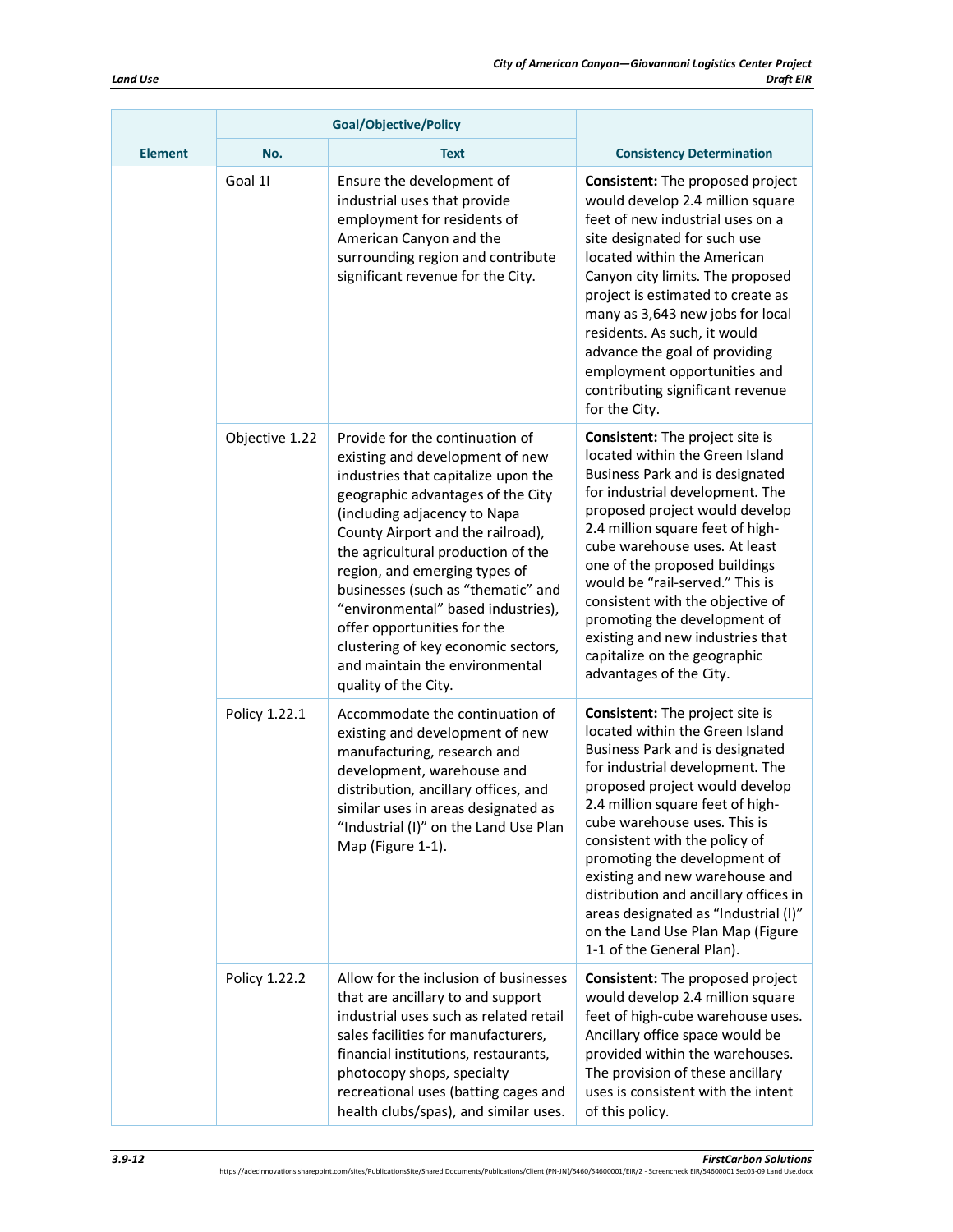| <b>Element</b> | No.           | <b>Text</b>                                                                                                                                                                                                                                                                                                                                                                                                                                                                                                                                                                                                                                                                                                                                                                                       | <b>Consistency Determination</b>                                                                                                                                                                                                                                                                                                                                                                                                                                                                                                    |
|----------------|---------------|---------------------------------------------------------------------------------------------------------------------------------------------------------------------------------------------------------------------------------------------------------------------------------------------------------------------------------------------------------------------------------------------------------------------------------------------------------------------------------------------------------------------------------------------------------------------------------------------------------------------------------------------------------------------------------------------------------------------------------------------------------------------------------------------------|-------------------------------------------------------------------------------------------------------------------------------------------------------------------------------------------------------------------------------------------------------------------------------------------------------------------------------------------------------------------------------------------------------------------------------------------------------------------------------------------------------------------------------------|
|                | Policy 1.22.3 | Permit development according to<br>the following standards:<br>a. Labor-intensive uses: a maximum<br>floor area ratio of 0.5.<br>b. Low labor uses (such as<br>warehousing): a maximum floor<br>area ratio of 0.7.                                                                                                                                                                                                                                                                                                                                                                                                                                                                                                                                                                                | <b>Consistent: Phase 1 and Phase 2</b><br>would both have a 0.26 FAR,<br>which would be within the<br>General Plan's allowable FAR of<br>0.50 for labor-intensive uses and<br>FAR of 0.70 for low labor uses.                                                                                                                                                                                                                                                                                                                       |
|                | Policy 1.22.4 | Require that development be<br>designed to achieve a high level of<br>quality and compatibility with<br>existing uses including the<br>consideration of the following:<br>a. architectural treatment of all<br>building elevations;<br>b. use of extensive landscape along<br>the primary street frontages and<br>parking lots; and<br>c. enclosure of storage areas visible<br>from principal highways<br>(including Highway 29) and<br>peripheral residential and<br>commercial districts with<br>decorative screening or other<br>elements.                                                                                                                                                                                                                                                    | <b>Consistent: The proposed</b><br>buildings would use concrete tilt-<br>up panel construction and<br>contemporary finishes and<br>treatments similar to other<br>industrial buildings in the project<br>vicinity. Landscaping would be<br>installed within parking areas and<br>along the Devlin Road frontage.<br>Outdoor storage areas would be<br>enclosed where necessary to<br>screen them from view from<br>major roadways. The City's design<br>review process would ensure<br>consistency with the applicable<br>policies. |
|                | Policy 1.22.5 | Require that industrial areas<br>developed as research and<br>development and office-oriented<br>business parks be designed to<br>convey a unified character by<br>consideration of Policy 1.22.4 and<br>the following:<br>a. inclusion of pedestrian walkways,<br>arcades, an/or other visual<br>elements to interconnect<br>individual buildings;<br>b. differentiation of building facades<br>by materials, color, architectural<br>details and modulation of<br>building volumes;<br>c. incorporation of extensive<br>landscape in parking areas, along<br>building frontages, and other<br>public areas;<br>d. use of consistent and well-<br>designed public and<br>informational signage; and<br>e. installation of elements that<br>define the key entries to the<br>industrial district. | <b>Consistent:</b> The proposed project<br>would provide internal pedestrian<br>facilities, contemporary finishes<br>and treatments similar to other<br>industrial buildings in the project<br>vicinity, landscaping within parking<br>areas and along the Devlin Road<br>frontage, and signage consistent<br>with this policy. The City's design<br>review process would ensure<br>consistency with the applicable<br>policies.                                                                                                    |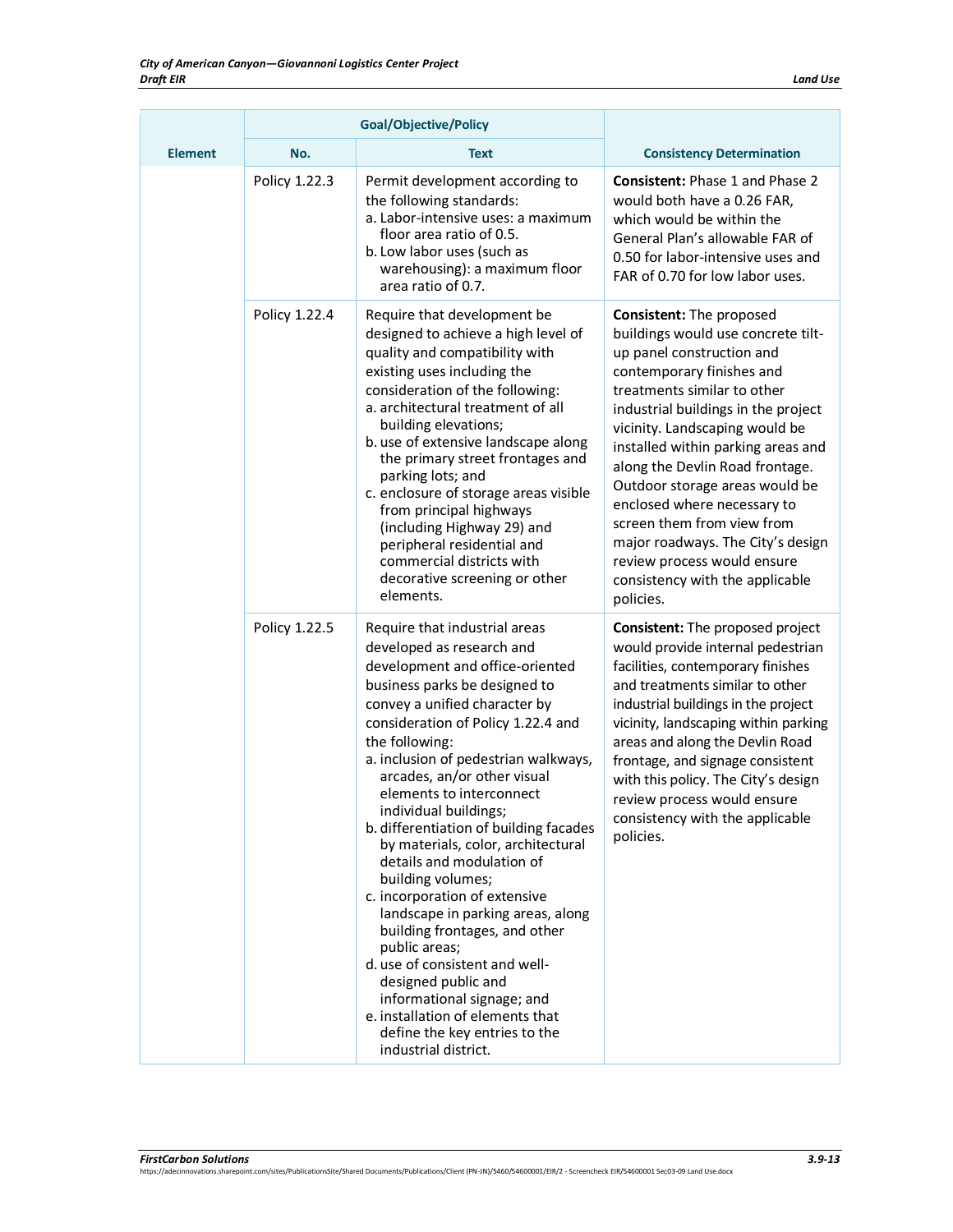|                | Goal/Objective/Policy |                                                                                                                                                                                                                                                                                                                                                                                                                                                                                                                                                                                                                                                                                                                                                                                                                                                                                                                             |                                                                                                                                                                                                                                                                                                                                                    |
|----------------|-----------------------|-----------------------------------------------------------------------------------------------------------------------------------------------------------------------------------------------------------------------------------------------------------------------------------------------------------------------------------------------------------------------------------------------------------------------------------------------------------------------------------------------------------------------------------------------------------------------------------------------------------------------------------------------------------------------------------------------------------------------------------------------------------------------------------------------------------------------------------------------------------------------------------------------------------------------------|----------------------------------------------------------------------------------------------------------------------------------------------------------------------------------------------------------------------------------------------------------------------------------------------------------------------------------------------------|
| <b>Element</b> | No.                   | <b>Text</b>                                                                                                                                                                                                                                                                                                                                                                                                                                                                                                                                                                                                                                                                                                                                                                                                                                                                                                                 | <b>Consistency Determination</b>                                                                                                                                                                                                                                                                                                                   |
|                | Policy 1.22.7         | Require that truck access be<br>controlled so that it is safe and<br>efficient and minimizes exposure to<br>adjacent residential neighborhoods.                                                                                                                                                                                                                                                                                                                                                                                                                                                                                                                                                                                                                                                                                                                                                                             | <b>Consistent: Trucks would access</b><br>the project site from Green Island<br>Road or Devlin Road. Both roads<br>avoid residential areas. The<br>project site's location also allows<br>for convenient access to SR-12<br>(east and west) such that<br>residential areas in American<br>Canyon would be avoided by<br>trucks using this highway. |
|                | Goal 1N               | Ensure the compatibility of<br>development within American<br>Canyon with the Napa County<br>Airport.                                                                                                                                                                                                                                                                                                                                                                                                                                                                                                                                                                                                                                                                                                                                                                                                                       | <b>Consistent:</b> As discussed in Impact<br>LU-3, the proposed project, with<br>Mitigation Measure (MM) LU-3, is<br>compatible with all applicable<br>provisions of the Napa County<br>Airport Land Use Compatibility Plan.                                                                                                                       |
|                | Objective 1.27        | Ensure that lands in American<br>Canyon are developed in a manner<br>which protects them from the noise<br>and operational impacts of, and<br>does not adversely constrain, the<br>Napa County Airport.                                                                                                                                                                                                                                                                                                                                                                                                                                                                                                                                                                                                                                                                                                                     | <b>Consistent:</b> As discussed in Impact<br>LU-3, the proposed project is<br>compatible with all applicable<br>provisions of the Napa County<br>Airport Land Use Compatibility Plan<br>including those that pertain to<br>noise and safety.                                                                                                       |
|                | Policy 1.27.1         | Require that development comply<br>with the land use and development<br>conditions stipulated in Tables 1-1<br>and 1-2 for areas depicted on Figure<br>$1-3.$ []<br>ZONE D Common Traffic Pattern:<br>This area is defined by the flight<br>pattern for the Napa County Airport<br>as illustrated on Figure 1-3. These<br>areas are routinely overflown by<br>aircraft operating to and from the<br>airport with frequent single-event<br>noise intrusion. Overflights in these<br>areas can range from near the<br>traffic pattern altitude (about 1,000<br>feet above the ground) to as low as<br>300 above the ground. Accident risk<br>varies from low to moderate. Areas<br>where aircraft are near pattern<br>altitude (e.g., downwind leg) have<br>the lowest risk. In areas where<br>aircraft are at lower altitudes<br>(especially on circle-to-land<br>instrument approaches) a moderate<br>level of risk exists. | <b>Consistent:</b> The project site is<br>located within Zone D of the Napa<br>County Airport Land Use<br>Compatibility Plan. As discussed in<br>Impact LU-3, the proposed project<br>is compatible with all applicable<br>provisions of Zone D as set forth<br>in Tables 1-1 and 1-2.                                                             |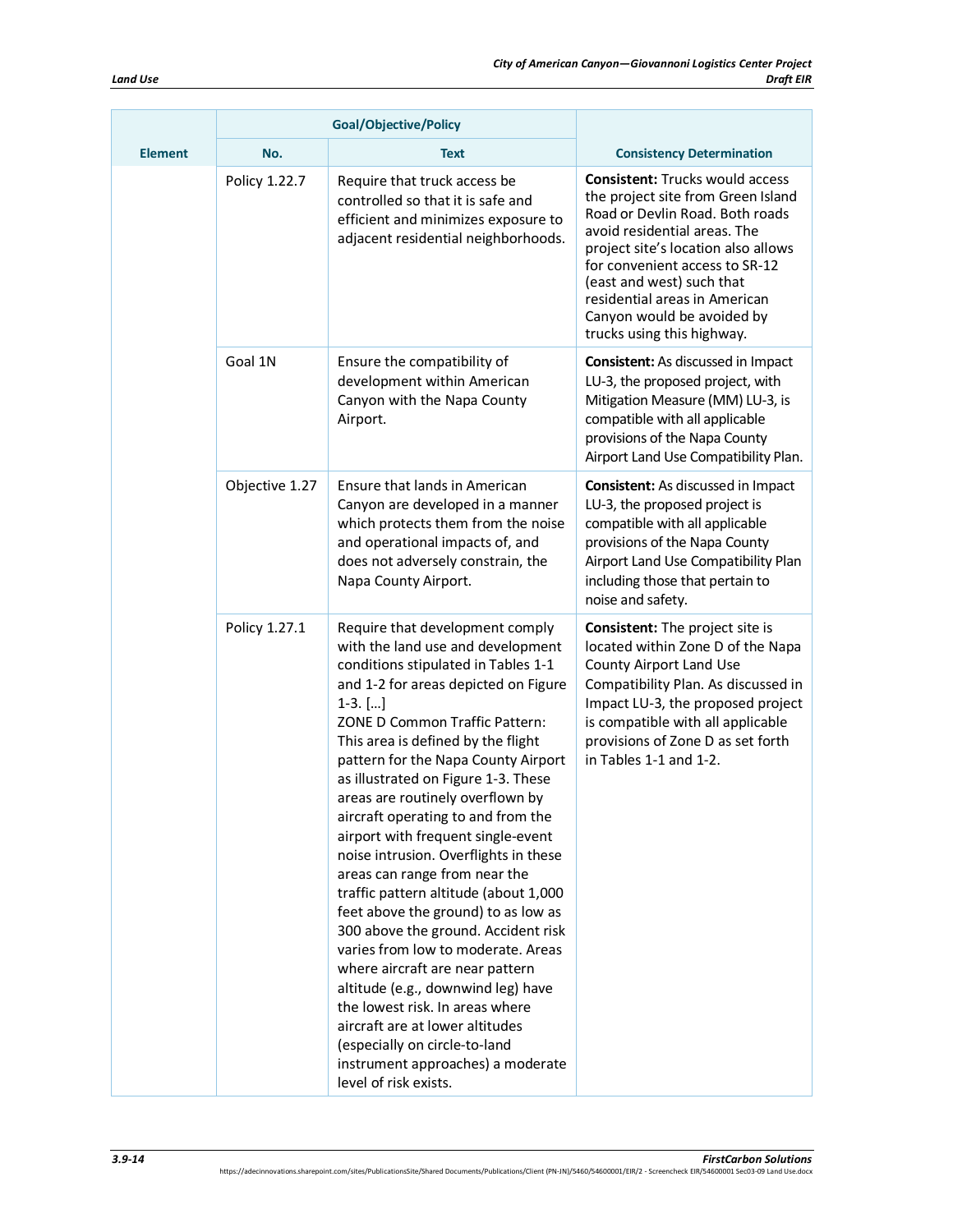|                | <b>Goal/Objective/Policy</b> |                                                                                                                                                                                                                                         |                                                                                                                                                                                                                                                                                                                                                                                                                                                                                                                                                                                                                                          |
|----------------|------------------------------|-----------------------------------------------------------------------------------------------------------------------------------------------------------------------------------------------------------------------------------------|------------------------------------------------------------------------------------------------------------------------------------------------------------------------------------------------------------------------------------------------------------------------------------------------------------------------------------------------------------------------------------------------------------------------------------------------------------------------------------------------------------------------------------------------------------------------------------------------------------------------------------------|
| <b>Element</b> | No.                          | <b>Text</b>                                                                                                                                                                                                                             | <b>Consistency Determination</b>                                                                                                                                                                                                                                                                                                                                                                                                                                                                                                                                                                                                         |
|                | Policy 1.27.2                | Review all applications for new<br>development, expansion of existing<br>uses, and reuse within Napa County<br>Airport Compatibility Zones "A"<br>through "E" for compliance with the<br>appropriate use and development<br>conditions. | <b>Consistent:</b> As discussed in Impact<br>LU-3, the proposed project is<br>compatible with all applicable<br>provisions of Zone D of the Napa<br>County Airport Land Use<br>Compatibility Plan.                                                                                                                                                                                                                                                                                                                                                                                                                                       |
|                | Goal 1R                      | Ensure a high quality of the City's<br>built environment, architecture,<br>landscape, and public open spaces.                                                                                                                           | <b>Consistent:</b> The proposed project<br>consists of a contemporary 2.4-<br>million-square-foot industrial<br>development that includes a<br>Wetland Preserve. This would<br>advance the goal of providing a<br>high-quality built environment and<br>open space.                                                                                                                                                                                                                                                                                                                                                                      |
|                | Objective 1.32               | Attain residential, commercial,<br>industrial, and public buildings and<br>sites which convey a high-quality<br>visual image and character.                                                                                             | Consistent: The proposed buildings<br>would use concrete tilt-up panel<br>construction and contemporary<br>finishes and treatments similar to<br>other industrial buildings in the<br>project vicinity. Landscaping would<br>be installed within parking areas<br>and along the Devlin Road<br>frontage. Outdoor storage areas<br>would be enclosed where<br>necessary to screen them from<br>view from major roadways. Overall,<br>these characteristics would<br>advance the objective of attaining<br>high-quality visual character. The<br>City's design review process<br>would ensure consistency with<br>the applicable policies. |
|                | Policy 1.32.1                | Require adherence to the Design<br>and Development Principles<br>prescribed in this Plan and the City's<br>Design Review Guidelines which<br>shall be updated periodically.                                                             | <b>Consistent:</b> The proposed project<br>would incorporate relevant design<br>concepts set forth in the latest<br>adopted edition of the Design<br>Review Guidelines. Moreover, the<br>City's design review process<br>would ensure consistency with<br>the applicable policies.                                                                                                                                                                                                                                                                                                                                                       |
|                | Policy 1.32.2                | Require that development projects<br>subject to discretionary review<br>submit and implement a<br>landscaping plan.                                                                                                                     | Consistent: The proposed project<br>is subject to discretionary review<br>and, therefore, the applicant has<br>prepared and submitted a<br>preliminary landscaping plan to<br>the City, which will be considered<br>as part of the approval process. A<br>final landscaping plan will be                                                                                                                                                                                                                                                                                                                                                 |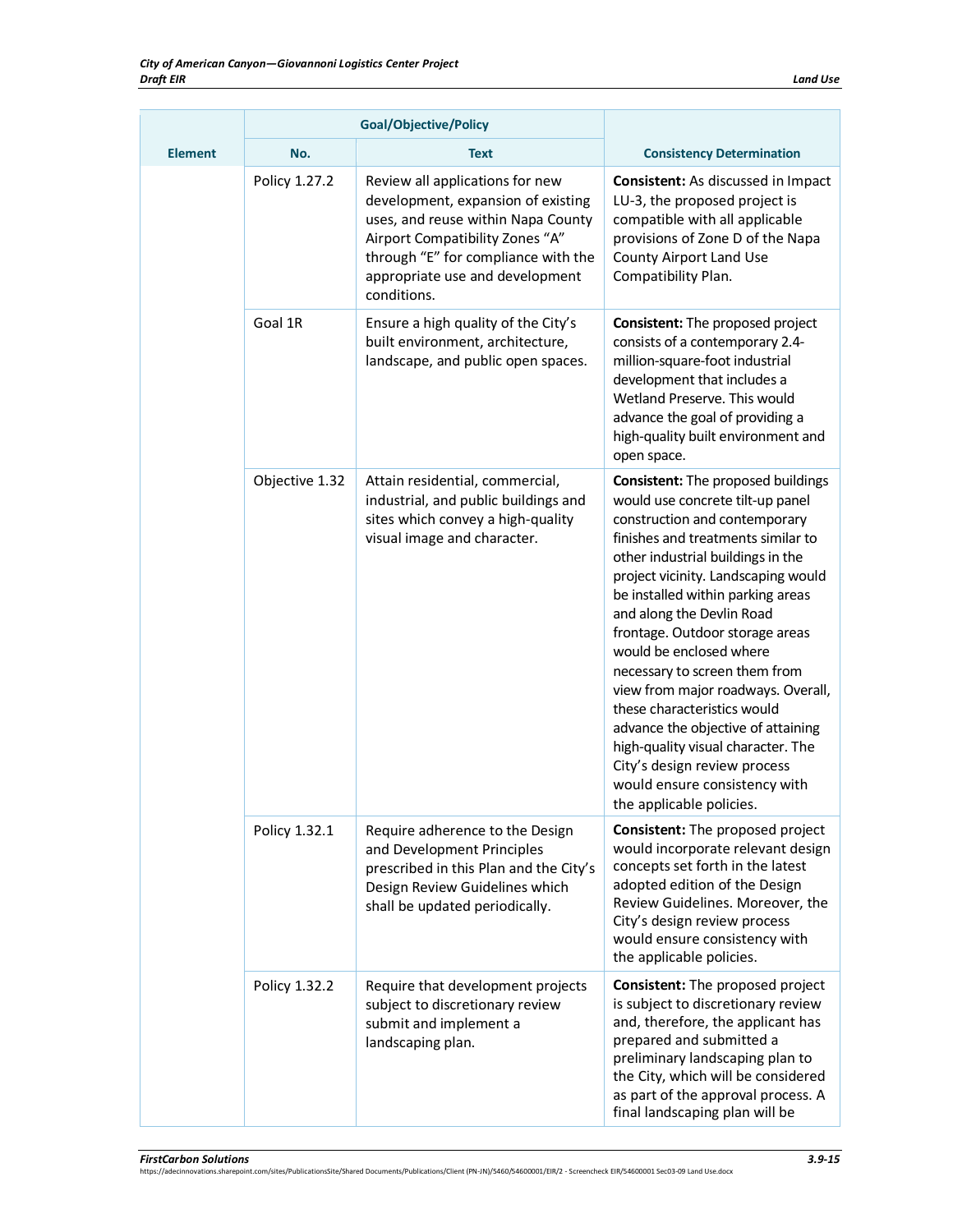|                | <b>Goal/Objective/Policy</b> |                                                                                                                                                                                                                               |                                                                                                                                                                                                                                    |
|----------------|------------------------------|-------------------------------------------------------------------------------------------------------------------------------------------------------------------------------------------------------------------------------|------------------------------------------------------------------------------------------------------------------------------------------------------------------------------------------------------------------------------------|
| <b>Element</b> | No.                          | <b>Text</b>                                                                                                                                                                                                                   | <b>Consistency Determination</b>                                                                                                                                                                                                   |
|                |                              |                                                                                                                                                                                                                               | required as part of the City's<br>design review process, which<br>would ensure consistency with<br>the applicable policies.                                                                                                        |
|                | Policy 1.32.5                | Require the use of drought tolerant<br>species in landscape design in<br>accordance with the provisions of<br>the Water Conservation and<br>Landscape Act.                                                                    | <b>Consistent: The proposed</b><br>landscaping plan incorporates<br>drought tolerant species in<br>accordance with the provisions of<br>the Water Conservation and<br>Landscape Act.                                               |
|                | Policy 1.32.6                | Require that commercial, industrial,<br>and multi-family residential<br>development incorporate adequate<br>drought-conscious irrigation<br>systems and maintain the health of<br>the landscape.                              | Consistent: The proposed<br>landscaping plan incorporates<br>adequate drought-conscious<br>irrigation systems in accordance<br>with the provisions of the Water<br>Conservation and Landscape Act.                                 |
|                | Policy 1.32.7                | Require that all commercial,<br>industrial, multi-family, and<br>common area landscape be<br>adequately irrigated with automatic<br>irrigation systems.                                                                       | <b>Consistent: The proposed</b><br>landscaping plan incorporates<br>automatic irrigation systems.                                                                                                                                  |
|                | Policy 1.32.8                | Promote the use of reclaimed water<br>for the irrigation of public and<br>private landscape, as available.                                                                                                                    | <b>Consistent:</b> The proposed project<br>would be served with reclaimed<br>water provided by the City of<br>American Canyon for landscape<br>irrigation purposes.                                                                |
|                | Objective 1.33               | Ensure that structures and sites are<br>designed and constructed to<br>maintain their long-term quality<br>and provide for the needs of their<br>occupants.                                                                   | Consistent: All proposed<br>structures would be designed to<br>suit the needs of the end user,<br>consistent with this objective. The<br>City's design review process<br>would ensure consistency with<br>the applicable policies. |
|                | Policy 1.33.1                | Require that all structures be<br>constructed in accordance with the<br>requirements of the City's building<br>and other pertinent codes and<br>regulations; including new,<br>adaptively reused, and renovated<br>buildings. | Consistent: All proposed<br>structures would be required to<br>adhere to the latest adopted<br>edition of the California Building<br>Standards Code at the time<br>building permits are sought.                                    |
|                | Policy 1.33.3                | Require that all development be<br>designed to provide adequate space<br>for access, parking, supporting<br>functions, open space, and other<br>pertinent elements.                                                           | Consistent: Phase 1 would<br>provide 860 off-street parking<br>spaces. Additionally, the proposed<br>project site includes an existing<br>Wetland Preserve.                                                                        |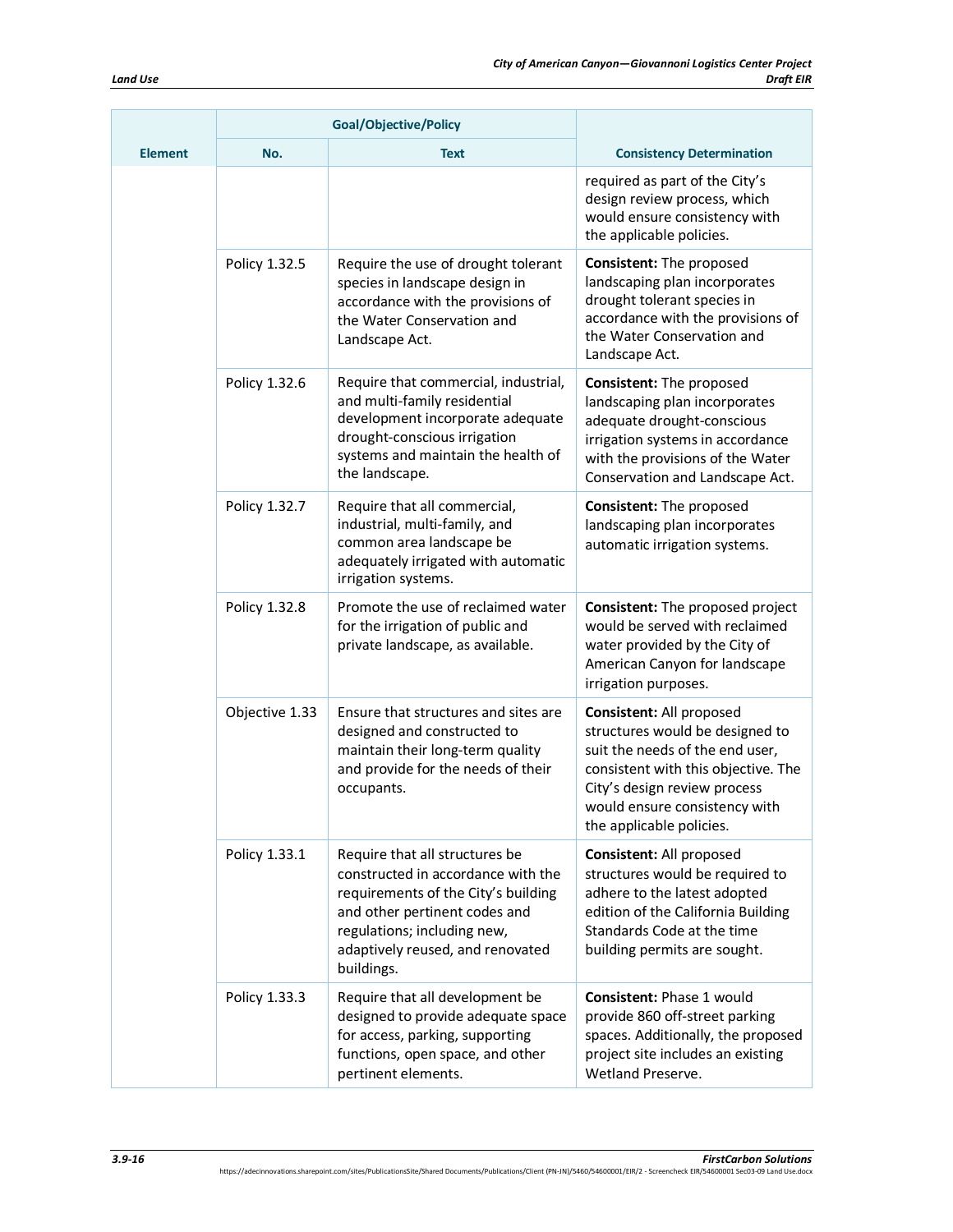|                                    | <b>Goal/Objective/Policy</b> |                                                                                                                                                                                                                                                                                                                                            |                                                                                                                                                                                                                                                                                                                                                                                                                                                                                     |
|------------------------------------|------------------------------|--------------------------------------------------------------------------------------------------------------------------------------------------------------------------------------------------------------------------------------------------------------------------------------------------------------------------------------------|-------------------------------------------------------------------------------------------------------------------------------------------------------------------------------------------------------------------------------------------------------------------------------------------------------------------------------------------------------------------------------------------------------------------------------------------------------------------------------------|
| <b>Element</b>                     | No.                          | <b>Text</b>                                                                                                                                                                                                                                                                                                                                | <b>Consistency Determination</b>                                                                                                                                                                                                                                                                                                                                                                                                                                                    |
|                                    | Policy 1.33.4                | Require that all commercial,<br>industrial, and public development<br>incorporate appropriate design<br>elements to facilitate access for and<br>use by the physically challenged.                                                                                                                                                         | Consistent: All proposed<br>structures would be required to<br>incorporate all applicable<br>disability access requirements set<br>forth by the Americans with<br>Disability Act (ADA).                                                                                                                                                                                                                                                                                             |
| Economic<br>Development<br>Element | Goal 3                       | Provide for the economic needs of<br>American Canyon residents by<br>capitalizing on the marketability of<br>the City's industrial land and<br>promoting a mix of uses which<br>create quality jobs and foster fiscal<br>stability.                                                                                                        | <b>Consistent:</b> The proposed project<br>would develop 2.4 million square<br>feet of high-cube warehouse on an<br>approximately 208-acre site in the<br>Napa Airport Industrial Area. The<br>proposed project would create as<br>many as 3,643 new jobs, stimulate<br>capital investment, and expand the<br>tax base. These characteristics are<br>consistent with the goal of<br>providing for the economic needs<br>of American Canyon residents.                               |
|                                    | Objective 3.1                | Maximize the City's market<br>potential in terms of industrial/<br>business park and community-<br>serving commercial activity.<br>Increased industrial activity can be a<br>catalyst for broadening the City's<br>economic base by providing quality<br>jobs and tax revenues, as well as,<br>stimulating infrastructure<br>improvements. | <b>Consistent:</b> The proposed project<br>would develop 2.4 million square<br>feet of high-cube warehouse on an<br>approximately 208-acre site in the<br>Green Island Business Park. The<br>proposed project would create as<br>many as 3,643 new jobs, stimulate<br>capital investment, and expand the<br>tax base. These characteristics are<br>consistent with the objective of<br>maximizing the City's market<br>potential in terms of industrial/<br>business park activity. |
|                                    | Policy 3.1.1                 | Adopt a Land Use Map which<br>designates acreage for heavy<br>industrial, light industrial/ business<br>park, commercial, and recreational<br>commercial activities.                                                                                                                                                                       | <b>Consistent:</b> The approximately<br>208-acre project site is currently<br>designated "Industrial" by the City<br>of American Canyon General Plan<br>and the proposed project's uses<br>are consistent with the allowable<br>uses of this land use designation.                                                                                                                                                                                                                  |
|                                    | Policy 3.1.3                 | Seek to expand the City's economic<br>base and development<br>opportunities through planned<br>annexation program that is linked<br>to the General Plan and Land Use<br>Plan.                                                                                                                                                              | <b>Consistent:</b> The project site was<br>previously annexed into the City of<br>American Canyon in 2005 and the<br>proposed project contemplates<br>the development of 2.4 million<br>square feet of industrial uses on<br>the site.                                                                                                                                                                                                                                              |
|                                    | Goal 3A                      | Generate new industrial growth<br>through diversification of the                                                                                                                                                                                                                                                                           | Consistent: The proposed project<br>would develop 2.4 million square                                                                                                                                                                                                                                                                                                                                                                                                                |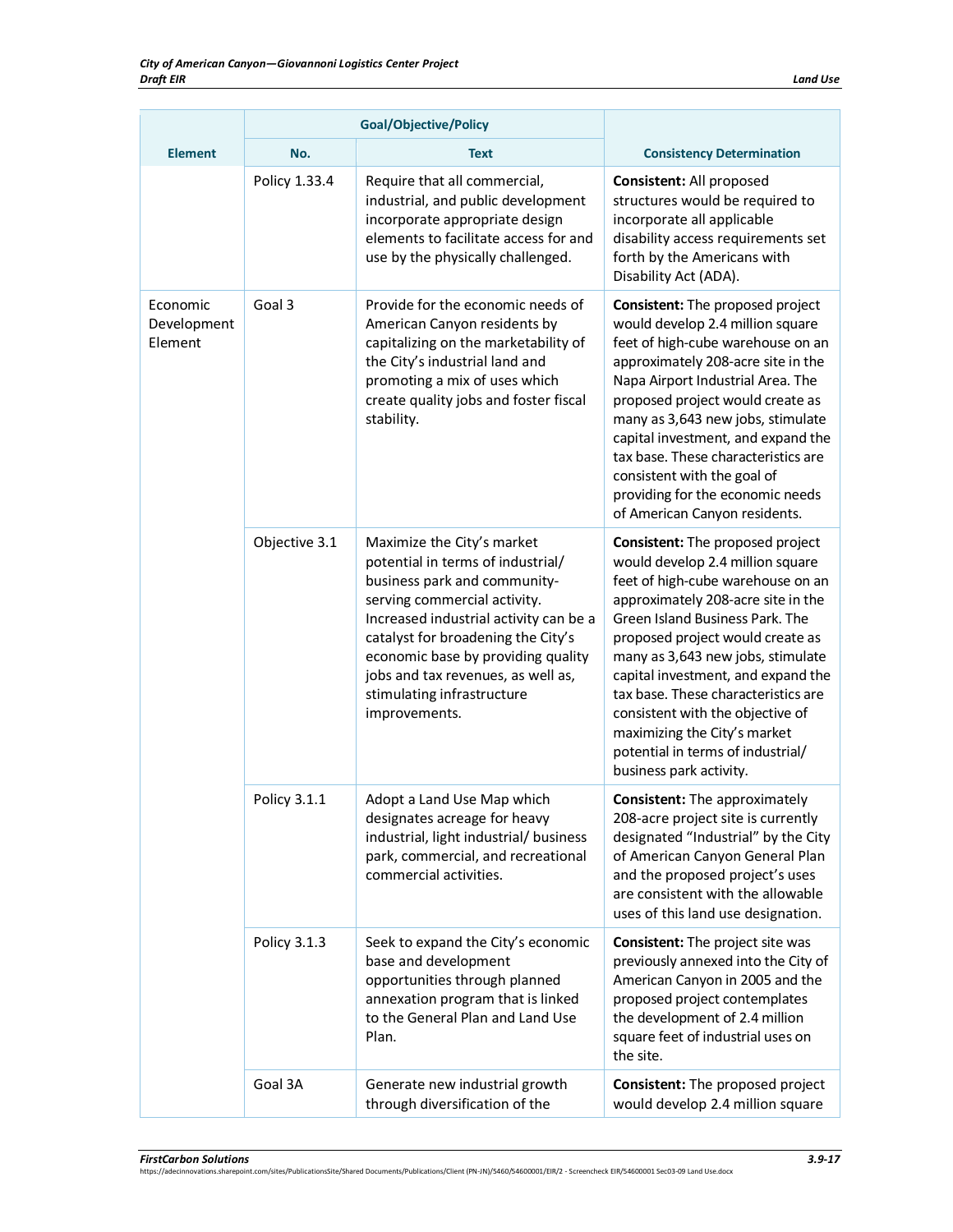|                | <b>Goal/Objective/Policy</b> |                                                                                                                                                                                                                                                                                                                                                                                                                                                            |                                                                                                                                                                                                                                                                                                                                                                                                                                                                          |
|----------------|------------------------------|------------------------------------------------------------------------------------------------------------------------------------------------------------------------------------------------------------------------------------------------------------------------------------------------------------------------------------------------------------------------------------------------------------------------------------------------------------|--------------------------------------------------------------------------------------------------------------------------------------------------------------------------------------------------------------------------------------------------------------------------------------------------------------------------------------------------------------------------------------------------------------------------------------------------------------------------|
| <b>Element</b> | No.                          | <b>Text</b>                                                                                                                                                                                                                                                                                                                                                                                                                                                | <b>Consistency Determination</b>                                                                                                                                                                                                                                                                                                                                                                                                                                         |
|                |                              | industrial base and maintenance of<br>current activity to provide<br>employment opportunities for<br>residents and generate fiscal<br>revenues for the City.                                                                                                                                                                                                                                                                                               | feet of high-cube warehouse on<br>an approximately 208-acre site in<br>the Green Island Business Park.<br>This is consistent with the goal of<br>generating new industrial growth<br>through diversification of the<br>industrial base.                                                                                                                                                                                                                                  |
|                | Objective 3.4                | Increase the number of firms within<br>the industries now represented in<br>the City and capture new, clean,<br>nonpolluting industries that are<br>stable and compatible with City<br>needs in terms of traffic, air quality,<br>and employment.                                                                                                                                                                                                          | <b>Consistent:</b> The proposed project<br>would develop 2.4 million square<br>feet of high-cube warehouse on<br>an approximately 208-acre site in<br>the Green Island Business Park.<br>These types of uses currently exist<br>within the Airport Industrial Area.<br>Additionally, the proposed project<br>is estimated to create 3,643 new<br>jobs. The proposed project would<br>implement traffic improvements<br>to mitigate for impacts on traffic<br>operations. |
|                | Policy 3.4.2                 | Establish design and FAR standards<br>for industrial buildings which will<br>create and maintain an attractive<br>image for American Canyon's<br>industrial areas without imposing<br>overly restrictive regulations.                                                                                                                                                                                                                                      | <b>Consistent:</b> As previously<br>discussed, Phase 1 and Phase 2<br>would each have a FAR of 0.26<br>that would be within the<br>allowable FARs of both 0.5 and<br>0.7, depending on the end user<br>and use.                                                                                                                                                                                                                                                          |
|                | Policy 3.4.3                 | In partnership with landowners and<br>tenants, improve the infrastructure<br>(particularly access across the North<br>Slough drainage channel and the<br>railroad) in the Green Island<br>Industrial Park and Annexes and<br>expand infrastructure services to<br>the undeveloped sites on the north<br>side of Green Island Road to link the<br>two industrial areas and provide<br>land use and design continuity to<br>both sides of Green Island Road. | Consistent: The proposed project<br>would take vehicular access from<br>Devlin Road and Green Island<br>Road. The City is in the process of<br>extending Devlin Road from<br>Green Island Road and Middleton<br>Way and this extension will be<br>completed by the time Phase 1 is<br>completed. In addition, the City<br>has planned improvements to<br>Green Island Road that would also<br>be in place by Phase 1.                                                    |
|                | Objective 3.5                | Make available sufficient acreage in<br>order to capture the City's fair share<br>of regional industrial growth<br>through the year 2010.                                                                                                                                                                                                                                                                                                                  | <b>Consistent:</b> The project site is<br>designated "Industrial" by the<br>General Plan and is served with<br>existing infrastructure. Thus, the<br>project site is well suited to<br>advance the objective of<br>facilitating industrial development<br>within American Canyon.                                                                                                                                                                                        |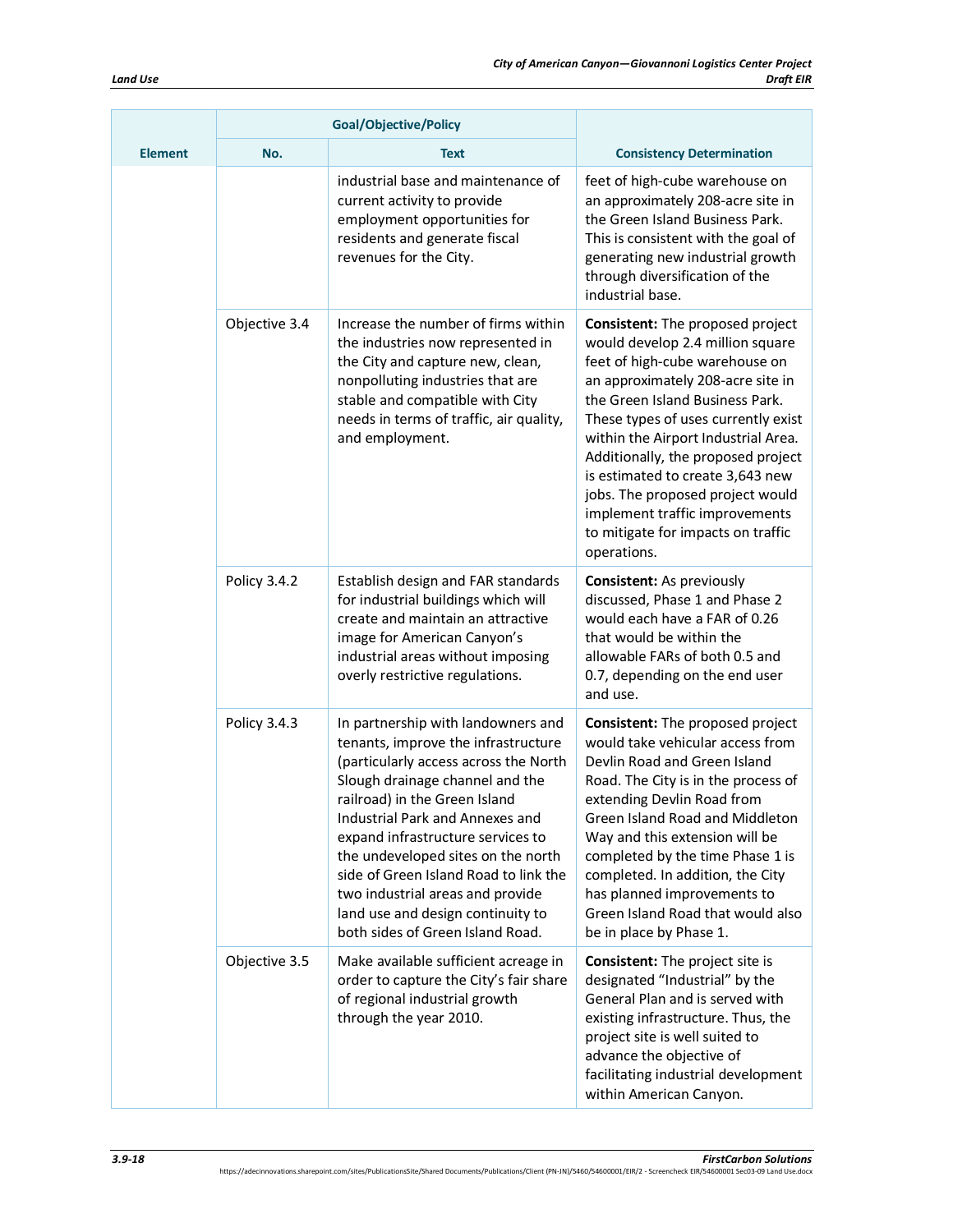| Land Use |  |
|----------|--|
|          |  |

|                        | <b>Goal/Objective/Policy</b> |                                                                                                                                                                                                                                                                                                                                                                                                                                                                                                                                                                                                                                                                                                                                                                                                                                                                                                                                                                                                                                                                        |                                                                                                                                                                                                                                                                                                                                                                                                                                                                                                                                                                                                                                                      |
|------------------------|------------------------------|------------------------------------------------------------------------------------------------------------------------------------------------------------------------------------------------------------------------------------------------------------------------------------------------------------------------------------------------------------------------------------------------------------------------------------------------------------------------------------------------------------------------------------------------------------------------------------------------------------------------------------------------------------------------------------------------------------------------------------------------------------------------------------------------------------------------------------------------------------------------------------------------------------------------------------------------------------------------------------------------------------------------------------------------------------------------|------------------------------------------------------------------------------------------------------------------------------------------------------------------------------------------------------------------------------------------------------------------------------------------------------------------------------------------------------------------------------------------------------------------------------------------------------------------------------------------------------------------------------------------------------------------------------------------------------------------------------------------------------|
| <b>Element</b>         | No.                          | <b>Text</b>                                                                                                                                                                                                                                                                                                                                                                                                                                                                                                                                                                                                                                                                                                                                                                                                                                                                                                                                                                                                                                                            | <b>Consistency Determination</b>                                                                                                                                                                                                                                                                                                                                                                                                                                                                                                                                                                                                                     |
|                        | Policy 3.5.1                 | Designate a sufficient amount of<br>land to accommodate the projected<br>growth in demand for industrial<br>space by 2010.                                                                                                                                                                                                                                                                                                                                                                                                                                                                                                                                                                                                                                                                                                                                                                                                                                                                                                                                             | <b>Consistent:</b> The project site is<br>designated "Industrial" by the<br>General Plan and is served with<br>existing infrastructure. Thus, the<br>project site is well suited to<br>advance the policy of<br>accommodating new industrial<br>development within American<br>Canyon.                                                                                                                                                                                                                                                                                                                                                               |
| Circulation<br>Element | <b>Guiding Policy</b><br>1.1 | Community Priorities. Safe and<br>convenient access to activities in<br>the community is provided by a<br>well-designed local roadway<br>system. That system serves the<br>community's primary need for<br>mobility and includes a planned<br>hierarchy of roadways to meet that<br>need. The following Community<br>Priorities relate most directly to this<br>Element:<br>- Encourage and foster a strong<br>sense of community and safety,<br>as well as the "hometown"<br>feeling by creation of a town<br>center through land use and<br>circulation planning.<br>Improve a hierarchy of roadway<br>$\overline{\phantom{a}}$<br>networks to achieve and maintain<br>acceptable traffic LOS and<br>provide a Citywide system of<br>bicycle lanes and recreational<br>trails that improve accessibility<br>without the use of an<br>automobile.<br>- Improve SR-29 so that it serves as<br>a visually attractive gateway into<br>the City while providing access to<br>commercial businesses and<br>serving intra and inter-regional<br>traffic and goods movement. | <b>Consistent: Vehicular access to</b><br>the project site would be provided<br>from Green Island Road or the<br>Devlin Road extension, which<br>provides a connection to SR-29 via<br>South Kelly Road. The project<br>site's location also allows for<br>convenient access to SR-12 (east<br>and west) such that safe and<br>convenient access can be<br>provided for trucks and residential<br>areas would be avoided.<br>Additionally, this Draft EIR<br>evaluates project impacts on the<br>roadway system using the City's<br>adopted Level of Service (LOS)<br>standards. Refer to Section 3.12,<br>Transportation for further<br>discussion. |
|                        | <b>Guiding Policy</b><br>1.2 | Implement planned roadway<br>improvements. Use Figure 3:<br>General Plan Circulation System,<br>and Table 3: Major Circulation<br>Improvements, to identify,<br>schedule, and implement roadway<br>and complimentary intersection<br>improvements to support General<br>Plan buildout conditions. Planned                                                                                                                                                                                                                                                                                                                                                                                                                                                                                                                                                                                                                                                                                                                                                              | <b>Consistent: This Draft EIR</b><br>evaluates project impacts on the<br>roadway system using the City's<br>adopted LOS standards. Refer to<br>Section 3.12, Transportation, for<br>further discussion.                                                                                                                                                                                                                                                                                                                                                                                                                                              |

*FirstCarbon Solutions 3.9-19* https://adecinnovations.sharepoint.com/sites/PublicationsSite/Shared Documents/Publications/Client (PN-JN)/5460/54600001/EIR/2 - Screencheck EIR/54600001 Sec03-09 Land Use.docx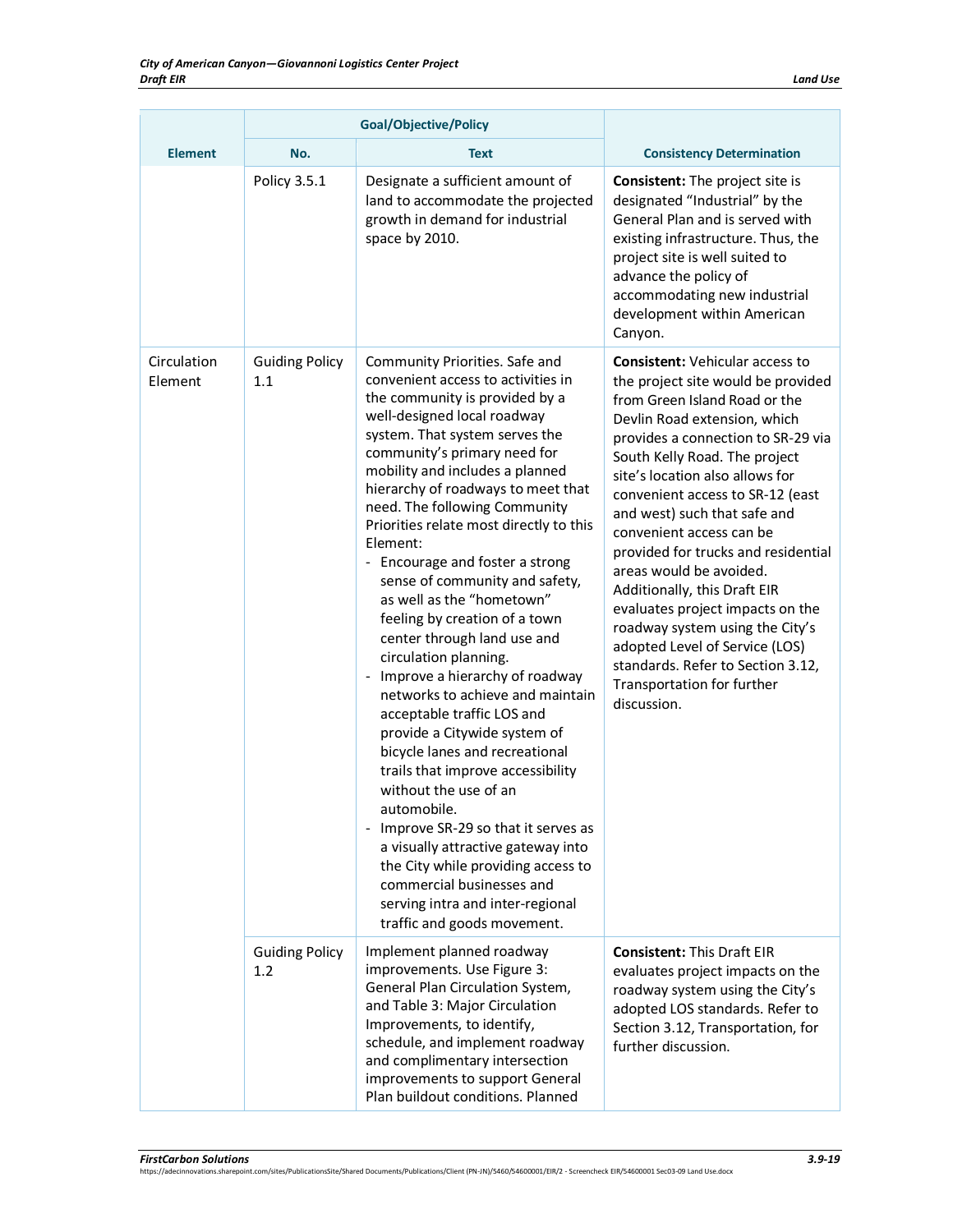|                | <b>Goal/Objective/Policy</b> |                                                                                                                                                                                                                                                                                                                                                                                                                                                                                                                                                                                                                                                                                                                                                                                                                                                                                                                                                   |                                                                                                                                                                                                                                                                                                                                                                                                                                                                                         |
|----------------|------------------------------|---------------------------------------------------------------------------------------------------------------------------------------------------------------------------------------------------------------------------------------------------------------------------------------------------------------------------------------------------------------------------------------------------------------------------------------------------------------------------------------------------------------------------------------------------------------------------------------------------------------------------------------------------------------------------------------------------------------------------------------------------------------------------------------------------------------------------------------------------------------------------------------------------------------------------------------------------|-----------------------------------------------------------------------------------------------------------------------------------------------------------------------------------------------------------------------------------------------------------------------------------------------------------------------------------------------------------------------------------------------------------------------------------------------------------------------------------------|
| <b>Element</b> | No.                          | <b>Text</b>                                                                                                                                                                                                                                                                                                                                                                                                                                                                                                                                                                                                                                                                                                                                                                                                                                                                                                                                       | <b>Consistency Determination</b>                                                                                                                                                                                                                                                                                                                                                                                                                                                        |
|                |                              | improvements may be phased as<br>development occurs and need for<br>increased capacity is identified.                                                                                                                                                                                                                                                                                                                                                                                                                                                                                                                                                                                                                                                                                                                                                                                                                                             |                                                                                                                                                                                                                                                                                                                                                                                                                                                                                         |
|                | <b>Guiding Policy</b><br>1.3 | Design circulation system to focus<br>regional travel on SR-29. SR-29 is<br>important for both Citywide and<br>north-south regional travel. As both<br>City and regional travel grow,<br>design the City circulation system to<br>discourage regional traffic from<br>bypassing SR-29 and impacting City<br>streets. Also, cooperatively work<br>with regional partners, including<br>Caltrans, NCTPA and others explore<br>a complete streets approach that<br>will expand the travel capacity of<br>SR-29.                                                                                                                                                                                                                                                                                                                                                                                                                                      | <b>Consistent: Vehicular access to</b><br>the project site would be provided<br>from Green Island Road or the<br>Devlin Road extension, which was<br>completed in 2012 and provides a<br>connection to SR-29 via South<br>Kelly Road. The project site's<br>location also allows for<br>convenient access to SR-12 (east<br>and west) such that project-<br>related traffic would not need to<br>use side streets. Refer to Section<br>3.12, Transportation, for further<br>discussion. |
|                | <b>Guiding Policy</b><br>1.6 | Achieve and maintain a Multimodal<br>LOS D or better for roadways and<br>intersections during peak hours<br>where possible and as long as<br>possible. However, recognizing that<br>LOS D may not be achievable or<br>cannot be maintained upon full<br>buildout of the General Plan, due to<br>traffic generated from sources<br>beyond the control of the City, the<br>City Council shall have the<br>discretion to only require feasible<br>mitigation measures that may not<br>achieve LOS D, but will reduce the<br>impact of any development use or<br>density planned for in the Land Use<br>Element of the General Plan.<br>The following locations that may<br>not achieve or maintain LOS D are<br>as follows and therefore will be<br>exempt from the LOS D policy:<br>- State Route 29 through the City<br>- American Canyon Road from SR<br>29 to Flosden Road - Newell<br>Drive<br>- Flosden Road south of American<br>Canyon Road. | <b>Consistent: This Draft EIR</b><br>evaluates project impacts on the<br>roadway system using the City's<br>adopted LOS standards. Refer to<br>Section 3.12, Transportation, for<br>further discussion.                                                                                                                                                                                                                                                                                 |
|                | <b>Guiding Policy</b><br>1.9 | Use of existing facilities. Make<br>efficient use of existing<br>transportation facilities, and<br>improve these facilities as necessary<br>in accordance with the Circulation<br>Map.                                                                                                                                                                                                                                                                                                                                                                                                                                                                                                                                                                                                                                                                                                                                                            | <b>Consistent:</b> In addition to the Devlin<br>Road extension, the proposed<br>project would rely on existing<br>roadways (e.g., Green Island Road,<br>Devlin Road, and South Kelly Road)<br>for vehicular access.                                                                                                                                                                                                                                                                     |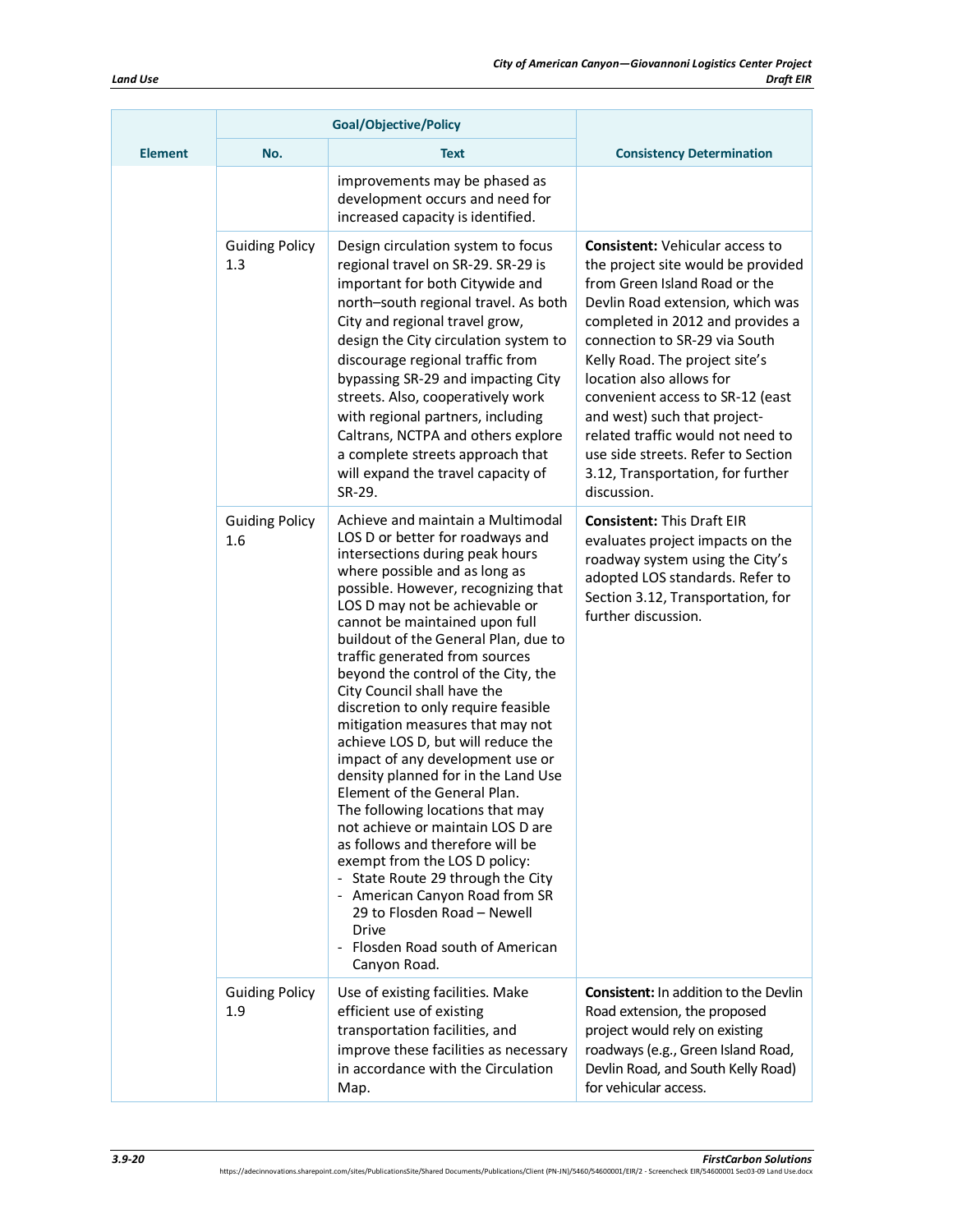|                | <b>Goal/Objective/Policy</b>  |                                                                                                                                                                                                                                                                                                                                                                                                                                                                                                                                                                                                             |                                                                                                                                                                                                                                                                                                                                                                                                                                                                                                                                                                                                                                              |
|----------------|-------------------------------|-------------------------------------------------------------------------------------------------------------------------------------------------------------------------------------------------------------------------------------------------------------------------------------------------------------------------------------------------------------------------------------------------------------------------------------------------------------------------------------------------------------------------------------------------------------------------------------------------------------|----------------------------------------------------------------------------------------------------------------------------------------------------------------------------------------------------------------------------------------------------------------------------------------------------------------------------------------------------------------------------------------------------------------------------------------------------------------------------------------------------------------------------------------------------------------------------------------------------------------------------------------------|
| <b>Element</b> | No.                           | <b>Text</b>                                                                                                                                                                                                                                                                                                                                                                                                                                                                                                                                                                                                 | <b>Consistency Determination</b>                                                                                                                                                                                                                                                                                                                                                                                                                                                                                                                                                                                                             |
|                | <b>Guiding Policy</b><br>1.11 | Reduce Vehicle Miles Traveled.<br>Through layout of land uses,<br>improved alternate modes, and<br>provision of more direct routes,<br>strive to reduce the total vehicle<br>miles traveled by City residents.                                                                                                                                                                                                                                                                                                                                                                                              | <b>Consistent:</b> The project site is<br>located within the Napa County<br>Airport Industrial Area, which has<br>convenient access to SR-12 and<br>SR-29. The development of the<br>proposed project's 2.4 million<br>square feet of high-cube<br>warehouse is within the North<br>Bay Region and would contribute<br>to reducing trip length by locating<br>these facilities closer to customers<br>within this region. Finally, the<br>development of up to 3,643 new<br>jobs in a housing-rich part of the<br>Bay Area region would allow<br>employees to work closer to<br>where they live, thereby reducing<br>vehicle miles traveled. |
|                | <b>Guiding Policy</b><br>1.12 | Circulation System Enhancements.<br>Achieve, maintain and/or improve<br>mobility in the City by considering<br>circulation system enhancements<br>beyond improvements identified on<br>the Circulation Map, where feasible<br>and appropriate. Improve the<br>circulation system, in accordance<br>with the Circulation Map, at<br>minimum, to support multimodal<br>travel of all users and goods and<br>where feasible, apply creative<br>circulation system enhancements<br>that increase system capacity and<br>that are acceptable to the City and<br>its residents and where applicable,<br>Caltrans. | <b>Consistent: This Draft EIR</b><br>evaluates project impacts on the<br>roadway system using the City's<br>adopted LOS standards. This is<br>consistent with the policy of<br>maintaining and improving<br>mobility through circulation<br>system enhancements. Refer to<br>Section 3.12, Transportation, for<br>further discussion.                                                                                                                                                                                                                                                                                                        |
|                | Implementing<br>Policy 1.13   | Financing Program. Develop a<br>transportation financing program<br>that will fully fund the planned<br>expansion of the existing<br>transportation network consistent<br>with the General Plan. The financing<br>program will include an update to<br>the existing Transportation Impact<br>Fee (TIF) program consistent with<br>AB 1600.                                                                                                                                                                                                                                                                  | Consistent: The proposed project<br>would pay fees in accordance with<br>the City's latest adopted traffic<br>impact fee schedule, albeit with<br>credits for improvements installed<br>by the proposed project. This is<br>consistent with the policy of<br>implementing a transportation<br>financing program that will fully<br>fund the planned expansion of the<br>existing transportation network.                                                                                                                                                                                                                                     |
|                | Implementing<br>Policy 1.14   | Work with Caltrans on highway<br>improvements. Continue to work                                                                                                                                                                                                                                                                                                                                                                                                                                                                                                                                             | <b>Consistent: This Draft EIR</b><br>evaluates project impacts on                                                                                                                                                                                                                                                                                                                                                                                                                                                                                                                                                                            |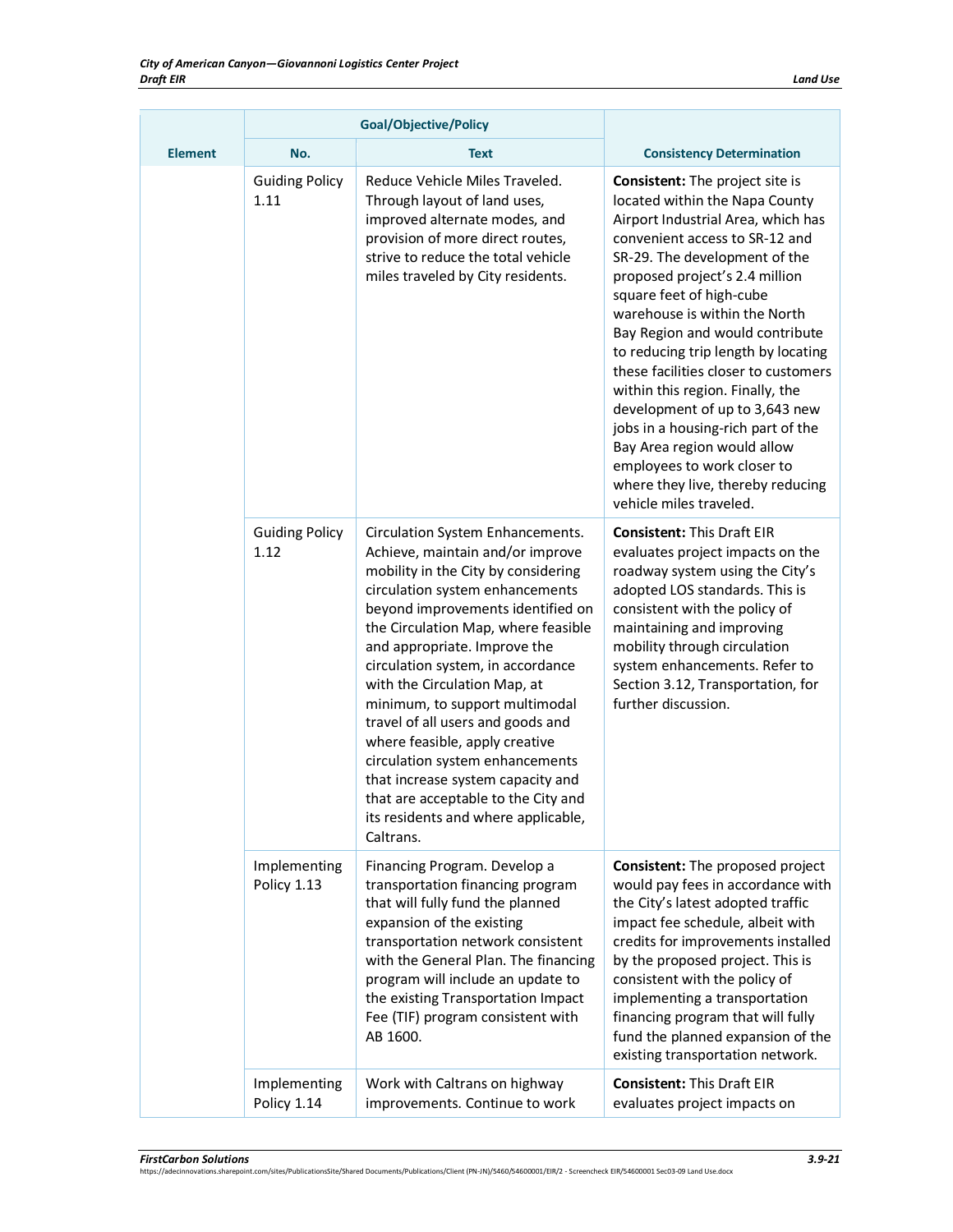|                | <b>Goal/Objective/Policy</b> |                                                                                                                                                                                                                                                                                                                                                                                                                                |                                                                                                                                                                                                                                                                                                                                                                                                                                                     |
|----------------|------------------------------|--------------------------------------------------------------------------------------------------------------------------------------------------------------------------------------------------------------------------------------------------------------------------------------------------------------------------------------------------------------------------------------------------------------------------------|-----------------------------------------------------------------------------------------------------------------------------------------------------------------------------------------------------------------------------------------------------------------------------------------------------------------------------------------------------------------------------------------------------------------------------------------------------|
| <b>Element</b> | No.                          | <b>Text</b>                                                                                                                                                                                                                                                                                                                                                                                                                    | <b>Consistency Determination</b>                                                                                                                                                                                                                                                                                                                                                                                                                    |
|                |                              | with the Caltrans to achieve timely<br>context sensitive design solutions,<br>funding and construction of<br>programmed highway<br>improvements.                                                                                                                                                                                                                                                                               | transportation facilities under the<br>jurisdiction of California<br>Department of Transportation<br>(Caltrans) (i.e., SR-29). This is<br>consistent with the policy of<br>working with Caltrans on highway<br>improvements. Refer to Section<br>3.12, Transportation, for further<br>discussion.                                                                                                                                                   |
|                | Implementing<br>Policy 1.16  | Use of Congestion Management<br>Process. Utilize the NCTPA<br><b>Congestion Management Program</b><br>(CMP) to determine the timing and<br>degree of regional roadway facility<br>improvements in accordance with<br>region wide plans. Actively<br>participate in the Community-Based<br>SR 29 Gateway Corridor<br>Improvement Plan process to<br>identify a funded SR 29 travel<br>capacity enhancement through the<br>City. | <b>Consistent: This Draft EIR</b><br>evaluates project impacts on CMP<br>transportation facilities (SR-29).<br>Refer to Section 3.12,<br>Transportation, for further<br>discussion.                                                                                                                                                                                                                                                                 |
|                | Implementing<br>Policy 1.17  | Regional fair-share fee program.<br>Work with Caltrans, NCTPA, Napa<br>County, and other jurisdictions to<br>establish a fair-share fee program<br>for improvements to routes of<br>regional significance and State<br>highways. This fee should reflect<br>traffic generated by individual<br>municipalities/ unincorporated<br>communities as well as pass-<br>through traffic.                                              | Consistent: The proposed project<br>would pay fees in accordance with<br>the City's latest adopted traffic<br>impact fee schedule, albeit with<br>credits for improvements installed<br>by the proposed project. This<br>includes improvements under the<br>jurisdiction of Caltrans, Napa<br>County Transportation and<br>Planning Agency (NCTPA), and the<br>County of Napa. Refer to Section<br>3.12, Transportation, for further<br>discussion. |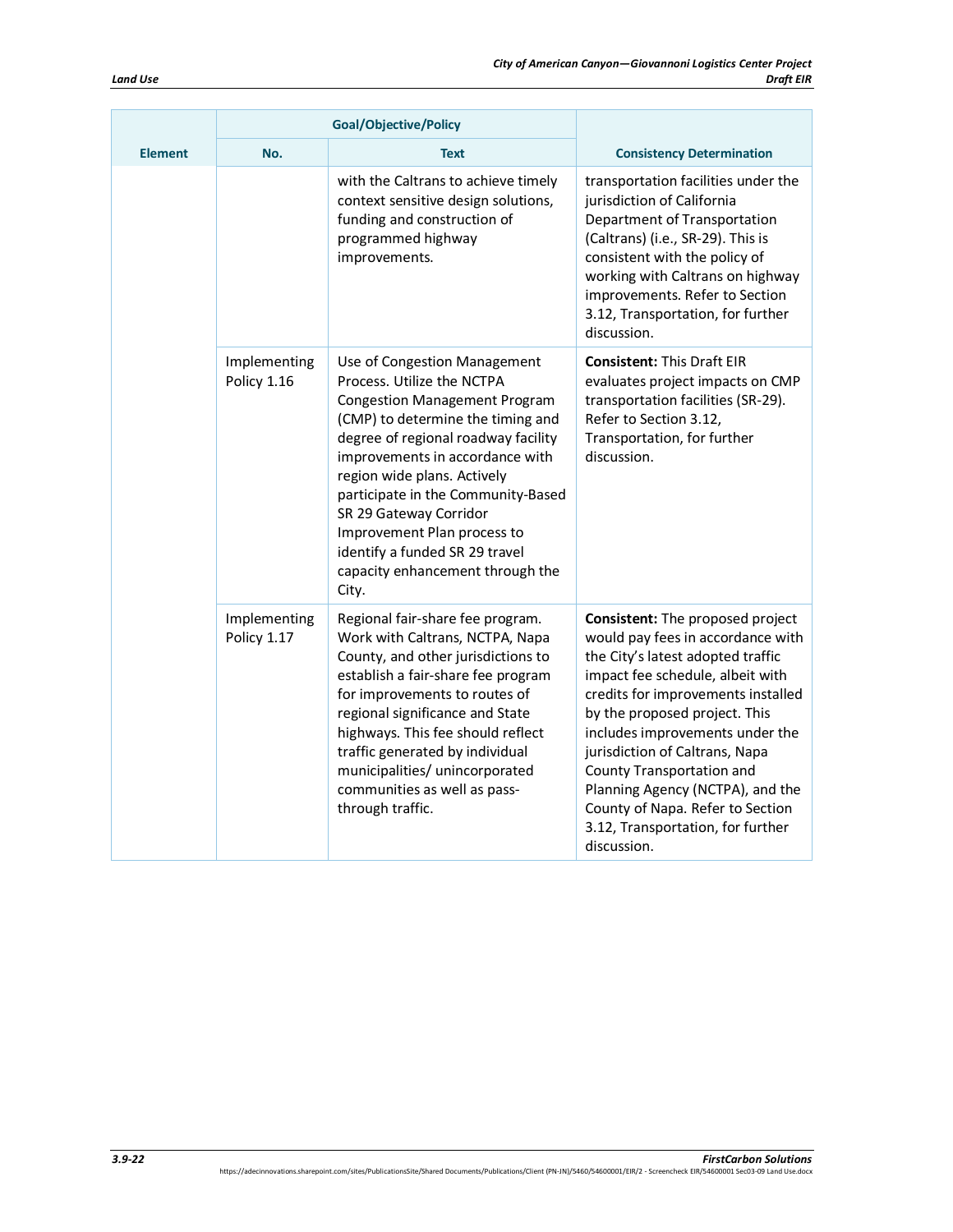|                | <b>Goal/Objective/Policy</b> |                                                                                                                                                                                                                                                                                                                                                                                                                        |                                                                                                                                                                                                                                                                                                                                   |  |
|----------------|------------------------------|------------------------------------------------------------------------------------------------------------------------------------------------------------------------------------------------------------------------------------------------------------------------------------------------------------------------------------------------------------------------------------------------------------------------|-----------------------------------------------------------------------------------------------------------------------------------------------------------------------------------------------------------------------------------------------------------------------------------------------------------------------------------|--|
| <b>Element</b> | No.                          | <b>Text</b>                                                                                                                                                                                                                                                                                                                                                                                                            | <b>Consistency Determination</b>                                                                                                                                                                                                                                                                                                  |  |
|                | Implementing<br>Policy 1.19  | Complete Streets. When<br>constructing or modifying<br>transportation facilities, consistent<br>with Resolution 2012-72, "Complete<br>Streets Policy of the City of<br>American Canyon,", strive to<br>provide for the movement of<br>vehicles, commercial trucks,<br>alternative and low energy vehicles,<br>transit, bicyclists and pedestrians<br>appropriate for the road<br>classification and adjacent land use. | <b>Consistent: All improvements</b><br>required as mitigation for the<br>proposed project would comply<br>with the applicable provisions of<br>Resolution 2012-72, "Complete<br>Streets Policy of the City of<br>American Canyon."                                                                                                |  |
|                | Implementing<br>Policy 1.23  | Access Restriction. Minimize, where<br>possible, the number of access<br>points along arterial roadways,<br>including by consolidating or<br>relocating driveways to provide for<br>more efficient traffic movement.                                                                                                                                                                                                   | <b>Consistent: Phase 1 would have</b><br>four access points on both Devlin<br>and Green Island Road. Half of<br>these points would be designated<br>for trucks and the other half<br>would be designated for<br>passenger vehicles. This is<br>consistent with the policy of<br>providing for more efficient traffic<br>movement. |  |
|                | Implementing<br>Policy 1.24  | Impacts of new development. Based<br>upon the findings of a traffic impact<br>study, consistent with Guiding<br>Policy 1.26, new development will<br>be responsible for mitigation of<br>transportation related impacts.                                                                                                                                                                                               | <b>Consistent:</b> A traffic impact study<br>was prepared as part of this Draft<br>EIR. Refer to Section 3.12,<br>Transportation, for further<br>discussion.                                                                                                                                                                      |  |
|                | Implementing<br>Policy 1.26  | Update and adopt Transportation<br>Impact Analysis (TIA) guidelines.<br>Update and adopt Transportation<br>Impact Analysis guidelines and a<br>Multimodal LOS assessment<br>methodology for the evaluation of<br>potential transportation impacts<br>resulting from new development<br>that is specific to the City and that<br>will supersede existing LOS<br>standards and guidelines.                               | <b>Consistent:</b> A traffic impact study<br>was prepared as part of this Draft<br>EIR in accordance with the City of<br>American Canyon's latest<br>guidance for such studies. Refer<br>to Section 3.12, Transportation,<br>for further discussion.                                                                              |  |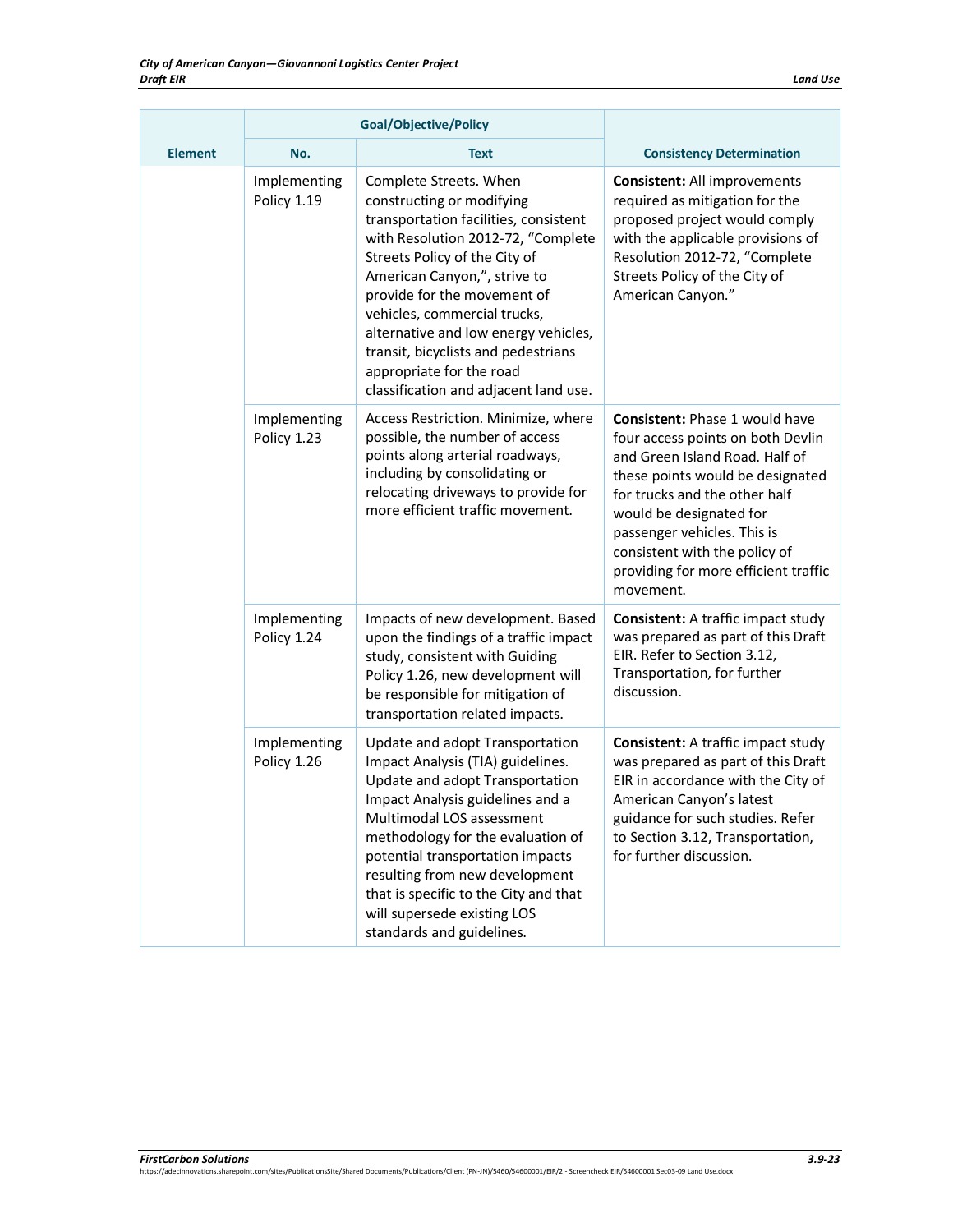| <b>Element</b> | No.                          | Text                                                                                                                                                                                                                                                                                                                                                       | <b>Consistency Determination</b>                                                                                                                                                                                                                                                                                                                                                                                                                                                     |
|----------------|------------------------------|------------------------------------------------------------------------------------------------------------------------------------------------------------------------------------------------------------------------------------------------------------------------------------------------------------------------------------------------------------|--------------------------------------------------------------------------------------------------------------------------------------------------------------------------------------------------------------------------------------------------------------------------------------------------------------------------------------------------------------------------------------------------------------------------------------------------------------------------------------|
|                | Implementing<br>Policy 1.35  | General transit and pedestrian<br>access. In reviewing designs of<br>proposed developments, ensure<br>that provision is made for access to<br>current and future public transit<br>services. In particular, pedestrian<br>access to arterial and collector<br>streets from subdivisions should not<br>be impeded by continuous<br>segments of sound walls. | <b>Consistent:</b> The applicant would<br>develop the segment of the Class I<br>Napa Valley Vine Trail along the<br>project frontages with Devlin<br>Road and Green Island Road. The<br>proposed project's internal<br>pedestrian facilities would<br>connect to the Vine Trail.<br>Additionally, there would be safe<br>and convenient locations within<br>the project site to allow for future<br>transit service.                                                                 |
|                | <b>Guiding Policy</b><br>2.1 | Promote walking and bicycling.<br>Promote walking and bike riding for<br>transportation, recreation, and<br>improvement of public and<br>environmental health.                                                                                                                                                                                             | <b>Consistent:</b> The applicant would<br>develop the segment of the Class I<br>Napa Valley Vine Trail along the<br>project frontages with Devlin<br>Road and Green Island Road. The<br>proposed project's internal<br>pedestrian facilities would<br>connect to the Napa Valley Vine<br>Trail. Additionally, the proposed<br>project would be accessible to<br>bicycles. Collectively, these<br>characteristics would promote<br>walking and bicycling.                             |
|                | <b>Guiding Policy</b><br>2.3 | Develop a safe and efficient non-<br>motorized circulation system.<br>Provide safe and direct pedestrian<br>routes and bikeways between<br>places.                                                                                                                                                                                                         | Consistent: The applicant would<br>develop the segment of the Class I<br>Napa Valley Vine Trail along the<br>project frontages with Devlin<br>Road and Green Island Road. The<br>proposed project's internal<br>pedestrian facilities would<br>connect to the Napa Valley Vine<br>Trail. Additionally, the proposed<br>project would be accessible to<br>bicycles. Collectively, these<br>characteristics would promote a<br>safe and efficient non-motorized<br>circulation system. |
|                | Implementing<br>Policy 2.7   | Universal design. Provide<br>pedestrian facilities that are<br>accessible to persons with<br>disabilities and ensure that roadway<br>improvement projects address<br>accessibility by using universal<br>design concepts.                                                                                                                                  | <b>Consistent:</b> The applicant would<br>develop the segment of the Class I<br>Napa Valley Vine Trail along the<br>project frontages with Devlin<br>Road and Green Island Road.<br>These new trail segments would<br>comply with the ADA. The<br>proposed project's internal<br>pedestrian facilities would also<br>comply with the ADA.                                                                                                                                            |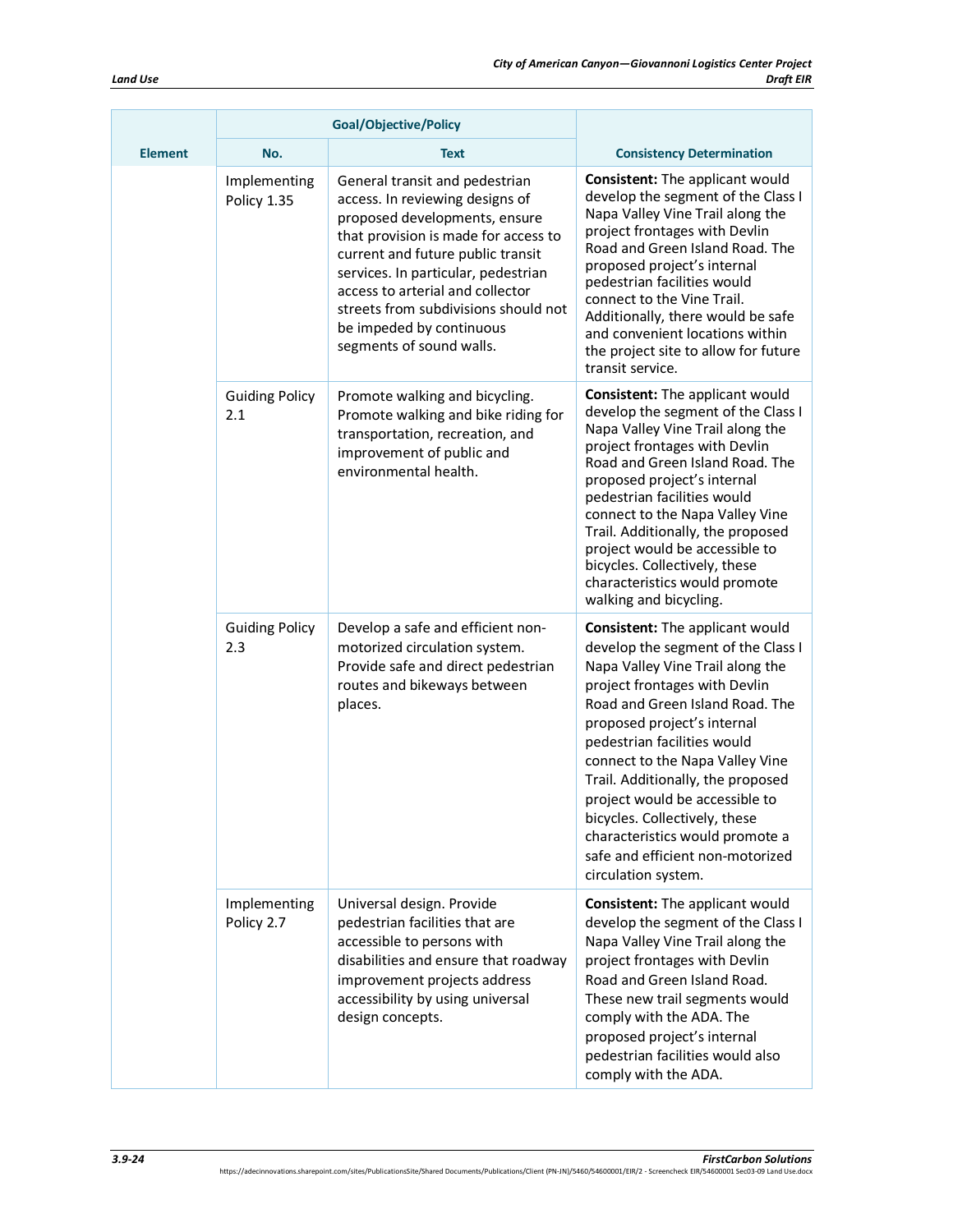|                | Goal/Objective/Policy        |                                                                                                                                                                                                                                                                                                                                                                                      |                                                                                                                                                                                                                                                                                                                                                                                                                |
|----------------|------------------------------|--------------------------------------------------------------------------------------------------------------------------------------------------------------------------------------------------------------------------------------------------------------------------------------------------------------------------------------------------------------------------------------|----------------------------------------------------------------------------------------------------------------------------------------------------------------------------------------------------------------------------------------------------------------------------------------------------------------------------------------------------------------------------------------------------------------|
| <b>Element</b> | No.                          | Text                                                                                                                                                                                                                                                                                                                                                                                 | <b>Consistency Determination</b>                                                                                                                                                                                                                                                                                                                                                                               |
|                | Implementing<br>Policy 2.18  | Pedestrian connections to<br>employment destinations.<br>Encourage the development of a<br>network of continuous walkways<br>within new commercial, town<br>center, public, and industrial uses to<br>improve workers' ability to walk<br>safely around, to, and from their<br>workplaces. Where possible, route<br>pedestrians to grade-separated<br>crossings over State Route 29. | <b>Consistent: The proposed</b><br>project's internal pedestrian<br>facilities would connect to the<br>Napa Valley Vine Trail and, thus,<br>advance the policy of providing<br>pedestrian connections to<br>employment destinations. The<br>City's design review process<br>would ensure consistency with<br>this policy.                                                                                      |
|                | <b>Guiding Policy</b><br>4.1 | Promote safe and efficient goods<br>movement. Promote the safe and<br>efficient movement of goods via<br>truck and rail with minimum<br>disruptions to residential areas.                                                                                                                                                                                                            | <b>Consistent:</b> The project site is<br>located within the Green Island<br>Business Park, which has<br>convenient access to SR-12 and<br>SR-29. Additionally, at least one<br>project building may be rail-<br>served. This is consistent with the<br>policy of promoting safe and<br>efficient goods movement.                                                                                              |
|                | <b>Guiding Policy</b><br>4.2 | Promote railroad safety. Minimize<br>the safety problems associated with<br>the railroad, including the<br>construction and maintenance of<br>at-grade crossings and the physical<br>barrier effect of the track alignment<br>on the City.                                                                                                                                           | <b>Consistent: Devlin Road provides</b><br>a grade-separated overcrossing of<br>the Napa Branch Line. Thus,<br>vehicles traveling to and from the<br>project site on Devlin Road would<br>avoid any related safety<br>problems. Additionally, both<br>railroad grade crossings on Green<br>Island Road would receive safety<br>improvements as part of the City-<br>led Green Island Road Widening<br>Project. |
|                | <b>Guiding Policy</b><br>4.4 | New truck route designation. All<br>highways, arterials, and industrial<br>streets shall be designated truck<br>routes.                                                                                                                                                                                                                                                              | Consistent: Devlin Road, which<br>was completed in 2012, is a<br>designated truck route. The Devlin<br>Road extension would also be a<br>truck route. Additionally, Green<br>Island Road is a designated truck<br>route and would be improved<br>along the project frontage as part<br>of the City-led Green Island Road<br>Widening Project.                                                                  |
|                | <b>Guiding Policy</b><br>4.6 | Location of industrial development.<br>Continue industrial expansion in the<br>north industrial area to minimize<br>the neighborhood impacts of truck<br>movements.                                                                                                                                                                                                                  | <b>Consistent:</b> The project site is<br>located within the Green Island<br>Business Park, which is designated<br>for industrial development. There<br>are no residential areas near this<br>area, nor would project-related                                                                                                                                                                                  |

*FirstCarbon Solutions 3.9-25* https://adecinnovations.sharepoint.com/sites/PublicationsSite/Shared Documents/Publications/Client (PN-JN)/5460/54600001/EIR/2 - Screencheck EIR/54600001 Sec03-09 Land Use.docx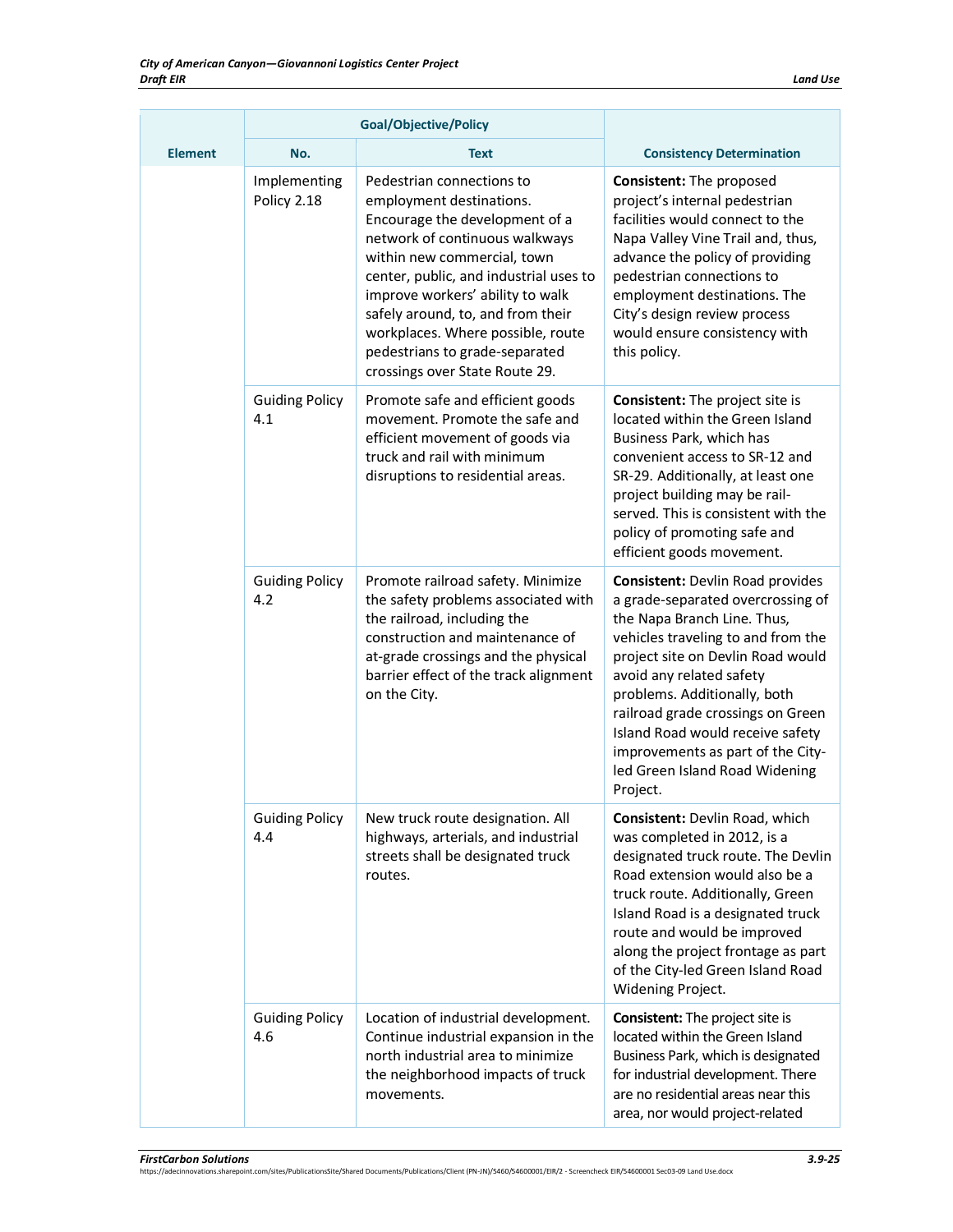|                  | <b>Goal/Objective/Policy</b> |                                                                                                                                                                                                               |                                                                                                                                                                                                                                                                                                                                                              |
|------------------|------------------------------|---------------------------------------------------------------------------------------------------------------------------------------------------------------------------------------------------------------|--------------------------------------------------------------------------------------------------------------------------------------------------------------------------------------------------------------------------------------------------------------------------------------------------------------------------------------------------------------|
| <b>Element</b>   | No.                          | <b>Text</b>                                                                                                                                                                                                   | <b>Consistency Determination</b>                                                                                                                                                                                                                                                                                                                             |
|                  |                              |                                                                                                                                                                                                               | truck routes travel through such<br>areas.                                                                                                                                                                                                                                                                                                                   |
|                  | <b>Guiding Policy</b><br>4.7 | Secure truck parking. Encourage<br>high-security off-street parking for<br>tractor-trailer rigs in industrial<br>designated areas.                                                                            | <b>Consistent: Phase 1 would</b><br>provide 806 off-street parking<br>spaces, most of which would be<br>suitable for tractor-trailer rigs.<br>The project site would be secured<br>with fencing and lighting. As such,<br>the proposed project would<br>provide secure truck parking.                                                                        |
| <b>Utilities</b> | Goal 5                       | It shall be the goal of American<br>Canyon to establish and maintain a<br>secure water supply and treatment,<br>distribution and storage system to<br>serve the land uses proposed under<br>the general plan. | <b>Consistent: This Draft EIR</b><br>evaluates project impacts on<br>water supply and distribution and<br>concludes that adequate supplies<br>and infrastructure are available to<br>serve the project. Refer to Section<br>3.13, Utilities and Service<br>Systems, for further discussion.                                                                  |
|                  | Objective 5.2                | Obtain additional water supply<br>sources as necessary to supplement<br>the [North Bay Aqueduct] supply<br>and serve anticipated growth under<br>the proposed land use plan.                                  | <b>Consistent: A Water Supply</b><br>Assessment (WSA) was prepared<br>for the proposed project and<br>concludes that adequate supplies<br>are available to serve the project.<br>Refer to Section 3.13, Utilities and<br>Service Systems, for further<br>discussion.                                                                                         |
|                  | Policy 5.2.4                 | Promote water conservation and<br>wastewater reclamation as<br>additional water supply sources.                                                                                                               | Consistent: The proposed project<br>would employ drought tolerant<br>landscaping and be served with<br>recycled water for non-potable<br>irrigation purposes. This is<br>consistent with the policy of<br>promoting water conservation<br>and wastewater reclamation.<br>Refer to Section 3.13, Utilities and<br>Service Systems, for further<br>discussion. |
|                  | Policy 5.2.5                 | In the event that sufficient capacity<br>is not available to serve a proposed<br>project, the City shall not approve<br>the project until additional capacity<br>or adequate mitigation is provided.          | Consistent: A WSA was prepared<br>for the proposed project and<br>concludes that adequate supplies<br>are available to serve the project.<br>In addition, the proposed project<br>would comply with the City's Zero<br>Water Footprint Policy, which<br>requires new development<br>projects to secure offsets to<br>ensure that existing customers do       |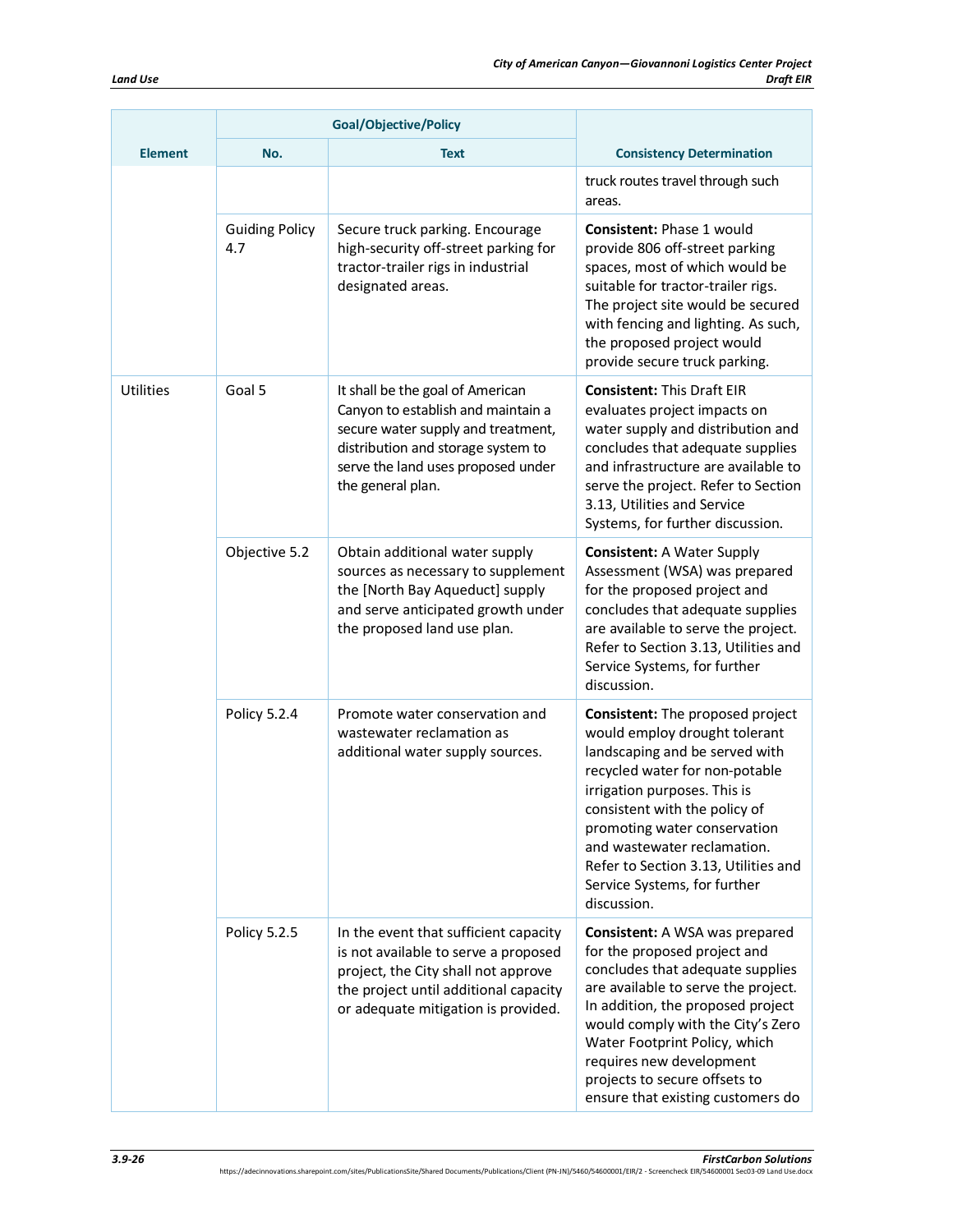|                | <b>Goal/Objective/Policy</b> |                                                                                                                                                                                                                                                                                                                                                  |                                                                                                                                                                                                                                                                                                                                                                           |
|----------------|------------------------------|--------------------------------------------------------------------------------------------------------------------------------------------------------------------------------------------------------------------------------------------------------------------------------------------------------------------------------------------------|---------------------------------------------------------------------------------------------------------------------------------------------------------------------------------------------------------------------------------------------------------------------------------------------------------------------------------------------------------------------------|
| <b>Element</b> | No.                          | <b>Text</b>                                                                                                                                                                                                                                                                                                                                      | <b>Consistency Determination</b>                                                                                                                                                                                                                                                                                                                                          |
|                |                              |                                                                                                                                                                                                                                                                                                                                                  | not experience a loss in reliability<br>or an increase in rates.                                                                                                                                                                                                                                                                                                          |
|                | Objective 5.4                | Establish a water management<br>program to promote water<br>conservation and wastewater reuse.                                                                                                                                                                                                                                                   | Consistent: The proposed project<br>would employ drought tolerant<br>landscaping and be served with<br>recycled water for non-potable<br>irrigation purposes. This is<br>consistent with the objective of<br>promoting water conservation<br>and wastewater reuse. Refer to<br>Section 3.13, Utilities and Service<br>Systems, for further discussion.                    |
|                | Policy 5.4.1                 | Promote the use of water-saving<br>plumbing fixtures and water-saving<br>landscaping.                                                                                                                                                                                                                                                            | Consistent: The proposed project<br>would employ drought tolerant<br>landscaping. The proposed<br>project's plumbing fixtures would<br>comply with the water<br>conservation standards set forth<br>in the latest adopted edition of<br>the California Plumbing Code.                                                                                                     |
|                | Goal 5B                      | It shall be the goal of American<br>Canyon to develop and maintain a<br>water treatment and distribution<br>system that meets generally<br>accepted operational criteria for<br>service to provide daily and peak<br>demands, including fire flow<br>requirements, to meet present and<br>future needs in a timely and cost<br>effective manner. | <b>Consistent: This Draft EIR</b><br>evaluates project impacts on<br>water supply and distribution and<br>concludes that adequate supplies<br>and infrastructure are available to<br>serve the project. Refer to Section<br>3.13, Utilities and Service<br>Systems, for further discussion.                                                                               |
|                | Objective 5.7                | Expand water treatment, storage<br>and distribution facilities as<br>necessary to meet increasing water<br>demands.                                                                                                                                                                                                                              | <b>Consistent:</b> The existing water<br>distribution lines in Green Island<br>Road have adequate capacity to<br>serve the project. Additionally, a<br>WSA was prepared for the<br>proposed project and concludes<br>that adequate supplies are<br>available to serve the project.<br>Refer to Section 3.13, Utilities and<br>Service Systems, for further<br>discussion. |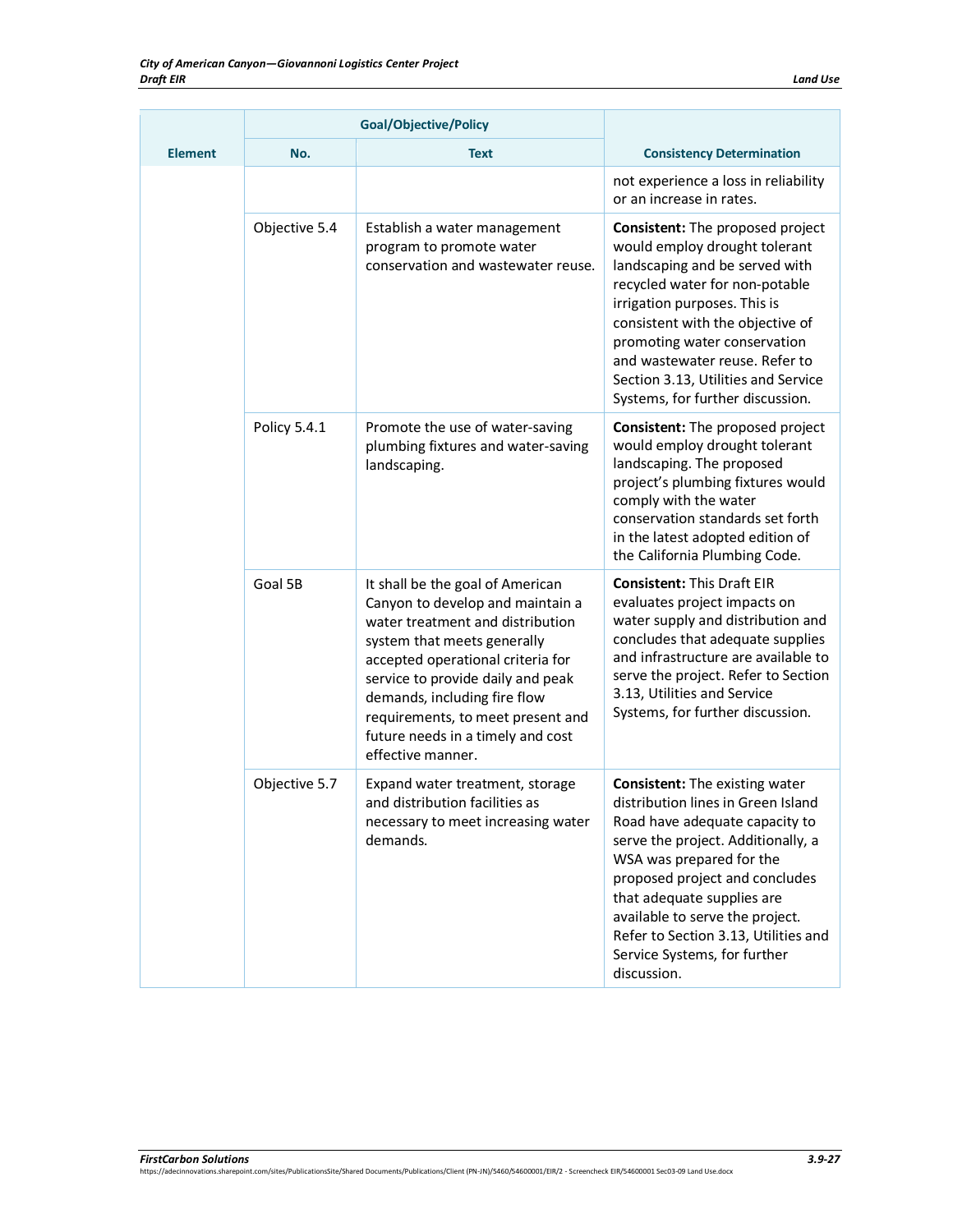|  |                | Goal/Objective/Policy |                                                                                                                                                                                                                                                                                                                            |                                                                                                                                                                                                                                                                                                                                                                           |
|--|----------------|-----------------------|----------------------------------------------------------------------------------------------------------------------------------------------------------------------------------------------------------------------------------------------------------------------------------------------------------------------------|---------------------------------------------------------------------------------------------------------------------------------------------------------------------------------------------------------------------------------------------------------------------------------------------------------------------------------------------------------------------------|
|  | <b>Element</b> | No.                   | <b>Text</b>                                                                                                                                                                                                                                                                                                                | <b>Consistency Determination</b>                                                                                                                                                                                                                                                                                                                                          |
|  |                | Policy 5.7.3          | Require adequate water supply,<br>distribution, storage, and treatment<br>facilities to be operational prior to<br>the issuance of certificates of<br>occupancy.                                                                                                                                                           | <b>Consistent:</b> The existing water<br>distribution lines in Green Island<br>Road have adequate capacity to<br>serve the project. Additionally, a<br>WSA was prepared for the<br>proposed project and concludes<br>that adequate supplies are<br>available to serve the project.<br>Refer to Section 3.13, Utilities and<br>Service Systems, for further<br>discussion. |
|  |                | Policy 5.7.4          | Require all new development to be<br>served from an approved domestic<br>water supply.                                                                                                                                                                                                                                     | Consistent: The proposed project<br>would be served with potable<br>water provided by the City of<br>American Canyon, which is an<br>approved domestic water supply.                                                                                                                                                                                                      |
|  |                | Policy 5.7.5          | Monitor the demands on the water<br>system and, as necessary, manage<br>development to mitigate impacts<br>and/or facilitate improvements.                                                                                                                                                                                 | <b>Consistent: This Draft EIR</b><br>evaluates project impacts on<br>water supply and distribution and<br>concludes that adequate supplies<br>and infrastructure are available to<br>serve the project. Refer to Section<br>3.13, Utilities and Service<br>Systems, for further discussion.                                                                               |
|  |                | Objective 5.8         | Ensure that the costs of<br>improvements to the water supply,<br>distribution, storage, and treatment<br>system are borne by those who<br>benefit.                                                                                                                                                                         | <b>Consistent:</b> The project applicant<br>would construct or provide the<br>full cost of on-site water<br>infrastructure and off-site<br>improvements necessary to serve<br>the proposed project.                                                                                                                                                                       |
|  |                | Policy 5.8.1          | Require improvements to the<br>existing water supply, distribution,<br>storage, and treatment facilities<br>necessitated by a new development<br>proposal be borne by the project<br>proponent (in proportion to<br>benefit); either through the<br>payment of fees, or by the actual<br>construction of the improvements. | <b>Consistent:</b> The project applicant<br>would construct or provide the<br>full cost of on-site water<br>infrastructure and off-site<br>improvements necessary to serve<br>the proposed project.                                                                                                                                                                       |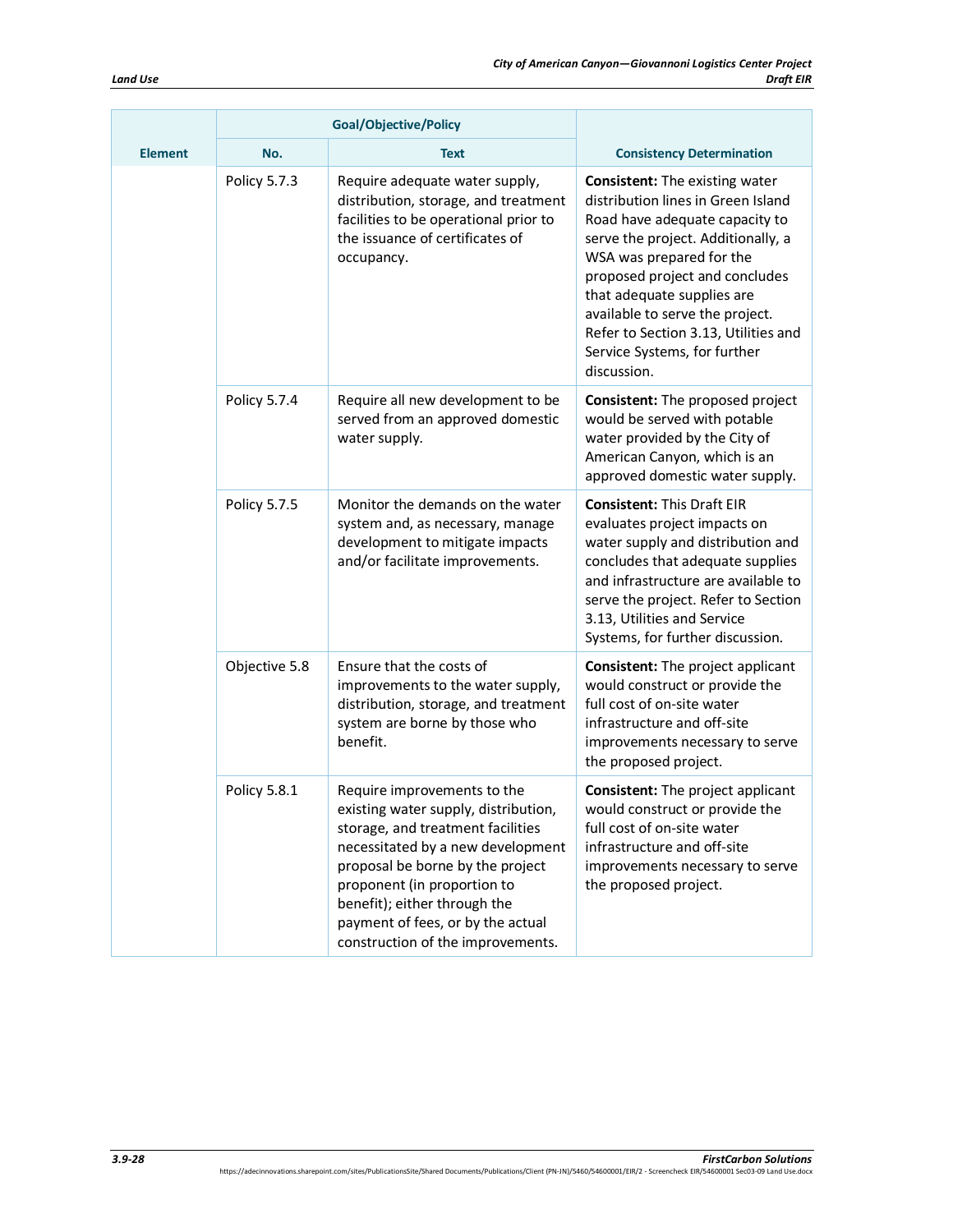|                | <b>Goal/Objective/Policy</b> |                                                                                                                                                                                                                                                                                                                                                                                                                                                                                                         |                                                                                                                                                                                                                                                                                                                                                                                                                                                                                                                                                                  |
|----------------|------------------------------|---------------------------------------------------------------------------------------------------------------------------------------------------------------------------------------------------------------------------------------------------------------------------------------------------------------------------------------------------------------------------------------------------------------------------------------------------------------------------------------------------------|------------------------------------------------------------------------------------------------------------------------------------------------------------------------------------------------------------------------------------------------------------------------------------------------------------------------------------------------------------------------------------------------------------------------------------------------------------------------------------------------------------------------------------------------------------------|
| <b>Element</b> | No.                          | <b>Text</b>                                                                                                                                                                                                                                                                                                                                                                                                                                                                                             | <b>Consistency Determination</b>                                                                                                                                                                                                                                                                                                                                                                                                                                                                                                                                 |
|                | Goal 5C                      | Establish and maintain adequate<br>planning, construction,<br>maintenance, and funding for storm<br>drain and flood control facilities to<br>support permitted land uses and<br>preserve the public safety;<br>upgrading existing deficient systems<br>and expanding, where necessary, to<br>accommodate new permitted<br>development and to protect<br>existing development in the City.<br>Pursue public funding sources (i.e.,<br>grants) to reduce fiscal impacts of<br>implementation to the City. | <b>Consistent:</b> The proposed project<br>would install an on-site<br>stormwater drainage system that<br>would include a network of<br>detention basins. The system<br>would be designed to<br>accommodate peak storm event<br>runoff in accordance with the<br>City's latest adopted standards.<br>This is consistent with the goal of<br>providing adequate storm drain<br>and flood control facilities to<br>support permitted land uses and<br>preserve the public safety. Refer to<br>Section 3.8, Hydrology and Water<br>Quality, for further discussion. |
|                | Objective 5.10               | Ensure that adequate storm drain<br>and flood control facilities are<br>provided and properly maintained<br>to protect life and property from<br>flood hazards.                                                                                                                                                                                                                                                                                                                                         | Consistent: The proposed project<br>would install an on-site<br>stormwater drainage system that<br>would be designed to<br>accommodate peak storm event<br>runoff in accordance with the<br>City's latest adopted standards.<br>Refer to Section 3.8, Hydrology<br>and Water Quality, for further<br>discussion.                                                                                                                                                                                                                                                 |
|                | Policy 5.10.1                | Provide for the maintenance of<br>existing public storm drains and<br>flood control facilities and for the<br>construction of upgraded and<br>expanded storm drain and flood<br>control facilities, where necessary,<br>to protect existing and<br>accommodate new permitted<br>development.                                                                                                                                                                                                            | <b>Consistent:</b> The project applicant<br>would install on-site storm<br>drainage infrastructure and be<br>responsible for its maintenance<br>and upkeep.                                                                                                                                                                                                                                                                                                                                                                                                      |
|                | Policy 5.10.3                | Require that adequate storm drain<br>and flood control facilities be<br>constructed coincident with new<br>development.                                                                                                                                                                                                                                                                                                                                                                                 | <b>Consistent:</b> The project applicant<br>would be required to install on-<br>site storm drainage infrastructure<br>prior to issuance of the certificate<br>of occupancy.                                                                                                                                                                                                                                                                                                                                                                                      |
|                | Policy 5.10.4                | Limit new development, when<br>necessary, until adequate flood<br>control facilities are constructed to<br>protect existing development and<br>accommodate the new development<br>runoff, or until mitigation is provided.                                                                                                                                                                                                                                                                              | <b>Consistent:</b> The project applicant<br>would be required to install on-<br>site storm drainage infrastructure<br>prior to issuance of the certificate<br>of occupancy. This is consistent<br>with the policy of requiring<br>adequate flood control facilities to                                                                                                                                                                                                                                                                                           |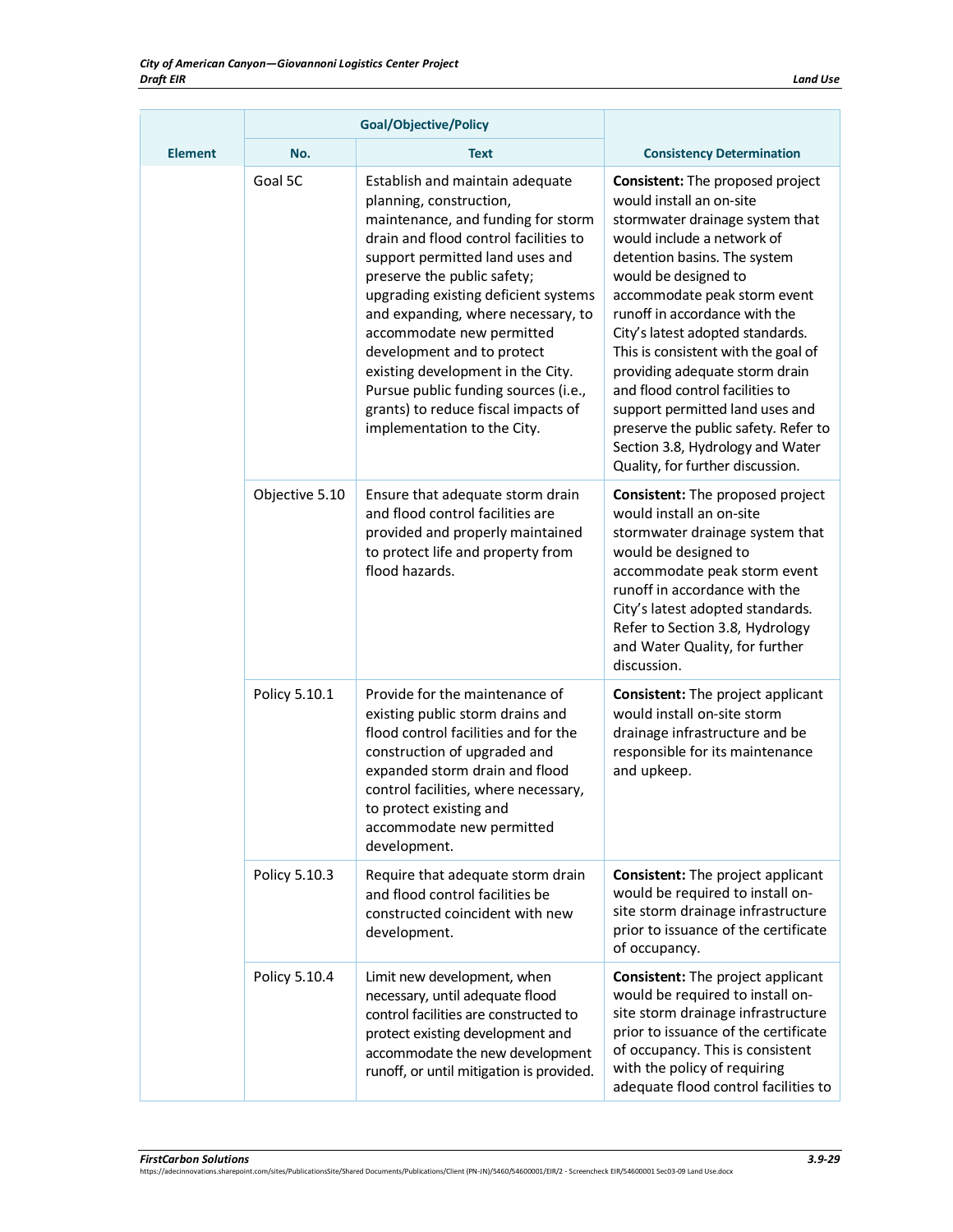|                |                | <b>Goal/Objective/Policy</b>                                                                                                                                                                                                                                                                                      |                                                                                                                                                                                                                                                            |
|----------------|----------------|-------------------------------------------------------------------------------------------------------------------------------------------------------------------------------------------------------------------------------------------------------------------------------------------------------------------|------------------------------------------------------------------------------------------------------------------------------------------------------------------------------------------------------------------------------------------------------------|
| <b>Element</b> | No.            | <b>Text</b>                                                                                                                                                                                                                                                                                                       | <b>Consistency Determination</b>                                                                                                                                                                                                                           |
|                |                |                                                                                                                                                                                                                                                                                                                   | be constructed in conjunction<br>with new development.                                                                                                                                                                                                     |
|                | Objective 5.11 | Ensure that the costs of<br>improvements to the storm drain<br>and flood control system are borne<br>by those who benefit.                                                                                                                                                                                        | <b>Consistent:</b> The project applicant<br>would construct or provide the<br>full cost of on-site storm drainage<br>infrastructure and off-site<br>improvements necessary to serve<br>the proposed project.                                               |
|                | Policy 5.11.1  | Require improvements to existing<br>storm drain and flood control<br>facilities necessitated by a new<br>development proposal be borne by<br>the project proponent; either<br>through the payment of fees, or by<br>the actual construction of the<br>improvements in accordance with<br>State Nexus Legislation. | <b>Consistent:</b> The project applicant<br>would construct or provide the<br>full cost of on-site storm drainage<br>infrastructure and off-site<br>improvements necessary to serve<br>the proposed project.                                               |
|                | Policy 5.11.3  | Collect adequate amounts of fees<br>and charges to fund the<br>operation/maintenance of existing<br>facilities and to construct new<br>facilities.                                                                                                                                                                | <b>Consistent:</b> The project applicant<br>would provide all required storm<br>drainage fees to the City of<br>American Canyon.                                                                                                                           |
|                | Goal 5D        | Maintain the quality of surface and<br>subsurface water resources within<br>the City of American Canyon and its<br>Planning Area.                                                                                                                                                                                 | <b>Consistent:</b> As required by<br>applicable laws and regulations,<br>the proposed project would<br>implement stormwater quality<br>measures and practices to<br>maintain the quality of surface<br>and subsurface water resources.                     |
|                | Objective 5.12 | Enhance runoff water quality<br>upstream of points of discharge to<br>channelized drainage courses.                                                                                                                                                                                                               | <b>Consistent:</b> As required by<br>applicable laws and regulations,<br>the proposed project would<br>implement stormwater quality<br>measures and practices that<br>would enhance runoff water<br>quality prior to discharge in<br>downstream waterways. |
|                | Policy 5.12.1  | Capitalize on opportunities to<br>reduce pollutant loading through<br>passive treatment systems such as<br>vegetated filter strips, grass swales,<br>and infiltration/ sedimentation<br>areas in suitable open space areas,<br>and incorporated into landscaping<br>adjacent to parking lots and streets.         | <b>Consistent: Passive treatment</b><br>systems would be incorporated<br>into the proposed project's storm<br>drainage system where<br>appropriate.                                                                                                        |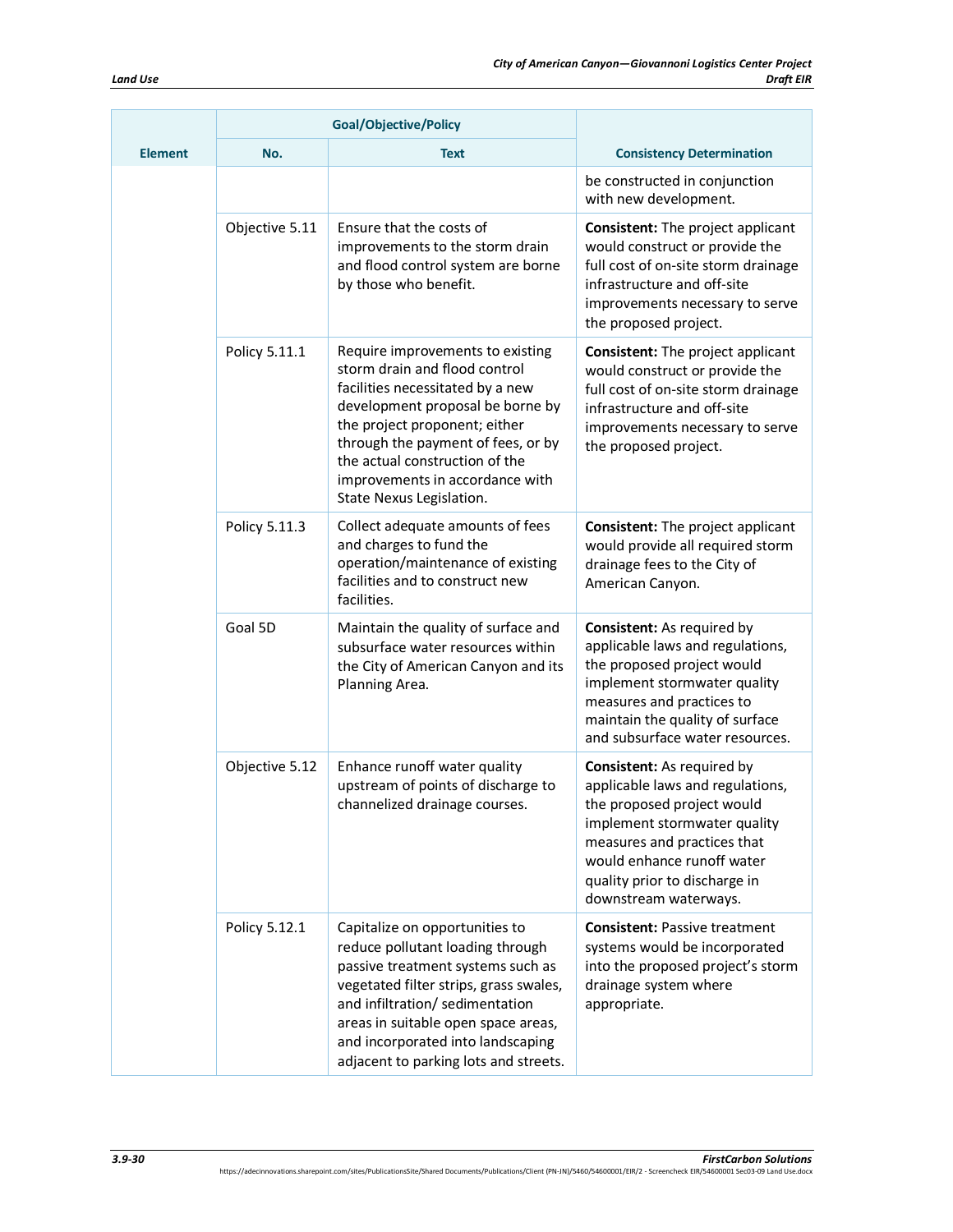|                | Goal/Objective/Policy |                                                                                                                                                                                                                            |                                                                                                                                                                                                                                                                                                                                                                                                                          |
|----------------|-----------------------|----------------------------------------------------------------------------------------------------------------------------------------------------------------------------------------------------------------------------|--------------------------------------------------------------------------------------------------------------------------------------------------------------------------------------------------------------------------------------------------------------------------------------------------------------------------------------------------------------------------------------------------------------------------|
| <b>Element</b> | No.                   | <b>Text</b>                                                                                                                                                                                                                | <b>Consistency Determination</b>                                                                                                                                                                                                                                                                                                                                                                                         |
|                | Policy 5.12.2         | Incorporate features in new<br>drainage detention facilities which<br>enhance the water quality of<br>discharges from the facility.                                                                                        | <b>Consistent: The proposed</b><br>project's storm drainage system<br>would include a network of<br>detention basins, which would<br>serve to enhance the water<br>quality of discharges from the<br>facility through percolation of<br>pollutants into the soil. Refer to<br>Section 3.8, Hydrology and Water<br>Quality, for further discussion.                                                                       |
|                | Policy 5.12.3         | Minimize impervious area that is<br>directly connected to piped or<br>channelized drainage systems in<br>new development.                                                                                                  | <b>Consistent: Approximately 44.8</b><br>acres of the project site (22<br>percent) would be dedicated for<br>Wetland Preserve and detention<br>basin use. This would be<br>consistent with the policy of<br>minimizing impervious area that is<br>directly connected to piped or<br>channelized drainage systems in<br>new development. Refer to<br>Section 3.8, Hydrology and Water<br>Quality, for further discussion. |
|                | Objective 5.13        | Prevent degradation of surface<br>water quality due to construction<br>activities and industrial operations.                                                                                                               | <b>Consistent:</b> As required by<br>applicable laws and regulations, the<br>proposed project would implement<br>construction and operation<br>stormwater pollution prevention<br>measures to prevent degradation<br>of surface water quality. Refer to<br>Section 3.8, Hydrology and Water<br>Quality, for further discussion.                                                                                          |
|                | Policy 5.13.1         | Require that development activities<br>comply with the State General Storm<br><b>Water Permit For Construction</b><br>Activities with measures that protect<br>surface water quality to the<br>maximum extent practicable. | <b>Consistent:</b> The proposed project's<br>construction and operation<br>stormwater pollution prevention<br>measures would comply with the<br>applicable stormwater permits.<br>Refer to Section 3.8, Hydrology and<br>Water Quality, for further<br>discussion.                                                                                                                                                       |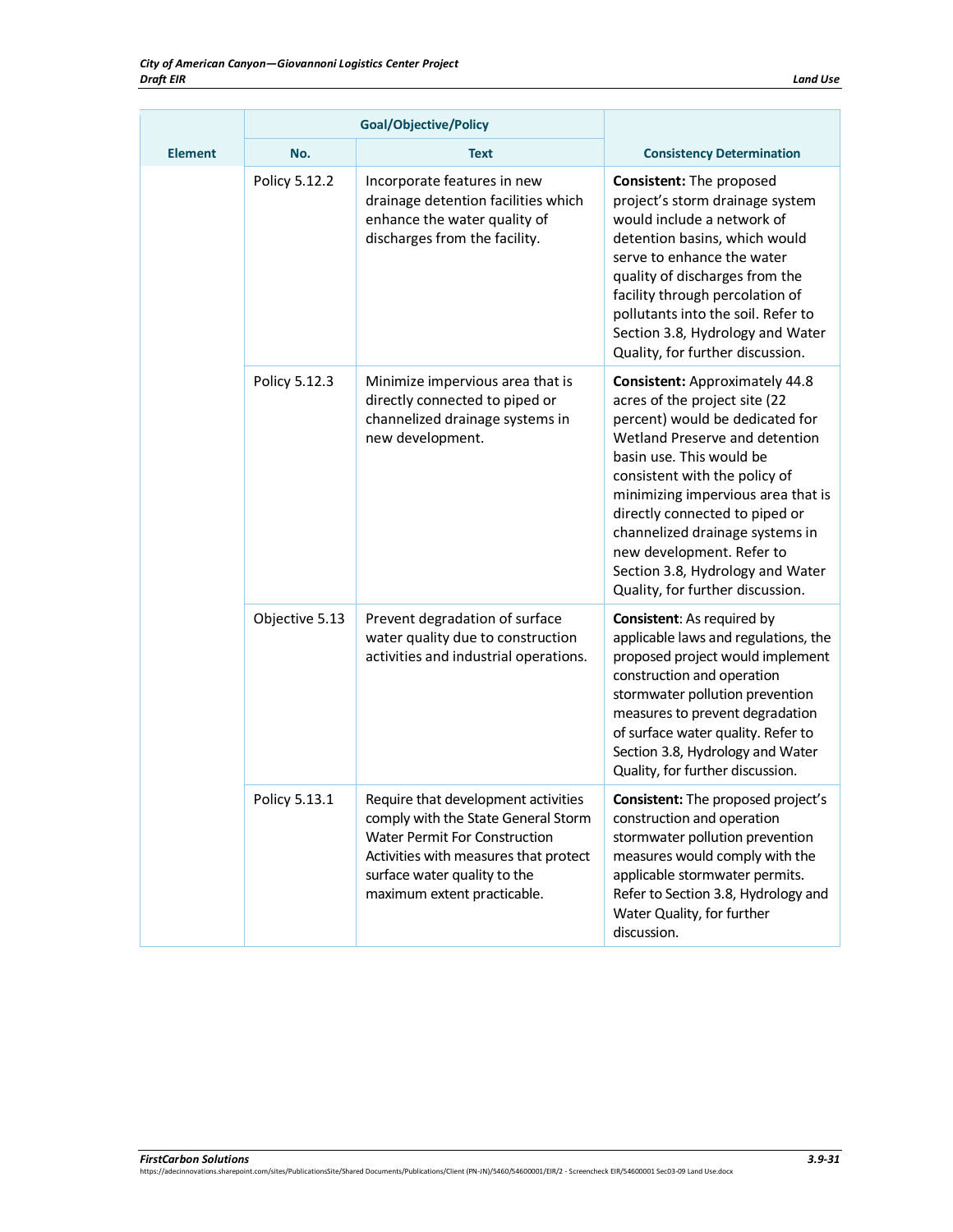|                | Goal/Objective/Policy |                                                                                                                                                                                                                                                                                                                                                                                                       |                                                                                                                                                                                                                                                                                          |
|----------------|-----------------------|-------------------------------------------------------------------------------------------------------------------------------------------------------------------------------------------------------------------------------------------------------------------------------------------------------------------------------------------------------------------------------------------------------|------------------------------------------------------------------------------------------------------------------------------------------------------------------------------------------------------------------------------------------------------------------------------------------|
| <b>Element</b> | No.                   | <b>Text</b>                                                                                                                                                                                                                                                                                                                                                                                           | <b>Consistency Determination</b>                                                                                                                                                                                                                                                         |
|                | Goal 5E               | It shall be the goal of the City of<br>American Canyon to establish and<br>maintain adequate planning,<br>construction, maintenance, and<br>funding for wastewater collection<br>and treatment facilities to support<br>land uses; upgrading existing<br>deficient systems, and expanding,<br>where necessary, in the City's<br>service area.                                                         | <b>Consistent: This Draft EIR</b><br>evaluates project impacts on<br>wastewater collection and<br>treatment and concludes that<br>adequate capacity is available to<br>serve the project. Refer to Section<br>3.13, Utilities and Service<br>Systems, for further discussion.            |
|                | Objective 5.14        | Provide a system of wastewater<br>collection and treatment facilities<br>which will adequately convey and<br>treat wastewater generated by<br>existing and future development in<br>the City's service area.                                                                                                                                                                                          | <b>Consistent:</b> Aside from laterals to<br>serve proposed buildings, all<br>wastewater infrastructure<br>necessary to serve the proposed<br>project is currently in place. The<br>laterals would be required to be in<br>place prior to the issuance of a<br>certificate of occupancy. |
|                | Policy 5.14.2         | Provide for the construction of<br>upgraded and expanded<br>wastewater collection and<br>treatment improvements to<br>support existing and new<br>development.                                                                                                                                                                                                                                        | Consistent: The proposed project<br>would connect to an existing<br>sewer line located within Green<br>Island Road. Aside from laterals to<br>serve proposed buildings, no<br>other wastewater upgrades would<br>be required.                                                            |
|                | Policy 5.14.4         | Require new development to<br>connect to a master planned<br>sanitary sewer system. Where<br>construction of master planned<br>facilities is not feasible, and where<br>the future construction of master<br>planned faculties will not be<br>jeopardized, the City Council may<br>permit the construction of interim<br>faculties sufficient to serve the<br>present and short-term future<br>needs. | Consistent: The proposed project<br>would be served with sanitary<br>sewer service provided by the City<br>of American Canyon. The<br>proposed project would connect<br>to an existing sewer line located<br>within Green Island Road; no<br>interim facilities would be<br>necessary.   |
|                | Policy 5.14.5         | Require all new development to<br>secure sewer capacity rights prior to<br>or at the time building permits are<br>issued.                                                                                                                                                                                                                                                                             | <b>Consistent:</b> The City of American<br>Canyon has indicated that the<br>proposed project would be served<br>with adequate sewer capacity.                                                                                                                                            |
|                | Objective 5.15        | Ensure that wastewater collection<br>and treatment facilities are<br>upgraded and installed in a timely<br>manner to meet usage<br>requirements and maximize cost<br>efficiency.                                                                                                                                                                                                                      | <b>Consistent:</b> Aside from laterals to<br>serve proposed buildings, all<br>wastewater infrastructure<br>necessary to serve the proposed<br>project is currently in place. The<br>laterals would be required to be in                                                                  |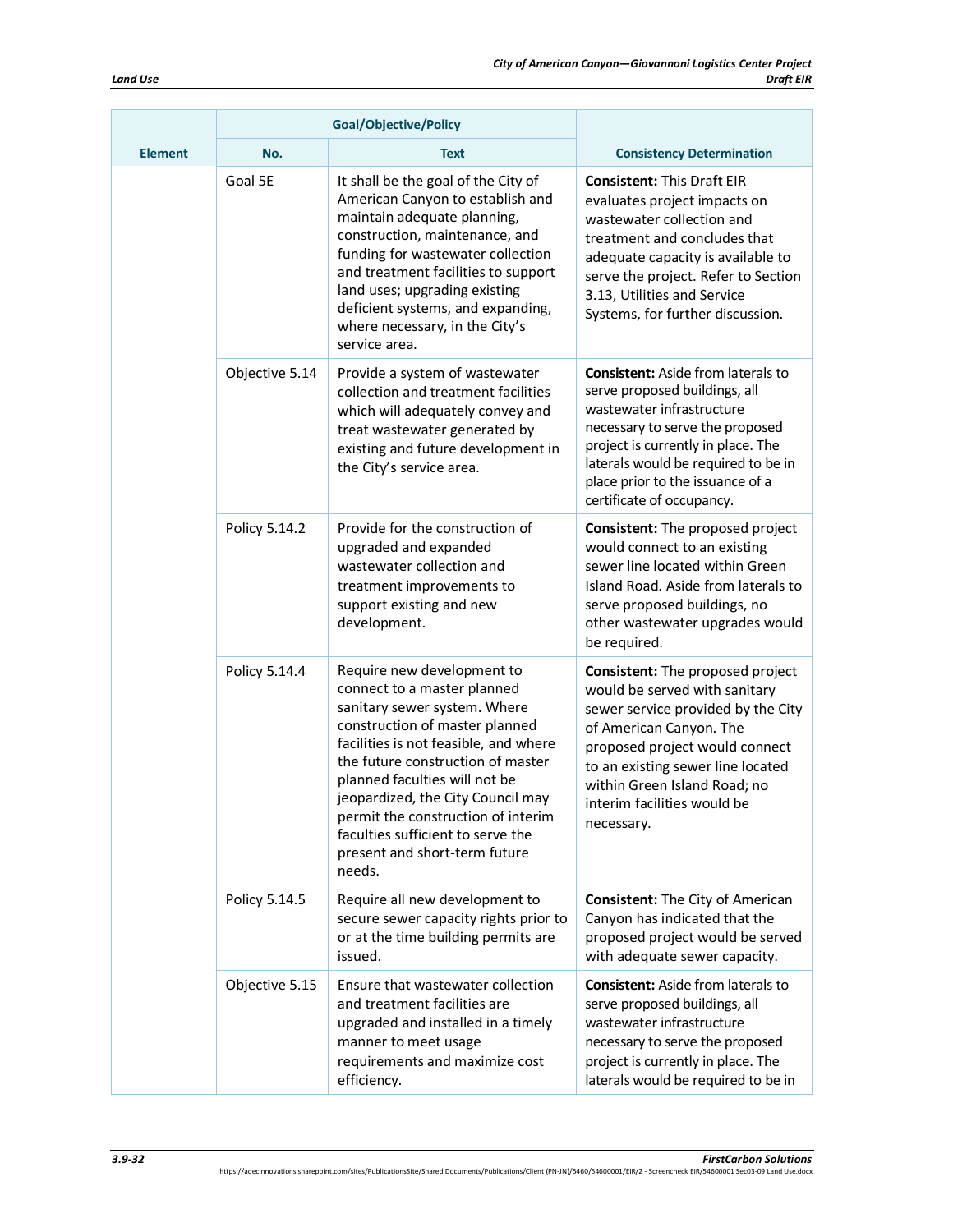|                                             | <b>Goal/Objective/Policy</b> |                                                                                                                                                                                                                                                                                                                                |                                                                                                                                                                                                                                                                                          |
|---------------------------------------------|------------------------------|--------------------------------------------------------------------------------------------------------------------------------------------------------------------------------------------------------------------------------------------------------------------------------------------------------------------------------|------------------------------------------------------------------------------------------------------------------------------------------------------------------------------------------------------------------------------------------------------------------------------------------|
| <b>Element</b>                              | No.                          | <b>Text</b>                                                                                                                                                                                                                                                                                                                    | <b>Consistency Determination</b>                                                                                                                                                                                                                                                         |
|                                             |                              |                                                                                                                                                                                                                                                                                                                                | place prior to the issuance of a<br>certificate of occupancy.                                                                                                                                                                                                                            |
|                                             | Policy 5.15.1                | Require that wastewater collection<br>and treatment facilities be installed<br>and available for use prior to the<br>issuance of a certificate of<br>occupancy.                                                                                                                                                                | <b>Consistent:</b> Aside from laterals to<br>serve proposed buildings, all<br>wastewater infrastructure<br>necessary to serve the proposed<br>project is currently in place. The<br>laterals would be required to be<br>in place prior to the issuance of a<br>certificate of occupancy. |
|                                             | Objective 5.16               | Ensure that the costs of<br>infrastructure improvements are<br>borne by those who benefit.                                                                                                                                                                                                                                     | <b>Consistent:</b> The project applicant<br>would construct or provide the<br>full cost of on-site sewer<br>infrastructure and off-site<br>improvements necessary to serve<br>the proposed project and would<br>be subject to City fee programs.                                         |
|                                             | Policy 5.16.1                | Require that the cost for<br>improvements to the existing<br>wastewater collection and<br>treatment facilities necessitated by<br>a new development proposal be<br>borne by the project proponent in<br>proportion to benefit; either<br>through the payment of fees, or by<br>the actual construction of the<br>improvements. | <b>Consistent:</b> The project applicant<br>would construct or provide the<br>full cost of on-site sewer<br>infrastructure and off-site<br>improvements necessary to serve<br>the proposed project and would<br>be subject to City fee programs.                                         |
| Public<br>Services and<br><b>Facilities</b> | Goal 6A                      | Maintain a high level of fire<br>protection and emergency services<br>to City/District businesses and<br>residences.                                                                                                                                                                                                           | <b>Consistent: This Draft EIR</b><br>evaluates project impacts on the<br>American Canyon Fire Protection<br>District and concludes that<br>adequate levels of service can be<br>provided. Refer to Section 3.11,<br>Public Services, for further<br>discussion.                          |
|                                             | Objective 6.3                | Ensure that the Fire District's<br>facility, manpower and equipment<br>needs keep pace with the City's<br>growth.                                                                                                                                                                                                              | <b>Consistent: This Draft EIR</b><br>evaluates project impacts on the<br>American Canyon Fire Protection<br>District and concludes that<br>adequate levels of service can be<br>provided. Refer to Section 3.11,<br>Public Services, for further<br>discussion.                          |
|                                             | Policy 6.3.1                 | Require that City planning staff<br>work closely with Fire District<br>officials to ensure that fire facilities<br>and personnel are expanded                                                                                                                                                                                  | <b>Consistent:</b> The American Canyon<br><b>Fire Protection District was</b><br>consulted during the preparation<br>of this Draft EIR to determine                                                                                                                                      |

*FirstCarbon Solutions 3.9-33* https://adecinnovations.sharepoint.com/sites/PublicationsSite/Shared Documents/Publications/Client (PN-JN)/5460/54600001/EIR/2 - Screencheck EIR/54600001 Sec03-09 Land Use.docx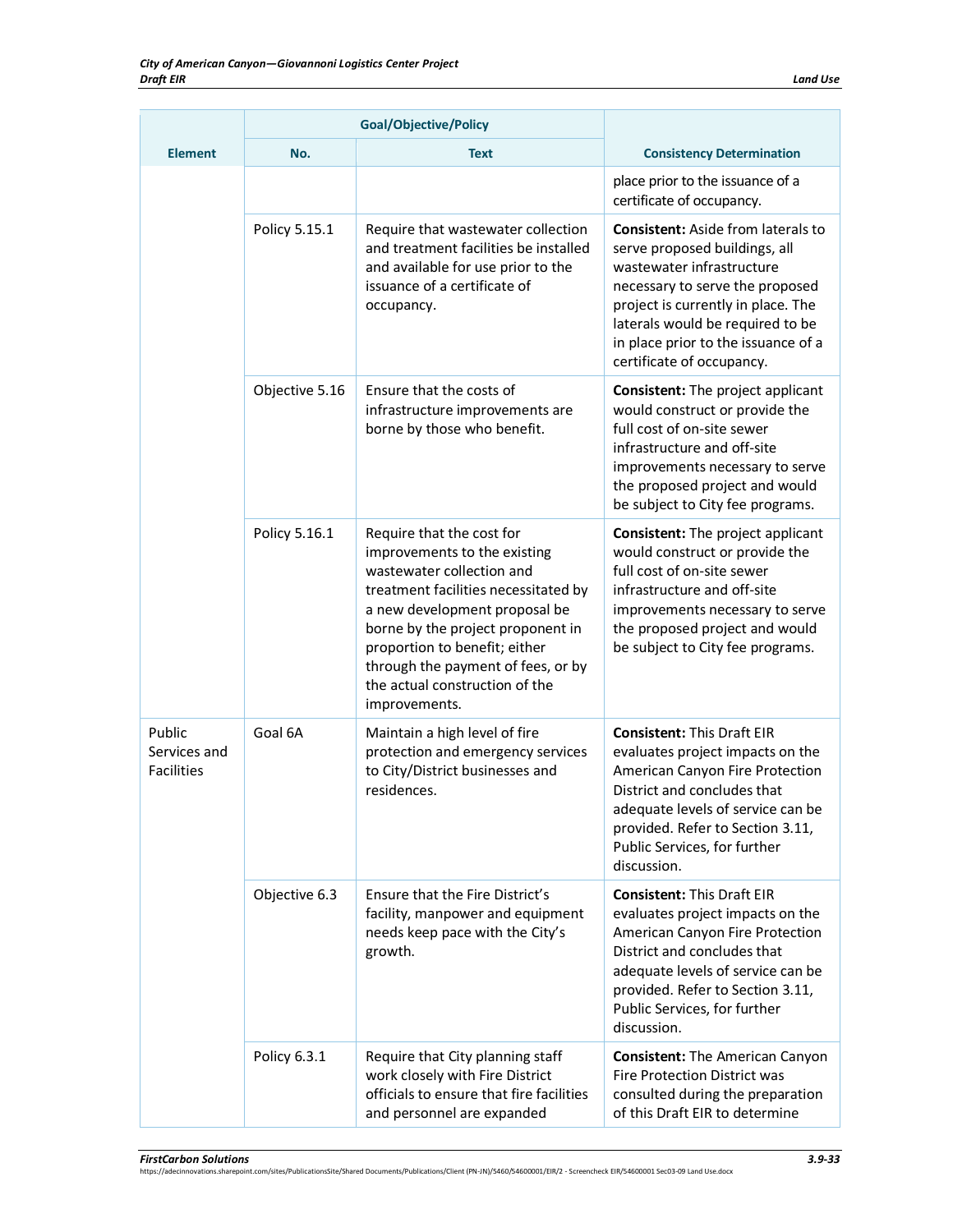|                | <b>Goal/Objective/Policy</b> |                                                                                                                                                                                                                                                                                            |                                                                                                                                                                                                                                                                                                          |
|----------------|------------------------------|--------------------------------------------------------------------------------------------------------------------------------------------------------------------------------------------------------------------------------------------------------------------------------------------|----------------------------------------------------------------------------------------------------------------------------------------------------------------------------------------------------------------------------------------------------------------------------------------------------------|
| <b>Element</b> | No.                          | <b>Text</b>                                                                                                                                                                                                                                                                                | <b>Consistency Determination</b>                                                                                                                                                                                                                                                                         |
|                |                              | commensurably to serve the needs<br>of the City's growing population and<br>development base.                                                                                                                                                                                              | whether the proposed project<br>would impede its ability to<br>provide fire protection. Refer to<br>Section 3.11, Public Services, for<br>further discussion.                                                                                                                                            |
|                | Policy 6.4.3                 | Require, through the development<br>review process, that all structures<br>and facilities subject to the District's<br>jurisdiction adhere to City, State<br>and federal regulatory standards<br>such as the Uniform Building and<br>Fire Codes and other applicable<br>safety guidelines. | Consistent: All proposed project<br>structures would be required to<br>comply with the latest adopted<br>edition of the California Fire Code.                                                                                                                                                            |
|                | Goal 6B                      | Ensure a high level of police<br>protection for the City's residents,<br>businesses and visitors.                                                                                                                                                                                          | <b>Consistent: This Draft EIR</b><br>evaluates project impacts on the<br>American Canyon Police<br>Department and concludes that<br>adequate levels of service can be<br>provided. Refer to Section 3.11,<br>Public Services, for further<br>discussion.                                                 |
|                | Objective 6.7                | Coordinate development activities<br>with the Napa County Sheriff's<br>Department or other contract agency<br>to ensure that adequate facilities and<br>services are maintained for the City's<br>residents, businesses and visitors.                                                      | <b>Consistent:</b> The American Canyon<br>Police Department was consulted<br>during the preparation of this Draft<br>EIR to determine whether the<br>proposed project would impede its<br>ability to provide police protection.<br>Refer to Section 3.11, Public<br>Services, for further discussion.    |
|                | Policy 6.7.1                 | Work with the Sheriff's Department<br>to ensure that enough personnel<br>are added to the Department to<br>serve the needs of a growing<br>population and a developing City.                                                                                                               | <b>Consistent:</b> The American Canyon<br>Police Department was consulted<br>during the preparation of this<br>Draft EIR to determine whether<br>the proposed project would<br>impede its ability to provide<br>police protection. Refer to Section<br>3.11, Public Services, for further<br>discussion. |
|                | Objective 6.9                | Increase the residents' and Sheriff's<br>Department ability to minimize<br>crime and improve security for all<br>uses of public and private buildings,<br>sites, and open spaces.                                                                                                          | <b>Consistent:</b> The proposed project<br>incorporates design features such<br>as low-profile landscaping and<br>exterior lighting to prevent and<br>deter criminal activity.                                                                                                                           |
|                | Policy 6.9.2                 | Require that landscaping in proximity<br>to commercial, industrial, multi-<br>family, and public structures be sited<br>to allow for security surveillance.                                                                                                                                | Consistent: The proposed project<br>would provide low-profile, non-<br>obtrusive landscaping along<br>roadway frontages and within                                                                                                                                                                       |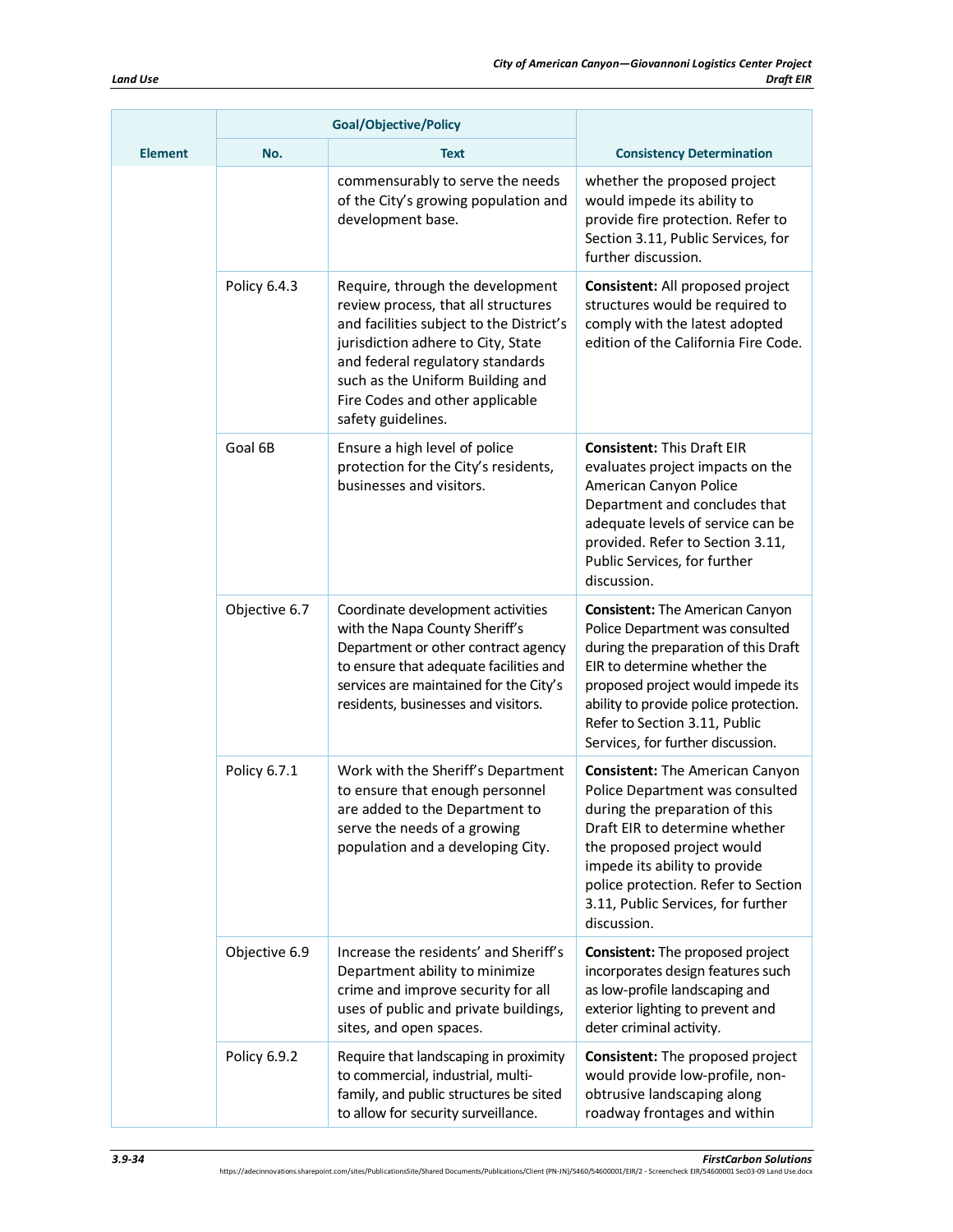|                                                   |               | <b>Goal/Objective/Policy</b>                                                                                                                                                                                                                                                    |                                                                                                                                                                                                                                                                                                                                                                                                                                                                                                                                   |
|---------------------------------------------------|---------------|---------------------------------------------------------------------------------------------------------------------------------------------------------------------------------------------------------------------------------------------------------------------------------|-----------------------------------------------------------------------------------------------------------------------------------------------------------------------------------------------------------------------------------------------------------------------------------------------------------------------------------------------------------------------------------------------------------------------------------------------------------------------------------------------------------------------------------|
| <b>Element</b>                                    | No.           | <b>Text</b>                                                                                                                                                                                                                                                                     | <b>Consistency Determination</b>                                                                                                                                                                                                                                                                                                                                                                                                                                                                                                  |
|                                                   |               |                                                                                                                                                                                                                                                                                 | parking areas to allow for<br>adequate security surveillance.                                                                                                                                                                                                                                                                                                                                                                                                                                                                     |
|                                                   | Policy 6.9.3  | Require the incorporation of<br>lighting which provides adequate<br>exterior illumination to facilitate<br>security surveillance around<br>commercial, industrial, multi-family,<br>and public structures.                                                                      | <b>Consistent:</b> The proposed project<br>would provide exterior lighting that<br>would provide adequate<br>illumination.                                                                                                                                                                                                                                                                                                                                                                                                        |
| Natural and<br>Historic/<br>Cultural<br>Resources | Goal 8        | Protect and preserve the significant<br>habitats, plants and wildlife that<br>exist in the City and its Planning<br>Area.                                                                                                                                                       | <b>Consistent: This Draft EIR evaluates</b><br>the proposed project's potential<br>impacts on biological resources and<br>requires mitigation where<br>necessary to reduce impacts to a<br>level of less than significant. Refer<br>to Section 3.3, Biological Resources,<br>for further discussion.                                                                                                                                                                                                                              |
|                                                   | Objective 8.1 | Maintain data and information<br>regarding areas of significant<br>biological value within the Planning<br>Area to facilitate resource<br>conservation and the appropriate<br>management of development.                                                                        | <b>Consistent: This Draft EIR's</b><br>evaluation of potential impacts on<br>biological resources included<br>review of relevant databases of<br>biological information and field<br>surveys of the project site. The<br>findings thereof were used in<br>developing appropriate mitigation<br>for project impacts. This is<br>consistent with the objective of<br>using best available information<br>to facilitate resource<br>conservation. Refer to Section 3.3,<br>Biological Resources, for further<br>discussion.          |
|                                                   | Policy 8.1.1  | Acquire and maintain the most<br>current information available<br>regarding the status and location of<br>sensitive biological elements<br>(species and natural communities)<br>within the City and, as appropriate,<br>within the Sphere of Influence and<br>Urban Limit Line. | <b>Consistent: This Draft EIR's</b><br>evaluation of potential impacts on<br>biological resources included<br>review of relevant databases of<br>biological information and field<br>surveys of the project site. The<br>findings thereof were used in<br>developing appropriate mitigation<br>for project impacts. This is<br>consistent with the policy of using<br>the best available information to<br>evaluate impacts on biological<br>resources. Refer to Section 3.3,<br>Biological Resources, for further<br>discussion. |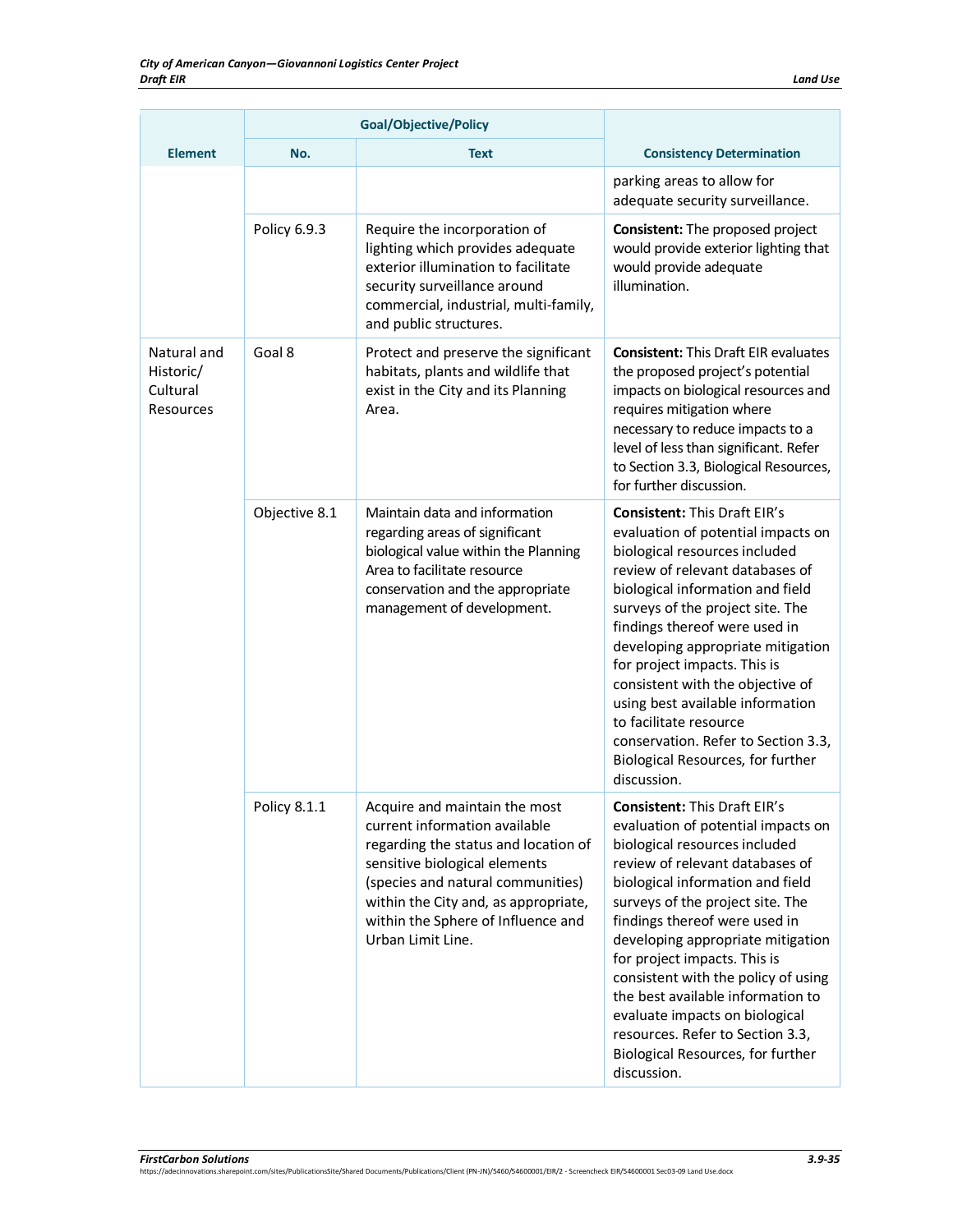|                | <b>Goal/Objective/Policy</b> |                                                                                                                                                                                                                                                                                                                                                                                                                                                                                                                                                                                                                                                                                                                                                                                                                                                                                                                |                                                                                                                                                                                                                                                                                                         |
|----------------|------------------------------|----------------------------------------------------------------------------------------------------------------------------------------------------------------------------------------------------------------------------------------------------------------------------------------------------------------------------------------------------------------------------------------------------------------------------------------------------------------------------------------------------------------------------------------------------------------------------------------------------------------------------------------------------------------------------------------------------------------------------------------------------------------------------------------------------------------------------------------------------------------------------------------------------------------|---------------------------------------------------------------------------------------------------------------------------------------------------------------------------------------------------------------------------------------------------------------------------------------------------------|
| <b>Element</b> | No.                          | <b>Text</b>                                                                                                                                                                                                                                                                                                                                                                                                                                                                                                                                                                                                                                                                                                                                                                                                                                                                                                    | <b>Consistency Determination</b>                                                                                                                                                                                                                                                                        |
|                | Policy 8.1.4                 | Regularly monitor and review<br>developments proposed within the<br>City's Planning Area to assess their<br>impacts on local biological<br>resources and to recommend<br>appropriate mitigation measures<br>that the developer and/or<br>government agency can implement.                                                                                                                                                                                                                                                                                                                                                                                                                                                                                                                                                                                                                                      | <b>Consistent: This Draft EIR</b><br>evaluates the proposed project's<br>potential impacts on biological<br>resources and requires mitigation<br>where necessary to reduce<br>impacts to a level of less than<br>significant. Refer to Section 3.3,<br>Biological Resources, for further<br>discussion. |
|                | Objective 8.2                | Balance the preservation of natural<br>habitat areas, including coastal<br>saltmarsh, mixed hardwood forest,<br>oak savanna, and wetland and<br>riparian habitats, with new<br>development in the City.                                                                                                                                                                                                                                                                                                                                                                                                                                                                                                                                                                                                                                                                                                        | Consistent: The proposed project<br>site includes an existing Wetland<br>Preserve that coincides with the<br>highest quality habitat within the<br>project site. This is consistent with<br>the objective of balancing the<br>preservation of natural habitat<br>areas with new development.            |
|                | Policy 8.2.1                 | Land use applications for<br>developments located within<br>sensitive habitats, including coastal<br>saltmarsh, mixed hardwood forest,<br>oak savanna, and riparian habitats or<br>with areas potentially occupied by<br>vernal pools (see Figure 8-2) shall be<br>accompanied by sufficient technical<br>background data to enable an<br>adequate assessment of the<br>potential for impacts on these<br>resources, and possible measures to<br>reduce any identifiable impacts. In<br>addition to examining Figure 8-1 for<br>information on these sensitive<br>habitats, an on-site assessment shall<br>be conducted by a City approved<br>qualified Biologist to determine<br>whether sensitive habitats exist on-<br>site.<br>In instances where the potential for<br>significant impacts exists, the<br>applicant must submit a Biological<br>Assessment Report prepared by a<br>qualified professional. | Consistent: The project site<br>contains wetlands. This Draft EIR<br>includes biological and wetland<br>analysis conducted by Huffman-<br>Broadway Group, a biological<br>consulting firm. Refer to Section<br>3.3, Biological Resources, for<br>further discussion.                                    |
|                | Objective 8.3                | Protect natural drainages and<br>riparian corridors within the<br>American Canyon Planning Area.                                                                                                                                                                                                                                                                                                                                                                                                                                                                                                                                                                                                                                                                                                                                                                                                               | Consistent: The proposed project<br>site includes an existing Wetland<br>Preserve that contains a segment<br>of No Name Creek. This is<br>consistent with the objective of                                                                                                                              |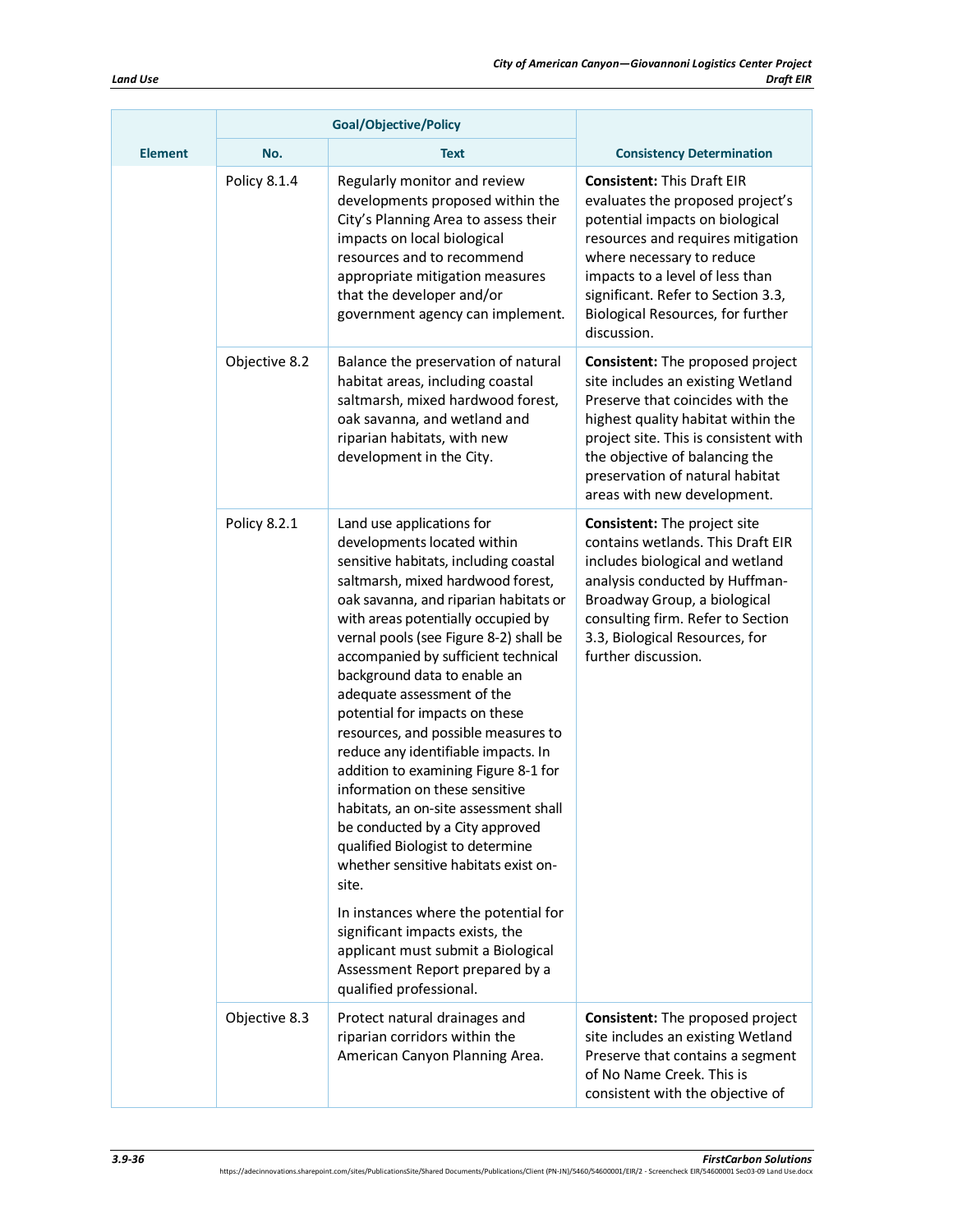|                | <b>Goal/Objective/Policy</b> |                                                                                                                                                                                                                                                                                                                                                                                                                                                                                                                                                                                                                                                                                                                                                                                                                                                                                                                                                                                                                                                                                                                                                                                                                                                                                                                                                                                                                                                                                                                                                                                                       |                                                                                                                                                                                                                                                                                                                                                                                                                                                                                                                                                                                                                                                                                                                                                                                                                                                                                                                                          |
|----------------|------------------------------|-------------------------------------------------------------------------------------------------------------------------------------------------------------------------------------------------------------------------------------------------------------------------------------------------------------------------------------------------------------------------------------------------------------------------------------------------------------------------------------------------------------------------------------------------------------------------------------------------------------------------------------------------------------------------------------------------------------------------------------------------------------------------------------------------------------------------------------------------------------------------------------------------------------------------------------------------------------------------------------------------------------------------------------------------------------------------------------------------------------------------------------------------------------------------------------------------------------------------------------------------------------------------------------------------------------------------------------------------------------------------------------------------------------------------------------------------------------------------------------------------------------------------------------------------------------------------------------------------------|------------------------------------------------------------------------------------------------------------------------------------------------------------------------------------------------------------------------------------------------------------------------------------------------------------------------------------------------------------------------------------------------------------------------------------------------------------------------------------------------------------------------------------------------------------------------------------------------------------------------------------------------------------------------------------------------------------------------------------------------------------------------------------------------------------------------------------------------------------------------------------------------------------------------------------------|
| <b>Element</b> | No.                          | <b>Text</b>                                                                                                                                                                                                                                                                                                                                                                                                                                                                                                                                                                                                                                                                                                                                                                                                                                                                                                                                                                                                                                                                                                                                                                                                                                                                                                                                                                                                                                                                                                                                                                                           | <b>Consistency Determination</b>                                                                                                                                                                                                                                                                                                                                                                                                                                                                                                                                                                                                                                                                                                                                                                                                                                                                                                         |
|                |                              |                                                                                                                                                                                                                                                                                                                                                                                                                                                                                                                                                                                                                                                                                                                                                                                                                                                                                                                                                                                                                                                                                                                                                                                                                                                                                                                                                                                                                                                                                                                                                                                                       | protecting natural drainages and<br>riparian corridors.                                                                                                                                                                                                                                                                                                                                                                                                                                                                                                                                                                                                                                                                                                                                                                                                                                                                                  |
|                | Policy 8.3.1                 | Review proposed developments in<br>wetlands and riparian habitats to<br>evaluate their conformance with<br>the following policies and<br>standards:<br>a. The development plan shall fully<br>consider the nature of existing<br>biological resources and all<br>reasonable measures shall be<br>taken to avoid significant<br>impacts, including retention of<br>sufficient natural open space and<br>undeveloped buffer zones.<br>b. Development shall be designed<br>and sited to preserve<br>watercourses, riparian habitat,<br>vernal pools, and wetlands in<br>their natural condition, unless<br>these actions result in an<br>unfeasible project, in which case<br>habitat shall be replaced in<br>accord with subsection "g."<br>c. Where riparian corridors are<br>retained, they shall be protected<br>by an adequate buffer with a<br>minimum 100-foot protection<br>zone from the edge of the tree,<br>shrub, or herb canopy (see policy<br>$8.3.2$ ).<br>d. Development shall incorporate<br>habitat linkages (wildlife<br>corridors) to adjacent open<br>spaces, where appropriate and<br>feasible.<br>e. Development shall incorporate<br>fences, walls, vegetative cover, or<br>other measures to adequately<br>buffer habitat areas, linkages or<br>corridors from built environment.<br>f. Roads and utilities shall be<br>located and designed such that<br>conflicts with biological<br>resources, habitat areas, linkages<br>or corridors are avoided where<br>feasible.<br>g. Future development shall utilize<br>appropriate open space or<br>conservation easements in order | <b>Consistent:</b> The proposed project<br>is designed in a manner to locate<br>buildings and infrastructure away<br>from the highest quality wetlands<br>that are located in the western<br>portion of the site. The highest<br>quality wetlands are located<br>within an existing Wetland<br>Preserve. Finally, the reach of No<br>Name Creek located within the<br>project site is within the existing<br>Wetland Preserve. The wetlands<br>impacted by the project cannot be<br>avoided due to their location;<br>however, their loss would be<br>offset through the creation of<br>compensatory wetlands in the<br>preserve. Lastly, the proposed<br>project would be required to<br>obtain approvals from USACE,<br>CDFW, and Regional Water<br>Quality Control Board (RWQCB)<br>and adhere to all provisions of<br>those permits. For these reasons,<br>the proposed project is consistent<br>with the provisions of this policy. |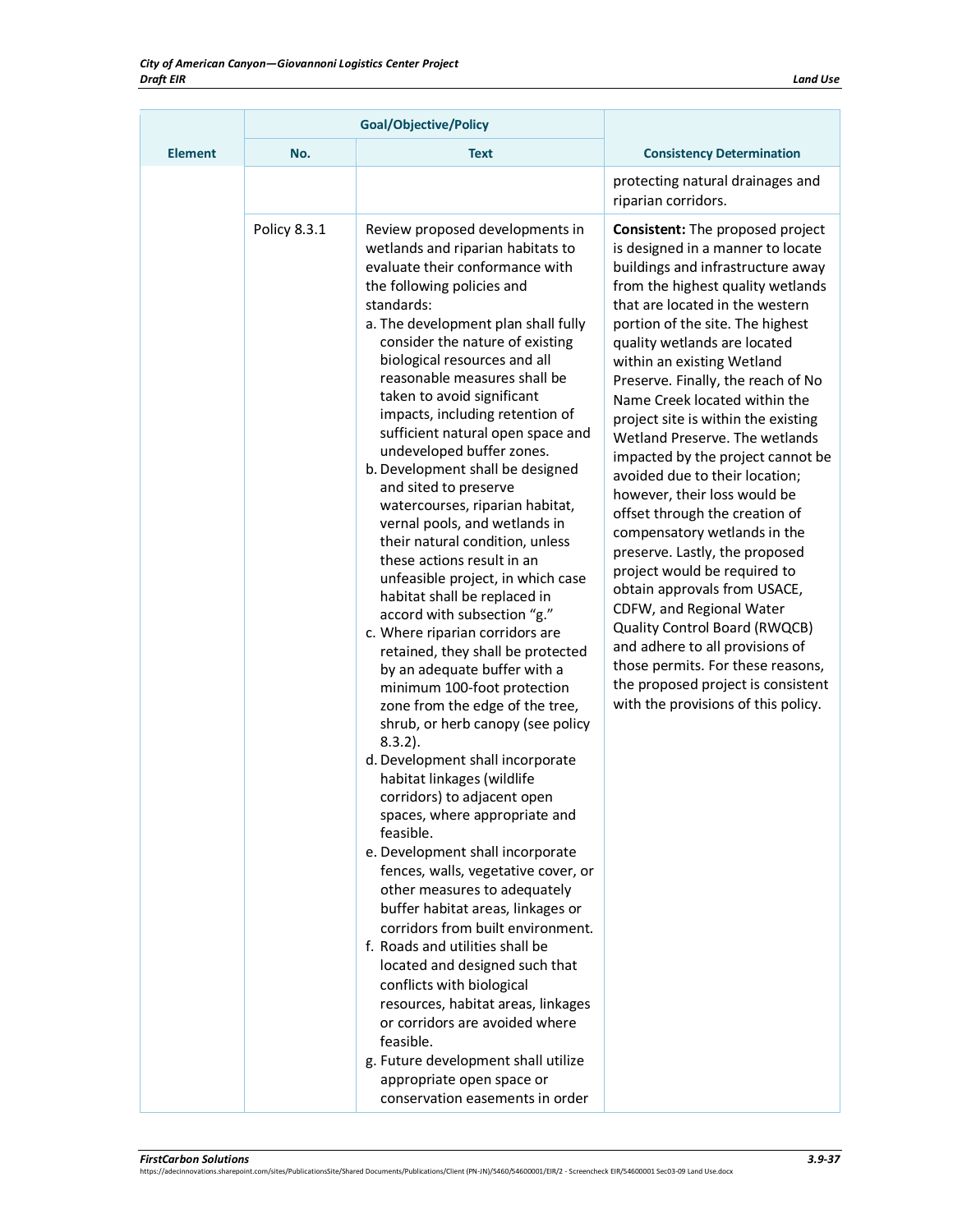|                | <b>Goal/Objective/Policy</b> |                                                                                                                                                                                                                                                                                                                                                                                                                                                                                                                                                                                                                                                                                                                                                                                                                                                                                                                                                                                                                                                                   |                                                                                                                                                                                                                                                                                                                                                                                                                                                                                                                                               |
|----------------|------------------------------|-------------------------------------------------------------------------------------------------------------------------------------------------------------------------------------------------------------------------------------------------------------------------------------------------------------------------------------------------------------------------------------------------------------------------------------------------------------------------------------------------------------------------------------------------------------------------------------------------------------------------------------------------------------------------------------------------------------------------------------------------------------------------------------------------------------------------------------------------------------------------------------------------------------------------------------------------------------------------------------------------------------------------------------------------------------------|-----------------------------------------------------------------------------------------------------------------------------------------------------------------------------------------------------------------------------------------------------------------------------------------------------------------------------------------------------------------------------------------------------------------------------------------------------------------------------------------------------------------------------------------------|
| <b>Element</b> | No.                          | <b>Text</b>                                                                                                                                                                                                                                                                                                                                                                                                                                                                                                                                                                                                                                                                                                                                                                                                                                                                                                                                                                                                                                                       | <b>Consistency Determination</b>                                                                                                                                                                                                                                                                                                                                                                                                                                                                                                              |
|                |                              | to protect sensitive species or<br>their habitats.<br>h. Future development shall<br>mitigate unavoidable adverse<br>impacts to waters of the United<br>States, wetlands and riparian<br>habitats (pursuant to the Federal<br>Clean Water Act and the<br>California Fish and Game Code,<br>Section 1600 et seq.) by<br>replacement on an in-kind basis.<br>Furthermore, replacement shall<br>be based on a ratio determined<br>by the California Department of<br>Fish and Game and/or Army Corp.<br>of Engineers in order to account<br>for the potentially diminished<br>habitat values of replacement<br>habitat. Such replacement should<br>occur on the original<br>development site, whenever<br>possible. Alternatively,<br>replacement can be effected,<br>subject to State and federal<br>regulatory approval, by creation<br>or restoration of replacement<br>habitats elsewhere (off-site but<br>preferably within the City's<br>Planning Area), protected in<br>perpetuity by provision for an<br>appropriate conservation<br>easement or dedication. |                                                                                                                                                                                                                                                                                                                                                                                                                                                                                                                                               |
|                | Policy 8.3.2                 | Prohibit development and grading<br>that alters the biological integrity of<br>the Riparian Corridors as depicted<br>on the Biological Habitats Map,<br>unless no feasible alternative exists<br>or the damaged habitat is replaced<br>with habitat of equivalent value.<br>Development that is permitted<br>within Riparian Corridors shall:<br>a. minimize removal of vegetation,<br>erosion, sedimentation and<br>runoff by appropriate protection<br>or vegetation and landscape;<br>b. provide for sufficient passage of<br>native and anadromous fish;<br>c. minimize wastewater discharges<br>and entrapment;                                                                                                                                                                                                                                                                                                                                                                                                                                              | <b>Consistent:</b> A segment of No<br>Name Creek is located within the<br>proposed Wetland Preserve. For<br>those riparian areas located<br>where development is proposed,<br>mitigation is proposed requiring<br>any impacted riparian areas to be<br>offset through restoration of<br>comparable habitat within the<br>Wetland Preserve. The features<br>impacted by the project cannot be<br>avoided due to their location;<br>however, their loss would be<br>offset through the creation of<br>compensatory features in the<br>preserve. |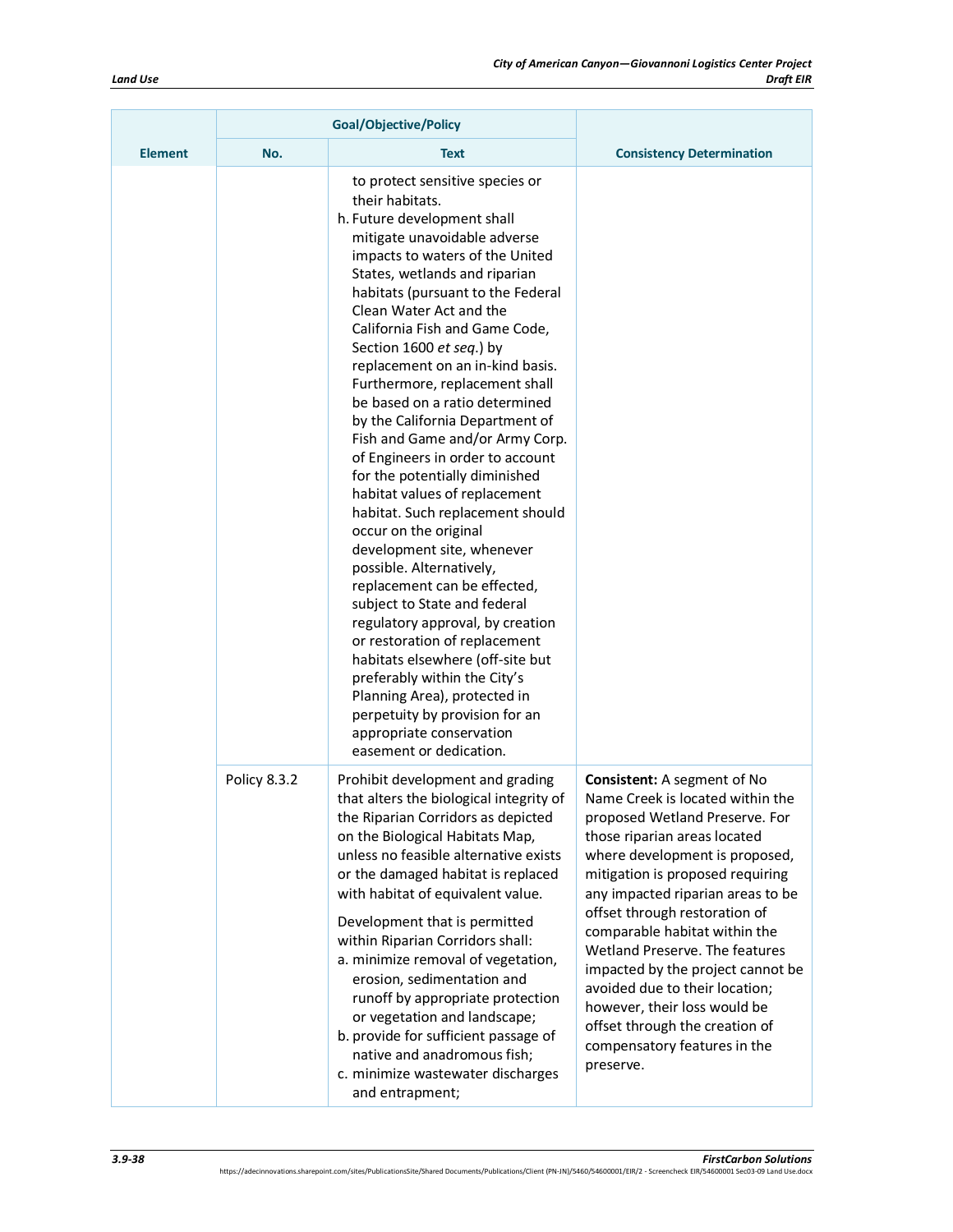| <b>Element</b> | No.          | <b>Text</b>                                                                                                                                                                                                                                                                                                                                                                                                                                                                                                                                                                                                                                                                                                                                                                  | <b>Consistency Determination</b>                                                                                                                                                                                                                                                                               |
|----------------|--------------|------------------------------------------------------------------------------------------------------------------------------------------------------------------------------------------------------------------------------------------------------------------------------------------------------------------------------------------------------------------------------------------------------------------------------------------------------------------------------------------------------------------------------------------------------------------------------------------------------------------------------------------------------------------------------------------------------------------------------------------------------------------------------|----------------------------------------------------------------------------------------------------------------------------------------------------------------------------------------------------------------------------------------------------------------------------------------------------------------|
|                |              | d. prevent ground water depletion<br>or substantial interference with<br>surface and subsurface flows;<br>e. provide for natural vegetation<br>buffers;<br>f. minimize the channelization of<br>streams and other watercourses;<br>g. provide for the enhancement of<br>riparian corridors.                                                                                                                                                                                                                                                                                                                                                                                                                                                                                  |                                                                                                                                                                                                                                                                                                                |
|                | Policy 8.3.3 | Permit only the following uses within<br>retained Riparian Corridors:<br>a. education and research,<br>excluding buildings and other<br>structures;<br>b. passive (non-motorized)<br>recreation;<br>c. trails and scenic overlooks on<br>public land(s) if located outside of<br>undeveloped buffer zones;<br>d. fish and wildlife management<br>activities;<br>e. necessary water supply projects;<br>f. resource consumptive uses as<br>provided for in the Fish and Game<br>Code and Title 14 of the<br>California Administrative Code;<br>g. flood control projects where no<br>other methods are available to<br>protect the public safety;<br>h. bridges when supports are not in<br>significant conflict with riparian<br>resources; and<br>i. underground utilities. | <b>Consistent: The proposed</b><br>Wetland Preserve that includes a<br>segment of No Name Creek would<br>be maintained and, consistent<br>with the approved Management<br>Plan, would be available for<br>education and research and<br>wildlife management activities.                                        |
|                | Policy 8.3.5 | Establish a network of open spaces<br>along the City's natural drainages<br>and riparian corridors and link<br>significant biological habitats. Any<br>recreational use of these areas shall<br>be designed to avoid damaging<br>sensitive habitat areas.                                                                                                                                                                                                                                                                                                                                                                                                                                                                                                                    | Consistent: The proposed<br>Wetland Preserve that includes a<br>segment of No Name Creek would<br>be maintained by the proposed<br>project. As such, it would be<br>consistent with the policy of<br>establishing of a network of open<br>spaces along the City's natural<br>drainages and riparian corridors. |
|                | Policy 8.3.6 | Preserve and integrate the City's<br>natural drainages in new<br>development, as opposed to their<br>channelization or undergrounding,<br>emphasizing opportunities for the<br>development of pedestrian paths                                                                                                                                                                                                                                                                                                                                                                                                                                                                                                                                                               | Consistent: The proposed<br>Wetland Preserve that includes a<br>segment of No Name Creek would<br>be maintained by the proposed<br>project. As such, it would be<br>consistent with the policy of                                                                                                              |

*FirstCarbon Solutions 3.9-39* https://adecinnovations.sharepoint.com/sites/PublicationsSite/Shared Documents/Publications/Client (PN-JN)/5460/54600001/EIR/2 - Screencheck EIR/54600001 Sec03-09 Land Use.docx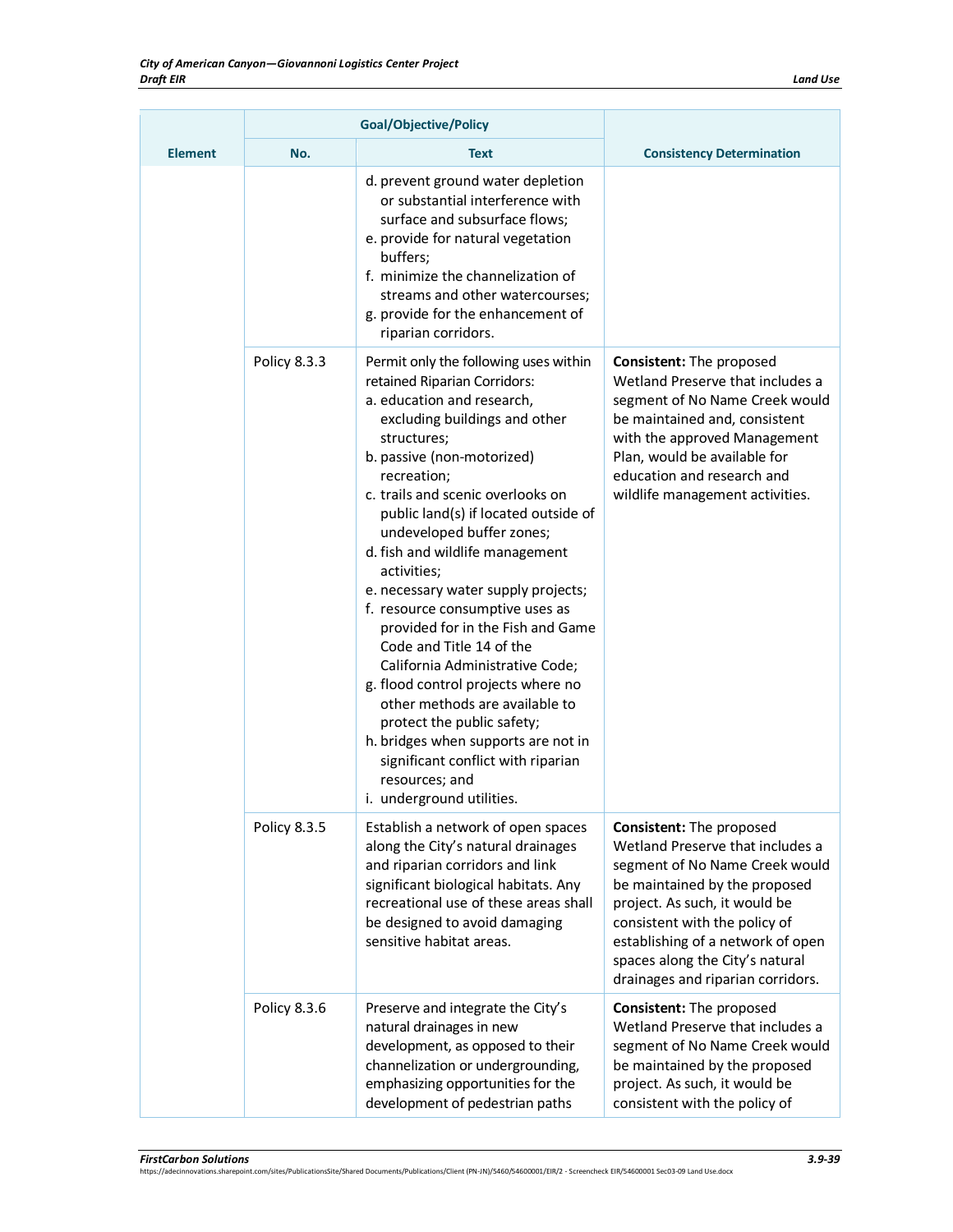|                | <b>Goal/Objective/Policy</b> |                                                                                                                                                                                                                                                                |                                                                                                                                                                                                                                                                                                                                                                                                                                                                                                                                                                                     |
|----------------|------------------------------|----------------------------------------------------------------------------------------------------------------------------------------------------------------------------------------------------------------------------------------------------------------|-------------------------------------------------------------------------------------------------------------------------------------------------------------------------------------------------------------------------------------------------------------------------------------------------------------------------------------------------------------------------------------------------------------------------------------------------------------------------------------------------------------------------------------------------------------------------------------|
| <b>Element</b> | No.                          | <b>Text</b>                                                                                                                                                                                                                                                    | <b>Consistency Determination</b>                                                                                                                                                                                                                                                                                                                                                                                                                                                                                                                                                    |
|                |                              | and greenbelts along their lengths<br>throughout the City.                                                                                                                                                                                                     | preserving and integrating natural<br>drainages in new development.                                                                                                                                                                                                                                                                                                                                                                                                                                                                                                                 |
|                | Objective 8.4                | Protect local vernal pools as well as<br>the habitats of endangered species<br>living within American Canyon's<br>Planning Area.                                                                                                                               | <b>Consistent: The proposed</b><br>Wetland Preserve that includes a<br>segment of No Name Creek would<br>be maintained by the proposed<br>project and would include vernal<br>pools and the highest quality<br>habitat with the project site. The<br>vernal pools impacted by the<br>project cannot be avoided due to<br>their location; however, their loss<br>would be offset through the<br>creation of compensatory<br>features in the preserve. As such,<br>it would be consistent with the<br>policy of protecting vernal pools<br>and habitats of special-status<br>species. |
|                | Policy 8.4.1                 | Require that development plans<br>incorporate all reasonable<br>mitigation measures to avoid<br>significantly impacting vernal pools<br>for projects located within<br>American Canyon's Planning Area.                                                        | Consistent: The proposed<br>Wetland Preserve that includes a<br>segment of No Name Creek would<br>be maintained by the proposed<br>project and would include vernal<br>pools. For those vernal pools<br>located where development is<br>proposed, mitigation is proposed<br>requiring any impacted resources<br>to be offset through restoration of<br>comparable habitat within the<br>Wetland Preserve.                                                                                                                                                                           |
|                | Policy 8.4.2                 | Preserve, where possible, the<br>habitat of several in-fact<br>endangered species, including those<br>shown on Figure 8-2 and listed in<br>Table 8-1, as well as those that may<br>be considered by the City in the<br>future.                                 | Consistent: The proposed<br>Wetland Preserve that includes a<br>segment of No Name Creek would<br>be maintained by the proposed<br>project and includes the highest<br>quality habitat for special-status<br>species with the project site. As<br>such, it would be consistent with<br>the policy of preserving habitats<br>of special-status species.                                                                                                                                                                                                                              |
| Geology        | Goal 9                       | Reduce the potential level of death,<br>injury, property damage, economic<br>and social dislocation (i.e., business<br>closures and homelessness due to<br>structural damage) and disruption<br>of vital services that could result<br>from earthquake damage. | <b>Consistent: The West Napa Fault</b><br>crosses the project site. This Draft<br>EIR requires mitigation measures<br>consisting of a fault investigation<br>study and compliance with the<br>latest adopted edition of the<br>California Building Standards Code                                                                                                                                                                                                                                                                                                                   |

**FirstCarbon Solutions**<br>https://adecinnovations.sharepoint.com/sites/PublicationsSite/Shared Documents/Publications/Client (PN-JN)/5460/54600001/EIR/2 - Screencheck EIR/54600001 Sec03-09 Land Use.docx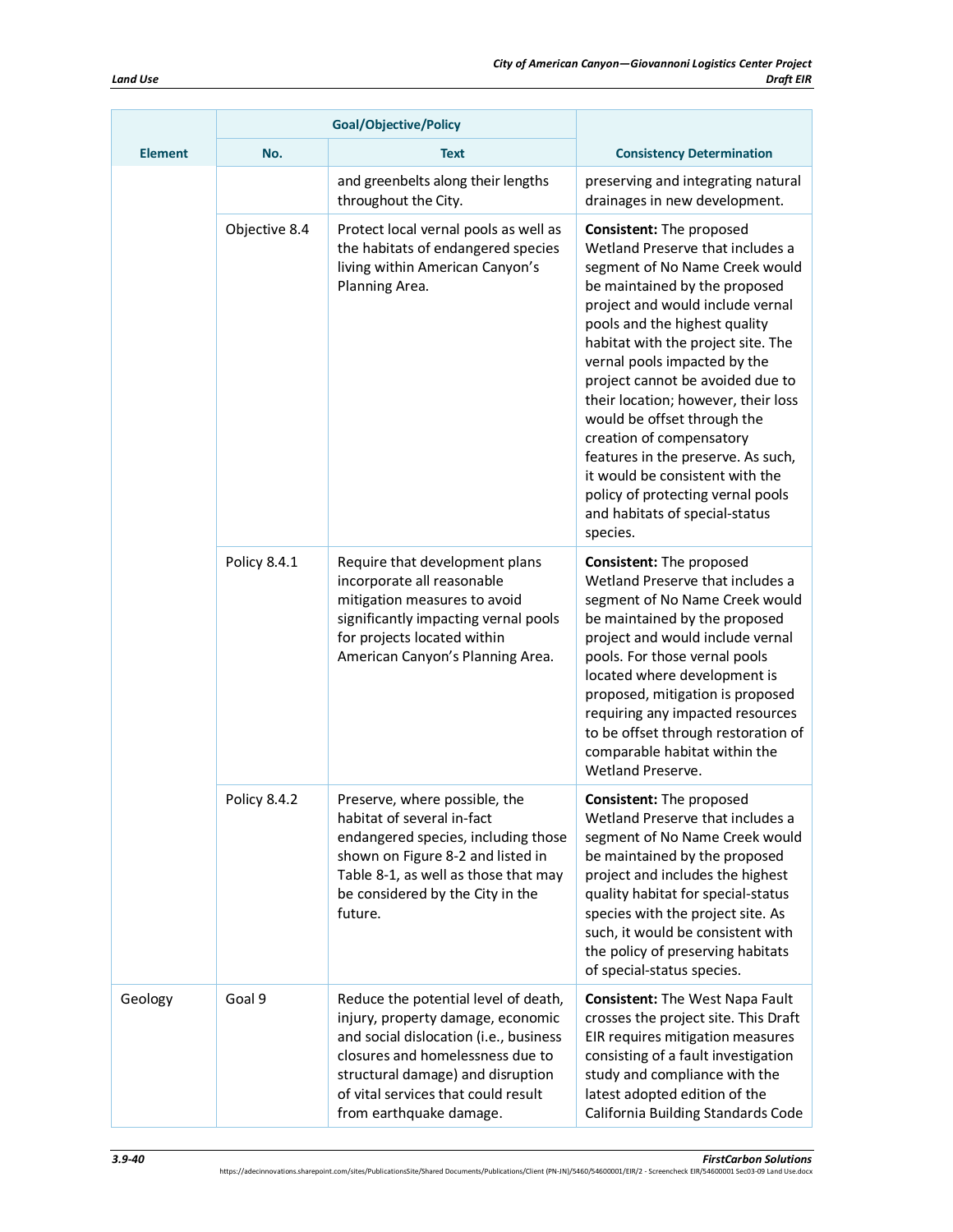|                |               | <b>Goal/Objective/Policy</b>                                                                                                                                                                                                                                                                                                                                                                                                                                                                                                    |                                                                                                                                                                                                                                                                                                                                                                                                                                                                   |
|----------------|---------------|---------------------------------------------------------------------------------------------------------------------------------------------------------------------------------------------------------------------------------------------------------------------------------------------------------------------------------------------------------------------------------------------------------------------------------------------------------------------------------------------------------------------------------|-------------------------------------------------------------------------------------------------------------------------------------------------------------------------------------------------------------------------------------------------------------------------------------------------------------------------------------------------------------------------------------------------------------------------------------------------------------------|
| <b>Element</b> | No.           | <b>Text</b>                                                                                                                                                                                                                                                                                                                                                                                                                                                                                                                     | <b>Consistency Determination</b>                                                                                                                                                                                                                                                                                                                                                                                                                                  |
|                |               |                                                                                                                                                                                                                                                                                                                                                                                                                                                                                                                                 | to reduce the potential level of<br>death, injury, property damage,<br>and economic and social<br>dislocation to acceptable levels.<br>Refer to Section 3.5, Geology,<br>Soils, and Seismicity, for further<br>discussion.                                                                                                                                                                                                                                        |
|                | Goal 9C       | Ensure that seismic, geologic, and<br>soils hazards that might affect areas<br>designated for human use or<br>habitation are properly mitigated or<br>avoided entirely prior to<br>development.                                                                                                                                                                                                                                                                                                                                 | <b>Consistent:</b> The West Napa Fault<br>crosses the project site. This Draft<br>EIR requires mitigation measures<br>consisting of a fault investigation<br>study and compliance with the<br>latest adopted edition of the<br>California Building Standards Code<br>to ensure that seismic hazards are<br>properly mitigated or avoided<br>entirely prior to development.<br>Refer to Section 3.5, Geology,<br>Soils, and Seismicity, for further<br>discussion. |
|                | Objective 9.1 | Protect life, ensure public safety,<br>substantially reduce the damage to<br>and ensure the orderly evacuation<br>of building occupants following a<br>seismic event.                                                                                                                                                                                                                                                                                                                                                           | <b>Consistent: The West Napa Fault</b><br>crosses the project site. This Draft<br>EIR requires mitigation measures<br>consisting of a fault investigation<br>study and compliance with the<br>latest adopted edition of the<br>California Building Standards Code<br>to protect life, ensure public<br>safety, and substantially reduce<br>damage to structures. Refer to<br>Section 3.5, Geology, Soils, and<br>Seismicity, for further discussion.              |
|                | Policy 9.1.1  | Promote the collection of relevant<br>data on fault location and the<br>history of fault displacement as a<br>basis for future refinement of fault<br>zone policies and development<br>standards. Particular attention<br>should be paid to the West Napa<br>Fault that is generally depicted in<br>Figure 9-1 and should be evaluated<br>in conjunction with proposed<br>development. Based on<br>predevelopment studies, limitations<br>on new development shall be<br>imposed if necessary in the<br>identified fault areas. | <b>Consistent:</b> The West Napa Fault<br>crosses the project site. This Draft<br>EIR requires mitigation measures<br>consisting of a fault investigation<br>study to determine to location of<br>the fault and identify appropriate<br>setbacks for project buildings. This<br>is consistent with the<br>requirements of this policy. Refer<br>to Section 3.5, Geology, Soils, and<br>Seismicity, for further discussion.                                        |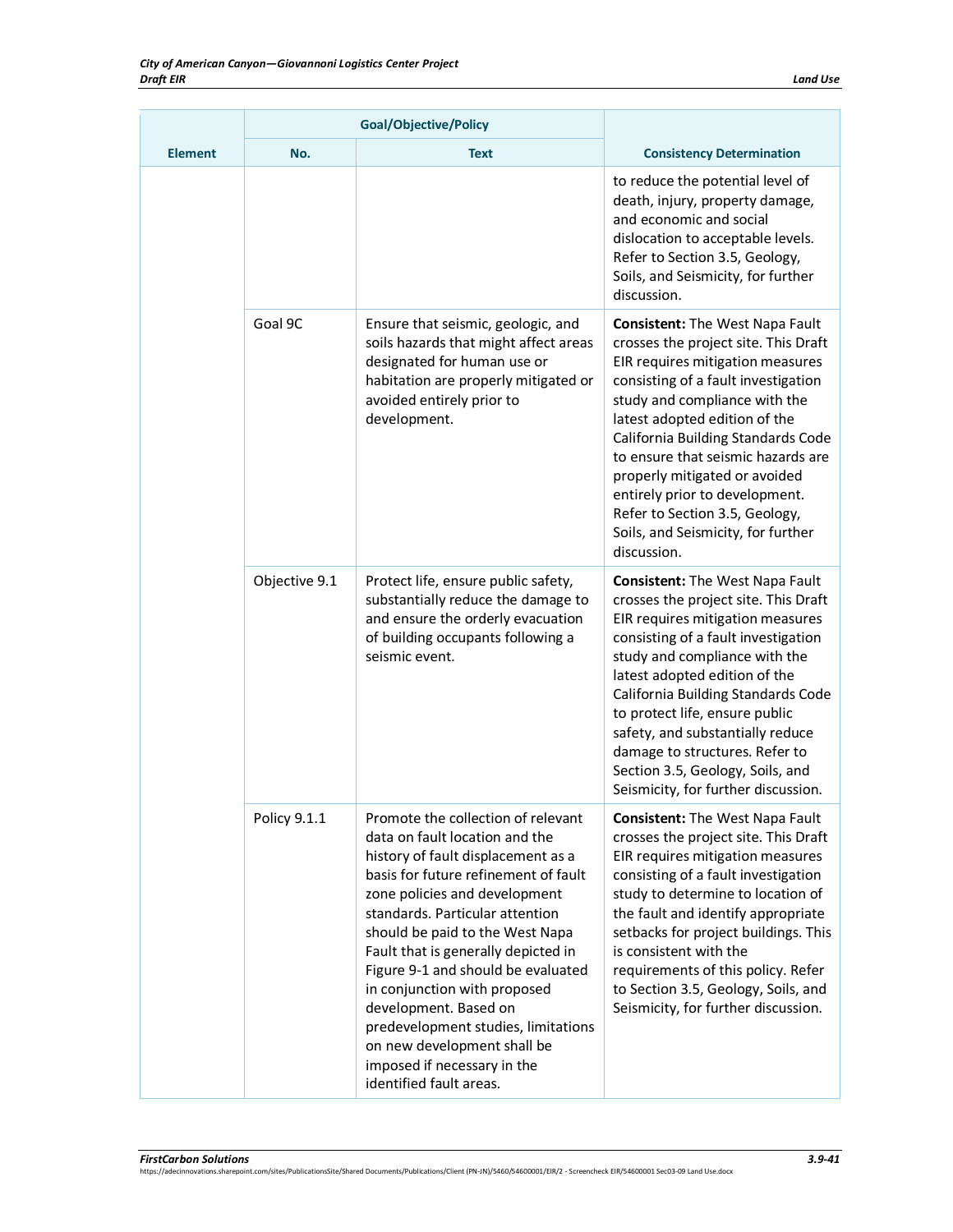|                | <b>Goal/Objective/Policy</b> |                                                                                                                                                                                                                                                                         |                                                                                                                                                                                                                                                                                                                                                                                                                                                                         |
|----------------|------------------------------|-------------------------------------------------------------------------------------------------------------------------------------------------------------------------------------------------------------------------------------------------------------------------|-------------------------------------------------------------------------------------------------------------------------------------------------------------------------------------------------------------------------------------------------------------------------------------------------------------------------------------------------------------------------------------------------------------------------------------------------------------------------|
| <b>Element</b> | No.                          | <b>Text</b>                                                                                                                                                                                                                                                             | <b>Consistency Determination</b>                                                                                                                                                                                                                                                                                                                                                                                                                                        |
|                | Policy 9.1.2                 | Implement mandatory<br>development restrictions and<br>investigation requirements (by the<br>State, under the Alquist-Priolo Act,<br>or by the City) on that portion of<br>the West Napa Fault zone located<br>within American Canyon and its<br>Planning Area.         | <b>Consistent:</b> The West Napa Fault<br>crosses the project site. This Draft<br>EIR requires mitigation measures<br>consisting of a fault investigation<br>study to determine to location of<br>the fault and identify appropriate<br>setbacks for project buildings in<br>accordance with the Alquist-Priolo<br>Act. This is consistent with the<br>requirements of this policy. Refer<br>to Section 3.5, Geology, Soils, and<br>Seismicity, for further discussion. |
|                | Policy 9.1.3                 | Require that any building intended<br>to have occupancy be located at<br>least 50 feet from either side of an<br>active or potentially active fault.                                                                                                                    | <b>Consistent: The West Napa Fault</b><br>crosses the project site. This Draft<br>EIR requires mitigation measures<br>consisting of a fault investigation<br>study to determine to location of<br>the fault and identify appropriate<br>setbacks for proposed project<br>buildings. This is consistent with<br>the requirements of this policy.<br>Refer to Section 3.5, Geology,<br>Soils, and Seismicity, for further<br>discussion.                                  |
|                | Objective 9.2                | Protect health and life safety, and<br>reduce the level of potential<br>property damage from the adverse<br>effects of strong seismic ground<br>shaking by implementing effective,<br>state-of-the-art standards for<br>seismic design of structures in the<br>City.    | <b>Consistent: This Draft EIR requires</b><br>compliance with the latest adopted<br>edition of the California Building<br>Standards Code to ensure that<br>strong seismic ground shaking<br>hazards are properly mitigated.<br>Refer to Section 3.5, Geology, Soils,<br>and Seismicity, for further<br>discussion.                                                                                                                                                      |
|                | Policy 9.2.1                 | Require that development be<br>designed in accordance with seismic<br>requirements of the Uniform<br>Building Code.                                                                                                                                                     | <b>Consistent: This Draft EIR requires</b><br>compliance with the latest<br>adopted edition of the California<br><b>Building Standards Code seismic</b><br>design requirements. Refer to<br>Section 3.5, Geology, Soils, and<br>Seismicity, for further discussion.                                                                                                                                                                                                     |
|                | Objective 9.3                | Protect life and essential lifelines<br>(e.g., gas, electricity, water), reduce<br>the risk of property damage due to<br>liquefaction, and promote the<br>collection of more complete<br>information on liquefaction<br>susceptibility throughout the<br>Planning Area. | <b>Consistent:</b> The project site is<br>underlain by geologic units and<br>soils that would not be<br>susceptible to liquefaction. Refer<br>to Section 3.5, Geology, Soils, and<br>Seismicity, for further discussion.                                                                                                                                                                                                                                                |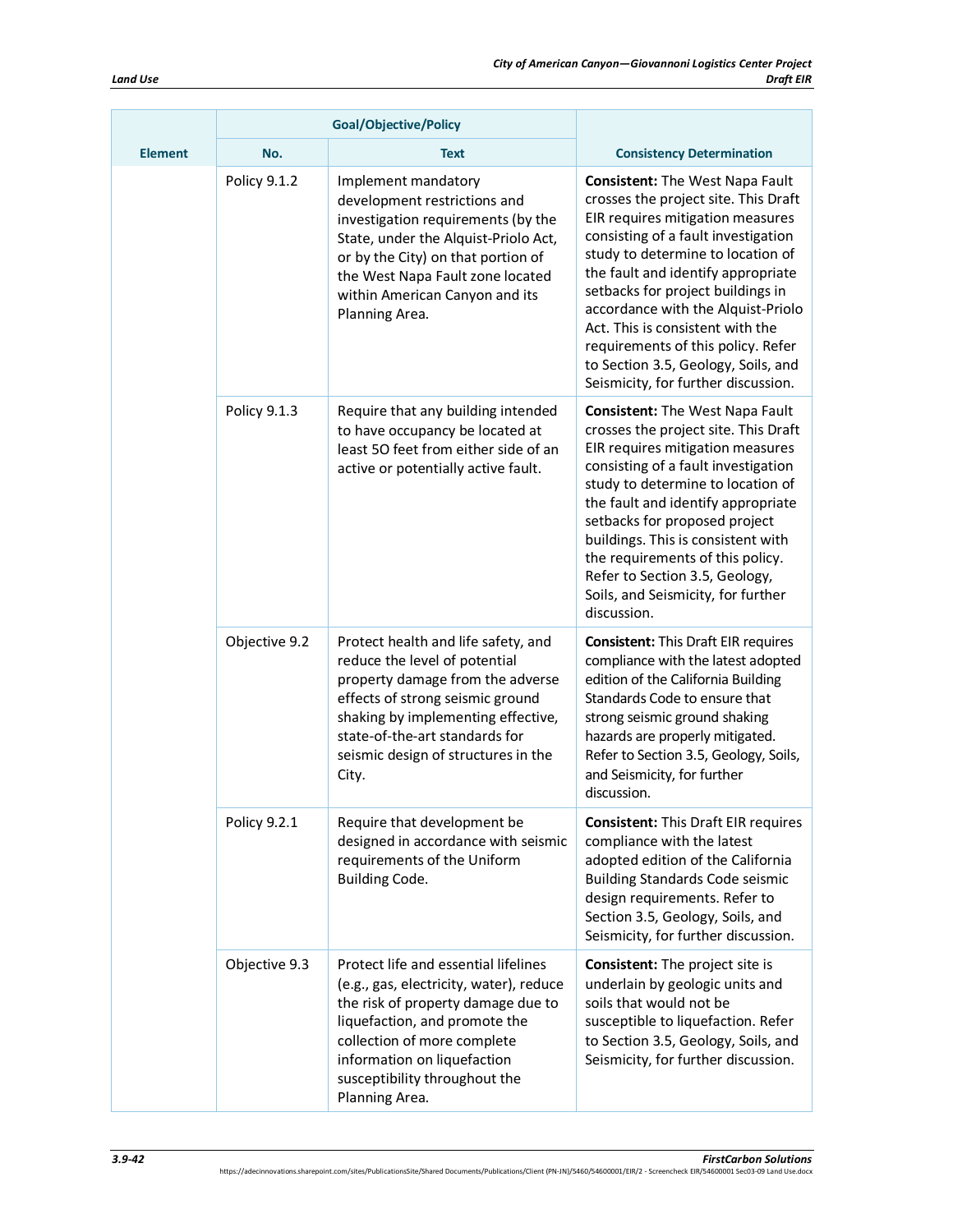|                  | <b>Goal/Objective/Policy</b> |                                                                                                                                                                                                                                                                                                                                 |                                                                                                                                                                                                                                                                                                                                                        |
|------------------|------------------------------|---------------------------------------------------------------------------------------------------------------------------------------------------------------------------------------------------------------------------------------------------------------------------------------------------------------------------------|--------------------------------------------------------------------------------------------------------------------------------------------------------------------------------------------------------------------------------------------------------------------------------------------------------------------------------------------------------|
| <b>Element</b>   | No.                          | <b>Text</b>                                                                                                                                                                                                                                                                                                                     | <b>Consistency Determination</b>                                                                                                                                                                                                                                                                                                                       |
|                  | Policy 9.3.1                 | Avoid development in areas with<br>known liquefaction risk. If these<br>areas cannot be avoided, require a<br>qualified geologist, hydrologist, or<br>civil engineer to determine the<br>liquefaction potential at proposed<br>development sites.                                                                               | <b>Consistent:</b> The project site is<br>underlain by geologic units and<br>soils that would not be<br>susceptible to liquefaction. Refer<br>to Section 3.5, Geology, Soils, and<br>Seismicity, for further discussion.                                                                                                                               |
|                  | Objective 9.6                | Minimize to the greatest extent<br>feasible the loss of life, serious<br>injuries, and major social and<br>economic disruption caused by the<br>collapse of, or severe damage to,<br>vulnerable structures (e.g.,<br>buildings, bridges, water storage<br>facilities, key railroad components)<br>resulting from an earthquake. | <b>Consistent: Project structures and</b><br>infrastructure would be designed<br>and constructed in accordance with<br>the latest adopted edition of the<br>California Building Standard Code's<br>seismic safety requirements.<br>Adherence to these standards<br>would minimize potential exposure<br>to disruptions associated with<br>earthquakes. |
| Flood<br>Hazards | Goal 10                      | Protect the lives and property of<br>American Canyon's residents and<br>visitors from flood hazards.                                                                                                                                                                                                                            | Consistent: The developable<br>portions of the project site are<br>located outside of a 100-year<br>flood hazard area. Therefore, the<br>proposed project's uses (including<br>employees) would not be exposed<br>to flood hazards.                                                                                                                    |
|                  | Objective 10.1               | Design both new development and<br>redevelopment projects in a<br>manner that minimizes hazards<br>associated with flooding.                                                                                                                                                                                                    | Consistent: The developable<br>portions of the project site are<br>located outside of a 100-year<br>flood hazard area. Therefore, the<br>proposed project's uses (including<br>employees) would not be exposed<br>to flood hazards.                                                                                                                    |
|                  | Policy 10.1.1                | Retain and enhance natural<br>watercourses, including perennial<br>and intermittent streams, as the<br>City's primary flood control<br>channels whenever feasible.                                                                                                                                                              | <b>Consistent:</b> The western portion<br>of the project site, which contains<br>areas located within a 100-year<br>flood hazard area, is protected<br>within the existing Wetland<br>Preserve. This is consistent with<br>the policy of retaining and<br>enhancing natural watercourses<br>as the City's primary flood control<br>channels.           |
|                  | Policy 10.1.4                | Ensure that stormwater drainage is<br>designed for peak flow conditions.                                                                                                                                                                                                                                                        | Consistent: The proposed<br>project's storm drainage system<br>would be designed in accordance<br>with the City's peak flow design<br>standards.                                                                                                                                                                                                       |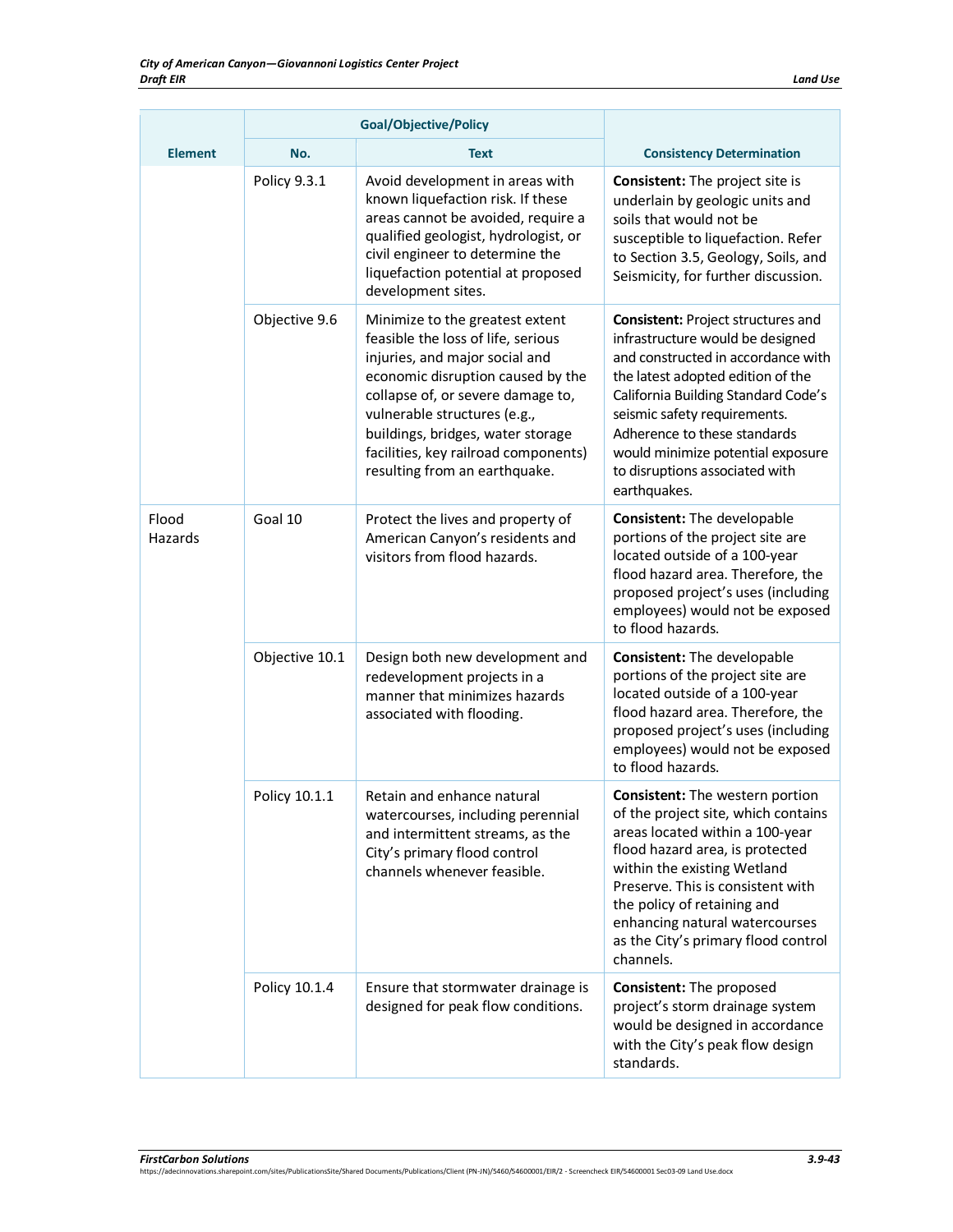|                | <b>Goal/Objective/Policy</b> |                                                                                                                                                                                                                                                                                                                                                                                                                                                                         |                                                                                                                                                                                                                                                                                                       |
|----------------|------------------------------|-------------------------------------------------------------------------------------------------------------------------------------------------------------------------------------------------------------------------------------------------------------------------------------------------------------------------------------------------------------------------------------------------------------------------------------------------------------------------|-------------------------------------------------------------------------------------------------------------------------------------------------------------------------------------------------------------------------------------------------------------------------------------------------------|
| <b>Element</b> | No.                          | Text                                                                                                                                                                                                                                                                                                                                                                                                                                                                    | <b>Consistency Determination</b>                                                                                                                                                                                                                                                                      |
|                | Policy 10.1.5                | Prohibit the development of<br>structures designed for human<br>occupancy within the 100-year<br>floodplain, unless flood hazards are<br>adequately mitigated. Mitigation can<br>be accomplished by building<br>foundations a minimum of one (1)<br>foot above the 100-year flood<br>elevation, or by other means<br>approved by the City Engineer (see<br>Figure 10-1).                                                                                                | <b>Consistent:</b> The developable<br>portions of the project site are<br>located outside of a 100-year<br>flood hazard area. Therefore, the<br>proposed project's structures<br>would not be located within the<br>100-year floodplain.                                                              |
|                | Policy 10.1.12               | Require that proposed developments<br>within the 100-year floodplain<br>submit information regarding the<br>flood hazard prepared by a qualified<br>Civil Engineer or Hydrologist.                                                                                                                                                                                                                                                                                      | <b>Consistent:</b> The developable<br>portions of the project site are<br>located outside of a 100-year flood<br>hazard area. The western portion<br>of the project site, which contains<br>areas located within a 100-year<br>flood hazard area, is located within<br>the proposed Wetland Preserve. |
|                | Policy 10.1.13               | Require that proposed<br>developments within the 100-year<br>floodplain submit plans to<br>adequately mitigate flood hazards<br>and demonstrate that such<br>improvements will not create or<br>increase downstream or upstream<br>flood hazards.                                                                                                                                                                                                                       | Consistent: The developable<br>portions of the project site are<br>located outside of a 100-year<br>flood hazard area. The western<br>portion of the project site, which<br>contains areas located within a<br>100-year flood hazard area, is<br>located within the proposed<br>Wetland Preserve.     |
| Noise          | Goal 11                      | Ensure that American Canyon's<br>existing and future residents,<br>employees and employers, as well as<br>visitors to the City, are protected<br>from the adverse human health and<br>environmental impacts of excessive<br>noise levels created by stationary and<br>ambient (intrusive) noise sources and<br>conditions. Take all necessary and<br>appropriate action to avoid or<br>mitigate the detrimental effects of<br>such excessive noise on the<br>community. | <b>Consistent: This Draft EIR includes</b><br>an evaluation of project-related<br>noise impacts. Mitigation is<br>proposed as necessary to achieve<br>acceptable noise levels. Refer to<br>Section 3.10, Noise, for further<br>discussion.                                                            |
|                | Objective 11.1               | Control both ambient and<br>stationary (intrusive) noise<br>conditions and impacts that may<br>occur in American Canyon. Maintain<br>base line information regarding<br>ambient and stationary noise<br>sources within the community.                                                                                                                                                                                                                                   | <b>Consistent: This Draft EIR includes</b><br>an evaluation of project-related<br>noise impacts including ambient<br>and stationary noise sources. Refer<br>to Section 3.10, Noise, for further<br>discussion.                                                                                        |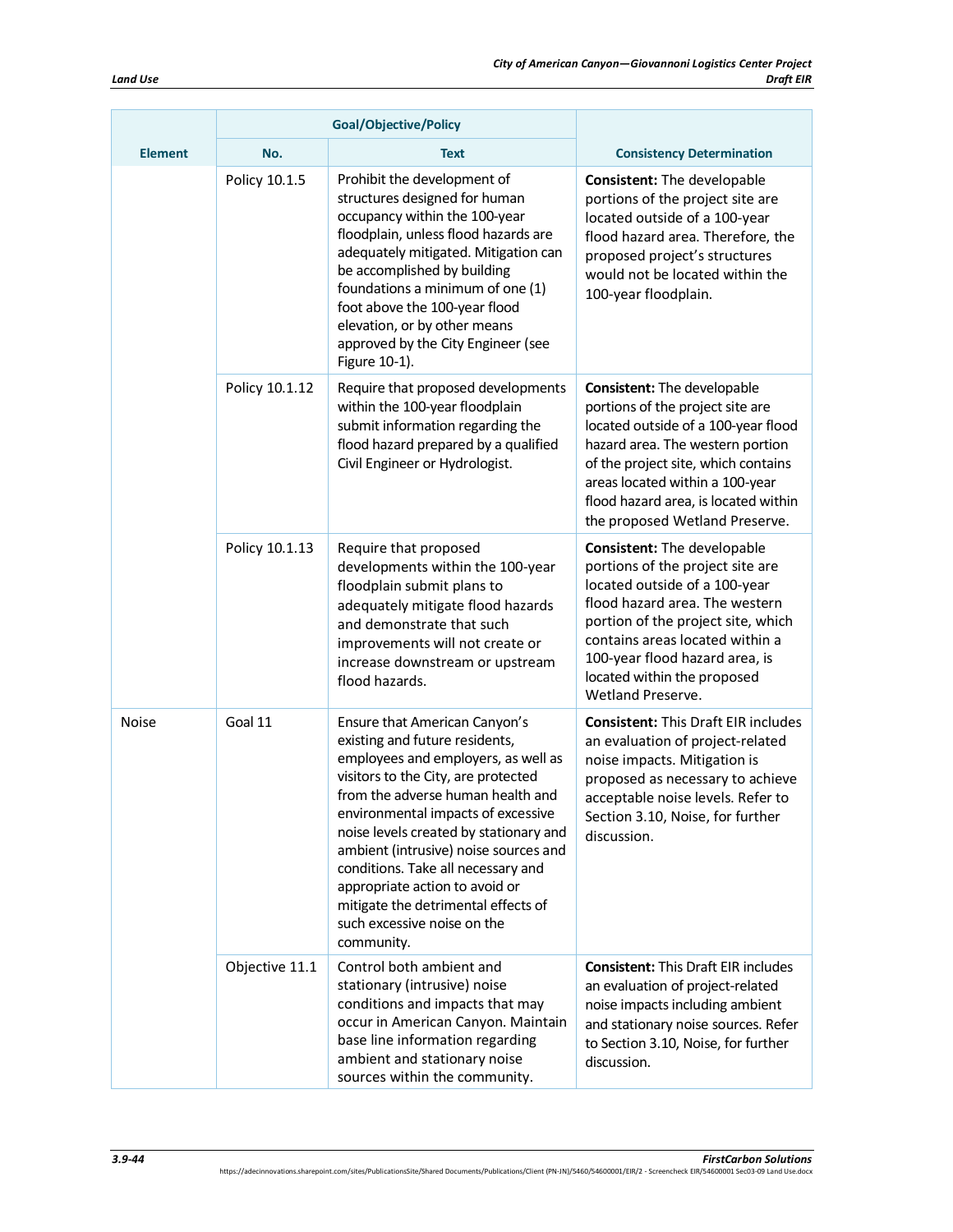|                | <b>Goal/Objective/Policy</b> |                                                                                                                                                                                                                                                                                                                                                                                                                                                         |                                                                                                                                                                                                                                                                                                                                                                                       |
|----------------|------------------------------|---------------------------------------------------------------------------------------------------------------------------------------------------------------------------------------------------------------------------------------------------------------------------------------------------------------------------------------------------------------------------------------------------------------------------------------------------------|---------------------------------------------------------------------------------------------------------------------------------------------------------------------------------------------------------------------------------------------------------------------------------------------------------------------------------------------------------------------------------------|
| <b>Element</b> | No.                          | <b>Text</b>                                                                                                                                                                                                                                                                                                                                                                                                                                             | <b>Consistency Determination</b>                                                                                                                                                                                                                                                                                                                                                      |
|                | Policy 11.1.1                | Promote noise compatible land use<br>relationships by implementing the<br>noise standards identified in Figure<br>11-2, to be utilized for design<br>purposes in new development and<br>for establishing a program to<br>attenuate existing noise problems.                                                                                                                                                                                             | <b>Consistent: This Draft EIR includes</b><br>an evaluation of project-related<br>noise impacts and assesses noise<br>levels against the standards<br>identified in Figure 11-2 to<br>determine whether significant<br>impacts would occur. Mitigation is<br>proposed as necessary to achieve<br>acceptable noise levels. Refer to<br>Section 3.10, Noise, for further<br>discussion. |
|                | Policy 11.1.2                | Monitor and update available data<br>regarding the community's ambient<br>and stationary noise levels.                                                                                                                                                                                                                                                                                                                                                  | <b>Consistent: This Draft EIR includes</b><br>an evaluation of project-related<br>noise impacts. As part of this<br>analysis, noise measurements<br>were taken in the project vicinity.<br>This is consistent with the policy of<br>monitoring and updating noise<br>level data. Refer to Section 3.10,<br>Noise, for further discussion.                                             |
|                | Objective 11.2               | Protect residents, employees, and<br>visitors to the community from<br>excessive noise exposure. If<br>possible, mitigate the adverse<br>impacts of existing or unavoidable<br>excessive noise on these same<br>groups.                                                                                                                                                                                                                                 | <b>Consistent: This Draft EIR includes</b><br>an evaluation of project-related<br>noise impacts. Mitigation is<br>proposed as necessary to achieve<br>acceptable noise levels. Refer to<br>Section 3.10, Noise, for further<br>discussion.                                                                                                                                            |
|                | Policy 11.2.1                | Require that new development for<br>locations in which the exterior or<br>interior noise levels indicated in<br>Figure 11-2 are likely to be<br>exceeded, submit a noise<br>attenuation study prepared by a<br>qualified acoustical engineer in<br>order to determine appropriate<br>mitigation measures.                                                                                                                                               | <b>Consistent:</b> The project site is not<br>located in any "Sensitive Noise<br>Areas" depicted on Figure 11-2.<br>Regardless, a noise analysis was<br>prepared for the proposed project<br>and mitigation is identified as<br>necessary. Refer to Section 3.10,<br>Noise, for further discussion.                                                                                   |
|                | Policy 11.2.4                | Require that new industrial,<br>commercial and related land uses,<br>or the expansion of these existing<br>land uses, demonstrate that they<br>would not directly cause ambient<br>noise levels to exceed an exterior<br>Ldn of 65 dB(A) in areas containing<br>housing, schools, health care<br>facilities, or other "noise-sensitive"<br>land uses. Additionally, require that<br>potentially significant noise<br>generators, including uses such as | <b>Consistent:</b> The project site is<br>located in the Green Island<br>Business Park, which contains<br>noise-tolerant nonresidential<br>uses. There are no nearby noise-<br>sensitive receptors. The proposed<br>project would not have the<br>potential to increase ambient<br>noise levels above 65 dBA Ldn.                                                                     |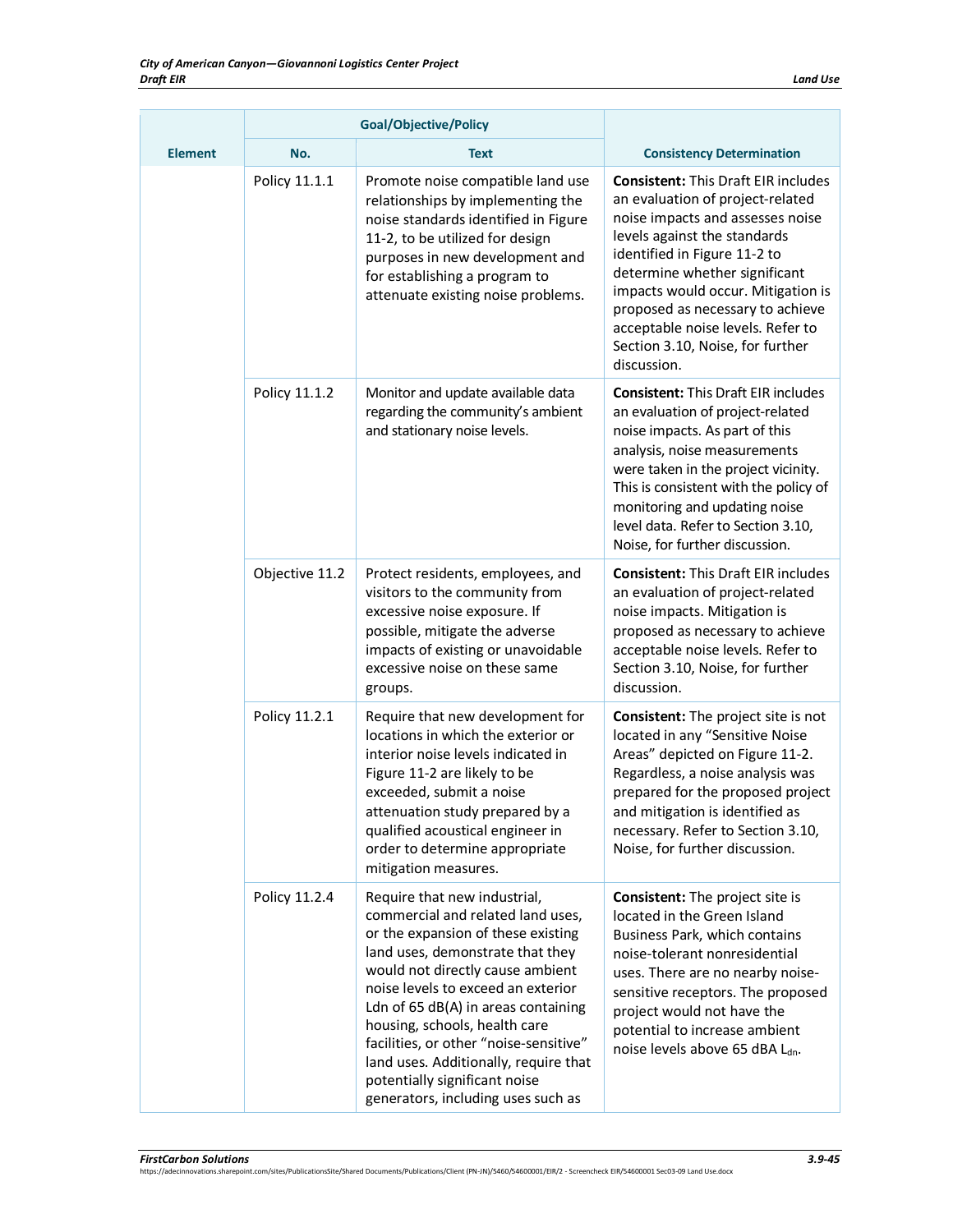|                |                | <b>Goal/Objective/Policy</b>                                                                                                                                                                                                                                                                                                                                                                                                                                                                                                                                                                                                                                                                                                                                                                            |                                                                                                                                                                                                                                                                                                                                                                                                                               |
|----------------|----------------|---------------------------------------------------------------------------------------------------------------------------------------------------------------------------------------------------------------------------------------------------------------------------------------------------------------------------------------------------------------------------------------------------------------------------------------------------------------------------------------------------------------------------------------------------------------------------------------------------------------------------------------------------------------------------------------------------------------------------------------------------------------------------------------------------------|-------------------------------------------------------------------------------------------------------------------------------------------------------------------------------------------------------------------------------------------------------------------------------------------------------------------------------------------------------------------------------------------------------------------------------|
| <b>Element</b> | No.            | <b>Text</b>                                                                                                                                                                                                                                                                                                                                                                                                                                                                                                                                                                                                                                                                                                                                                                                             | <b>Consistency Determination</b>                                                                                                                                                                                                                                                                                                                                                                                              |
|                |                | night clubs that cause sporadic<br>noise intensities, submit noise<br>analyses prepared by an acoustical<br>expert that include specific<br>recommendations for mitigation<br>when: a) the project is located in<br>close proximity to noise-sensitive<br>land uses or land that is planned for<br>noise-sensitive land uses, or b) the<br>proposed noise source could violate<br>the noise provisions of the General<br>Plan or City Noise ordinance.                                                                                                                                                                                                                                                                                                                                                  |                                                                                                                                                                                                                                                                                                                                                                                                                               |
|                | Objective 11.3 | Minimize the adverse impacts of<br>traffic-generated noise on<br>residential and other "noise<br>sensitive" uses as depicted on<br>Figure 11-5.                                                                                                                                                                                                                                                                                                                                                                                                                                                                                                                                                                                                                                                         | <b>Consistent:</b> The project site is<br>located in the Green Island<br>Business Park and there are no<br>noise-sensitive uses within 1,000<br>feet of the project site. Moreover,<br>trucks traveling to and from the<br>project site would use Green Island<br>Road or Devlin Road and South<br>Kelly Road to reach SR-29 and SR-<br>12, which would avoid areas<br>designated for residential use by<br>the General Plan. |
|                | Policy 11.3.1  | Minimize motor vehicle noise<br>impacts from streets and highways<br>through proper route location and<br>sensitive roadway design by<br>employing the following strategies:<br>a. Consider the impacts of truck<br>routes, the effects of a variety of<br>truck traffic, and future motor<br>vehicle volumes on noise levels<br>adjacent to master planned<br>roadways when improvements to<br>the circulation system are planned.<br>b. Mitigate traffic volumes and<br>vehicle speed through residential<br>neighborhoods.<br>c. Work closely with the State of<br>California Department of<br>Transportation (Caltrans) in the<br>early stages of highway<br>improvements and design<br>modifications to ensure that<br>proper consideration is given to<br>potential noise impacts on the<br>City. | <b>Consistent:</b> The project site is<br>located in the Green Island<br><b>Business Park and trucks would</b><br>use Green Island Road or Devlin<br>Road and South Kelly Road to<br>reach SR-29 and SR-12. This<br>routing would avoid residential<br>areas and, therefore, would be<br>consistent with this policy.                                                                                                         |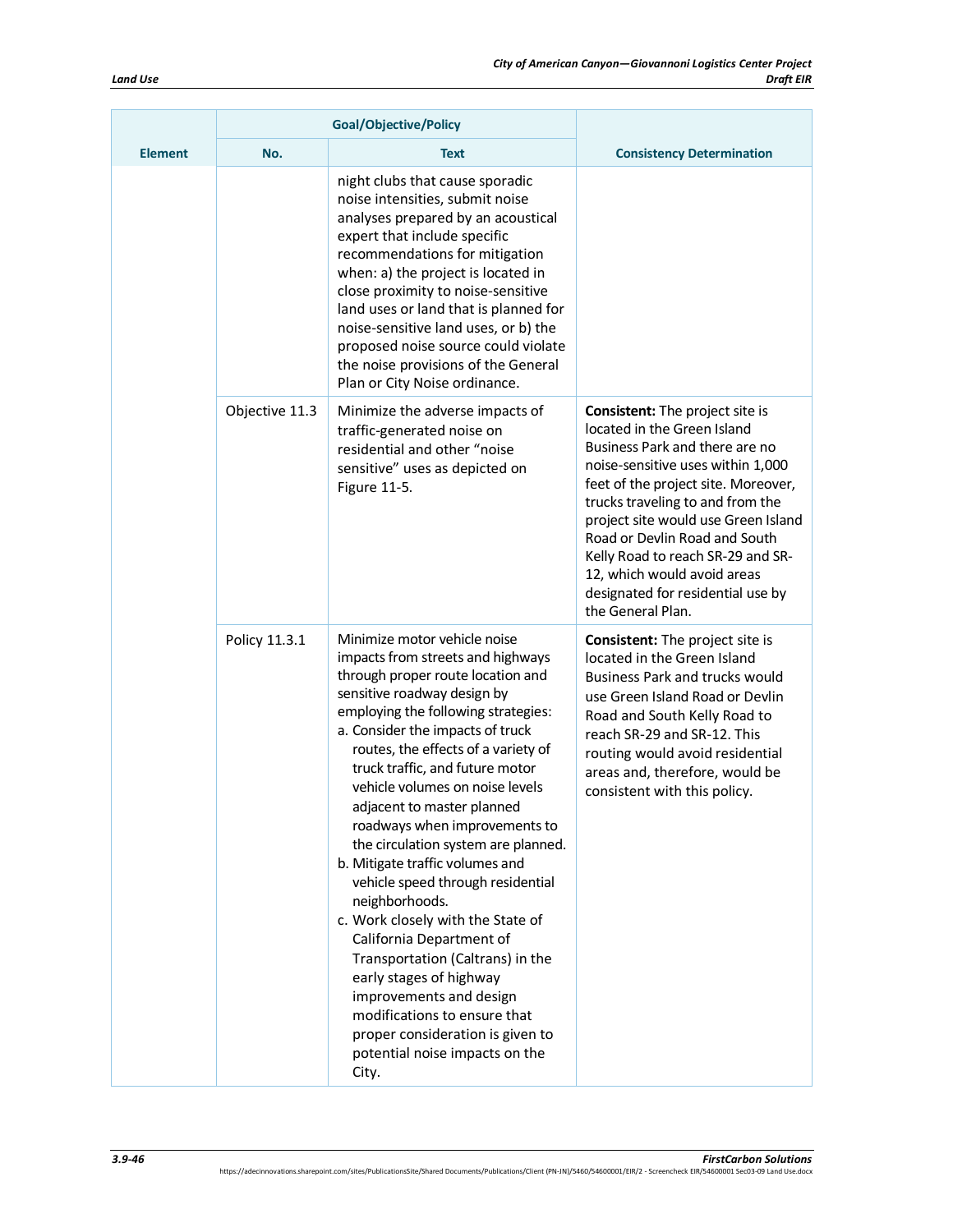|                | <b>Goal/Objective/Policy</b> |                                                                                                                                                                                                                                                |                                                                                                                                                                                                                                                                                                                                                           |
|----------------|------------------------------|------------------------------------------------------------------------------------------------------------------------------------------------------------------------------------------------------------------------------------------------|-----------------------------------------------------------------------------------------------------------------------------------------------------------------------------------------------------------------------------------------------------------------------------------------------------------------------------------------------------------|
| <b>Element</b> | No.                          | <b>Text</b>                                                                                                                                                                                                                                    | <b>Consistency Determination</b>                                                                                                                                                                                                                                                                                                                          |
|                | Policy 11.3.2                | Require that all new nonresidential<br>development design and configure<br>on-site ingress and egress points to<br>divert traffic (and its resultant<br>noise) away from "noise-sensitive"<br>land uses to the greatest degree<br>practicable. | <b>Consistent:</b> The project site is<br>located in the Green Island<br>Business Park, which contains<br>noise-tolerant nonresidential<br>uses. There are no nearby noise-<br>sensitive receptors. Thus, the<br>proposed project would not need<br>to configure ingress and egress<br>points to divert traffic away from<br>"noise-sensitive" land uses. |
|                | Policy 11.4.1                | Restrict the development of uses<br>located within the 65 CNEL contour<br>of Napa Airport to industrial,<br>agricultural, or other open space<br>uses (see Figure 11-5).                                                                       | <b>Consistent:</b> A portion of the project<br>site is located within the 65 dBA<br><b>CNEL contour of Napa County</b><br>Airport. The proposed project<br>consists of industrial uses and the<br>site includes an existing wetland<br>preserve use, which are "normally<br>acceptable" land use activities<br>within this noise contour.                 |
|                | Policy 11.4.2                | Require that development in the<br>vicinity of Napa Airport comply with<br>the noise standards contained in<br>the Airport Land Use Compatibility<br>Plan (ALUCP).                                                                             | <b>Consistent:</b> The Napa County<br>ALUCP identifies aviation noise<br>levels between 60 and 65 dBA<br>CNEL as "normally acceptable" for<br>warehouse uses. As such, the<br>proposed project would be<br>consistent with the ALUCP noise<br>standards.                                                                                                  |
|                | Objective 11.5               | Minimize noise spillover or<br>encroachment from commercial<br>and industrial land uses into<br>adjoining residential neighborhoods<br>or "noise-sensitive" uses.                                                                              | <b>Consistent:</b> The project site is<br>located in the Green Island<br>Business Park, which contains<br>noise-tolerant nonresidential<br>uses. As such, the proposed<br>project would not have the<br>potential to cause "spillover"<br>noise into adjoining residential<br>neighborhoods or "noise-<br>sensitive" uses.                                |
|                | Objective 11.7               | Minimize the impacts of<br>construction noise on adjacent<br>uses.                                                                                                                                                                             | <b>Consistent:</b> The project site is<br>located in the Green Island<br>Business Park, which contains<br>noise-tolerant nonresidential uses.<br>As such, surrounding land uses<br>would not experience intrusive<br>noise levels during project-related<br>construction activities.                                                                      |

Source: City of American Canyon 2021; FirstCarbon Solutions(FCS) 2021.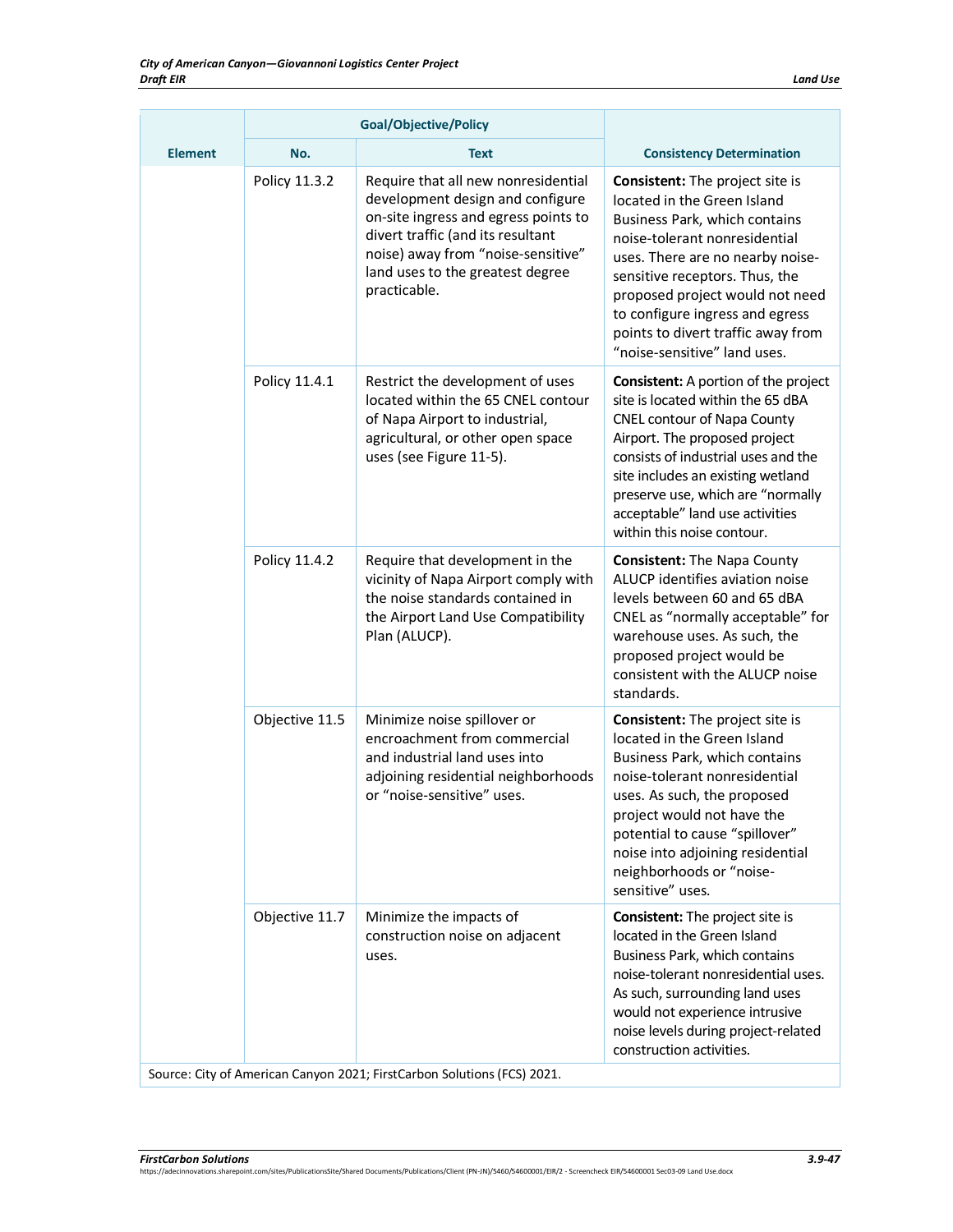# *Level of Significance Before Mitigation*

Less than significant impact.

#### *Mitigation Measures*

No mitigation is necessary.

## *Level of Significance After Mitigation*

Less than significant impact.

## **Municipal Code Consistency**

## **Impact LU-2: The proposed project would not conflict with the applicable provisions of the American Canyon Municipal Code.**

## *Impact Analysis*

The proposed project would consist of the development of up to 2.4 million square feet of high-cube warehouse on 163 acres. The remaining 45 acres would be preserved as wetlands.

#### *Phase 1*

The applicant has developed site design-level plans for Phase 1, the 94.7-acre area east of the Devlin Road extension. This area will support two high-cube warehouse buildings totaling 1,069,904 square feet. One of the buildings would be rail-served by the adjacent Napa Branch Line. Each building would provide docks, grade-level roll-up doors, and trailer parking stalls. The facility would be enclosed with a secure perimeter and access would be restricted to authorized users.

The Phase 1 end uses would be consistent with the types of permitted uses set forth in the Zoning Ordinance for the General Industrial zoning district. Additionally, Phase 1 would have a 0.26 FAR and would be within the Zoning Ordinance's allowable FAR of 0.50 for labor-intensive uses and FAR of 0.70 for low labor uses. The proposed high-cube warehouses would have 36 feet clear height and, thus, be within the 40-foot height limit set by the Zoning Ordinance. Impacts would be less than significant.

## *Phase 2*

Phase 2, the 113.1-acre area west of Devlin Road, is conceptually proposed for the remaining 1.3 million square feet of high-cube warehouse.

The Phase 2 end uses would be consistent with the types of permitted uses set forth in the Zoning Ordinance for the General Industrial zoning district. Additionally, Phase 2 would have a 0.26 FAR and would be within the General Plan's allowable FAR of 0.50 for labor-intensive uses and FAR of 0.70 for low labor uses. Impacts would be less than significant.

## *Level of Significance Before Mitigation*

Less than significant impact.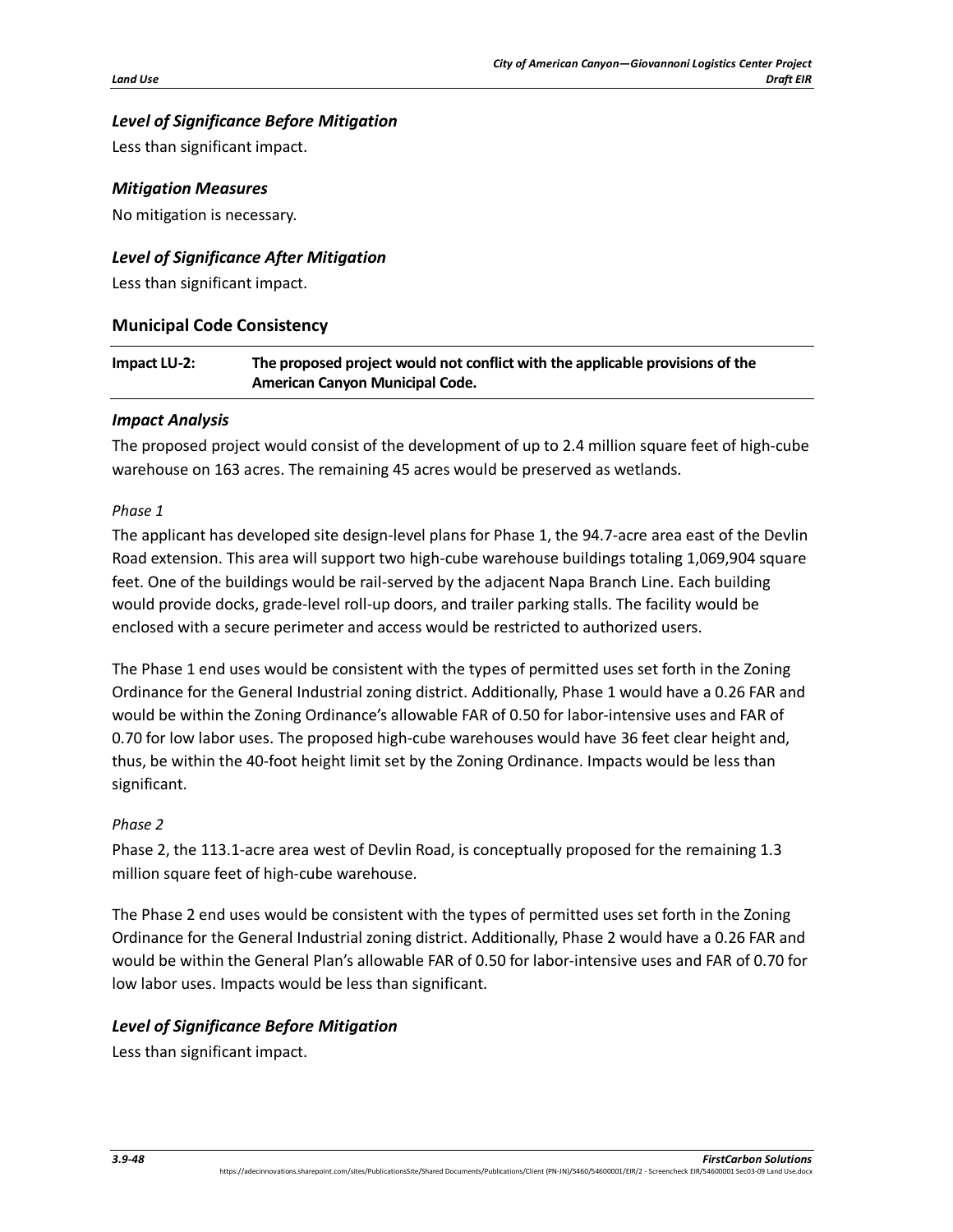## *Mitigation Measures*

No mitigation is necessary.

#### *Level of Significance After Mitigation*

Less than significant impact.

## **Airport Land Use Compatibility Plan Consistency**

## **Impact LU-3: The proposed project may conflict with the applicable provisions of the Napa County Airport Land Use Compatibility Plan.**

#### *Impact Analysis*

*Phases 1 and 2*

#### **Airport Land Use Compatibility Review**

The project site falls within the Napa County Airport Land Use Compatibility Plan (ALUCP) Area.

The (ALUCP) establishes policies and compatibility zones addressing four key focus areas: noise, safety, airspace protection, and overflight. The (ALUCP) defines five compatibility zones that address the key focus areas in a composite manner:

- Zone A encompasses the Runway Protection Zones and areas lateral to the runway.
- Zone B includes the approach/departure zone where aircraft will be below 100 feet above ground.
- Zone C is defined by the extended approach/departure zone where aircraft will be below 300 feet above ground level.
- Zone D encompasses the common traffic pattern. These areas are routinely overflown by aircraft.
- Zone E includes the other airport environs and defines the Airport's influence area and ALUC's planning area.

The project site falls entirely within Zone D. Zone D is characterized by moderate risk, frequent noise intrusion and routine overflights below 1,000 feet above ground level. The ALUCP indicates that warehousing, low intensity light industrial uses and office uses are normally acceptable uses. ALUCP Table 3-2, Airport Vicinity Land Use Compatibility Criteria, establishes maximum densities for indoor and outdoor uses. Within Zone D, indoor uses are limited to no more than 100 people per net acre. Uses with an outdoor component can have up to 150 per net acre. The ALUCP does not limit the number of people that can be clustered in any one acre of the parcel within Zone D. Net acreage is defined as the total site area inclusive of parking areas and landscaping, less the area dedicated for streets.

Additionally, the ALUCP prohibits residential uses and uses posing hazards to flight. Hazards to flight include objects that penetrate FAR Part 77 airspace surfaces, uses that would attract large numbers of birds, and uses that would create smoke, glare, distracting lights, or electronic interference.

*FirstCarbon Solutions 3.9-49*

ht.com/sites/PublicationsSite/Shared Documents/Publications/Client (PN-JN)/5460/54600001/EIR/2 - Screencheck EIR/54600001 Sec03-09 Land Use.docx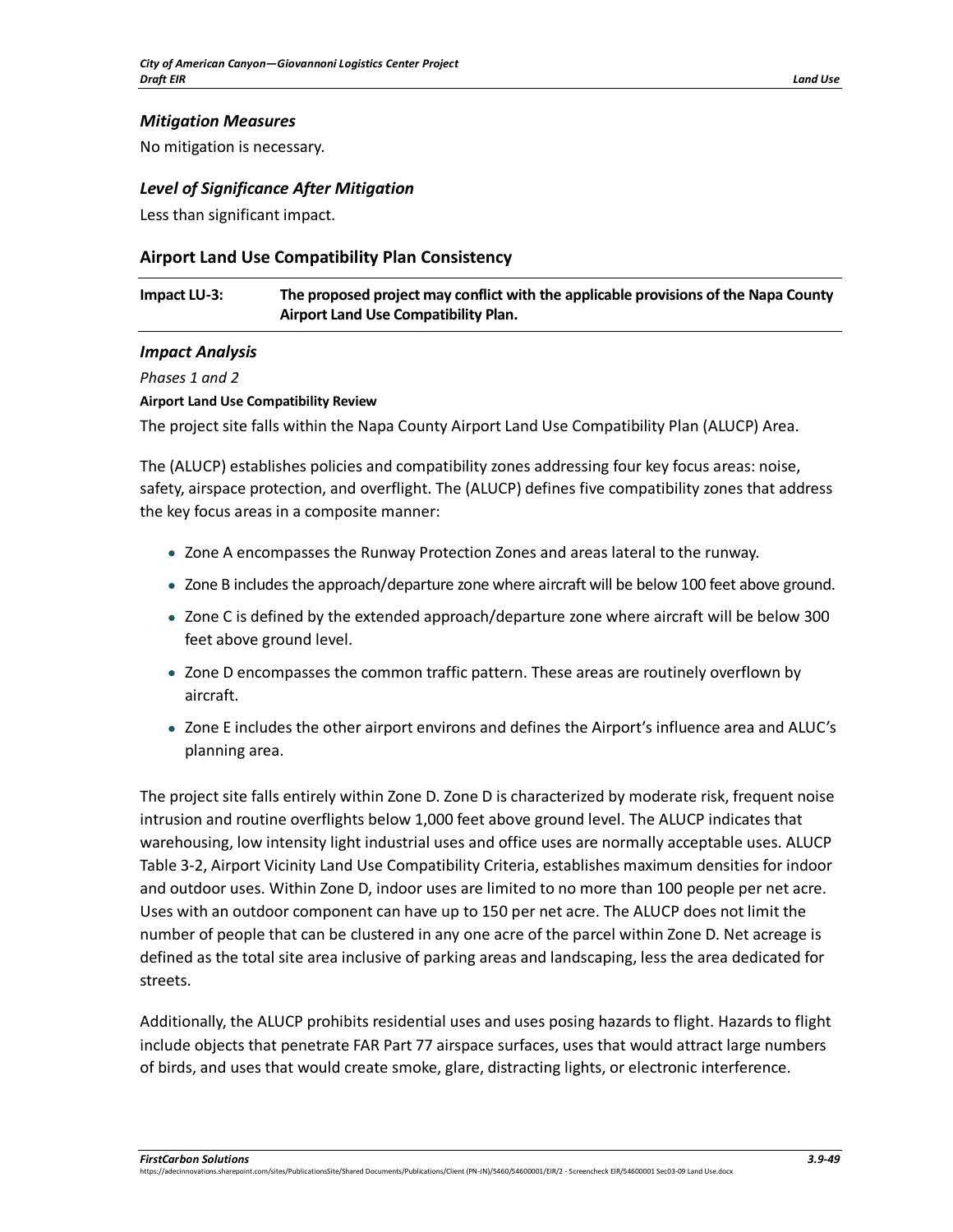The analysis that follows assesses the ALUCP density and airspace criteria that relate to the project site.

#### **Maximum Density**

The proposed project includes several buildings that would facilitate development of industrial uses, including warehousing, manufacturing, and general office uses. These land uses are generally consistent with ALUCP criteria, provided that the uses do not attract large concentrations of people.

The ALUCP sets forth maximum density criterion of 100 people per net acre for Zone D. The ALUCP identifies three methods for calculating density: (1) parking ordinance; (2) maximum occupancy; and (3) other methodologies in cases where density cannot be reasonably estimated based upon parking or square footage. The ALUCP identifies the parking ordinance methodology as the preferred method for calculating density.

In this case, the parking ordinance methodology would not be appropriate because parking stalls would be used for trailer storage,<sup>[1](#page-49-0)</sup> which provides no insight into the maximum number of persons on-site at any given time. Thus, it is not possible to meaningfully calculate density using the parking ordinance methodology.

The maximum occupancy methodology is most appropriate because it is based on typical Building Code occupancy limits, which can be calculated based on the known project characteristics. Because the ancillary office space within each building is the most intense use, it has been broken out separately from the warehouse use.<sup>[2](#page-49-1)</sup> Table 3.9-3 summarizes the maximum occupancy calculation.

| <b>Use</b>                                     | <b>Maximum Square Feet</b> | <b>Maximum Floor Area Allowances per Occupant</b><br>(California Building Code) | <b>Density</b><br>(Persons) |  |
|------------------------------------------------|----------------------------|---------------------------------------------------------------------------------|-----------------------------|--|
| Warehouse                                      | 2,304,000                  | 1 person/500 square feet (Gross)                                                | 4,608                       |  |
| <b>Ancillary Office</b>                        | 96,000                     | 1 person/100 square feet (Gross)                                                | 960                         |  |
| Total                                          | 2,400,000                  |                                                                                 | 5,568                       |  |
| Adjustment for Observed Occupancy (50 percent) |                            |                                                                                 |                             |  |
| <b>Adjusted Density</b>                        |                            |                                                                                 | 2,784                       |  |

Maximum Floor Area Allowances Per Occupant values obtained from California Airport Planning Land Use Handbook (Exhibit G1).

50 percent reduction applied to subtotal to reflect actual observed occupancy rates in accordance with California Airport Planning Land Use Handbook Guidance (Exhibit G2).

Source: FirstCarbon Solutions (FCS) 2021.

Notes:

<span id="page-49-0"></span> $1$  Warehouse end users typically have provisions in their contractual agreements with trucking companies that require empty trailers

<span id="page-49-1"></span>to be left on-site when loaded trailers are picked up.<br>Phase 1 is proposed for two warehouse buildings. Phase 2 was assumed to have as many as four warehouse buildings. Thus, 16,000 square feet of ancillary office per warehouse x 6 warehouses = 96,000 square feet.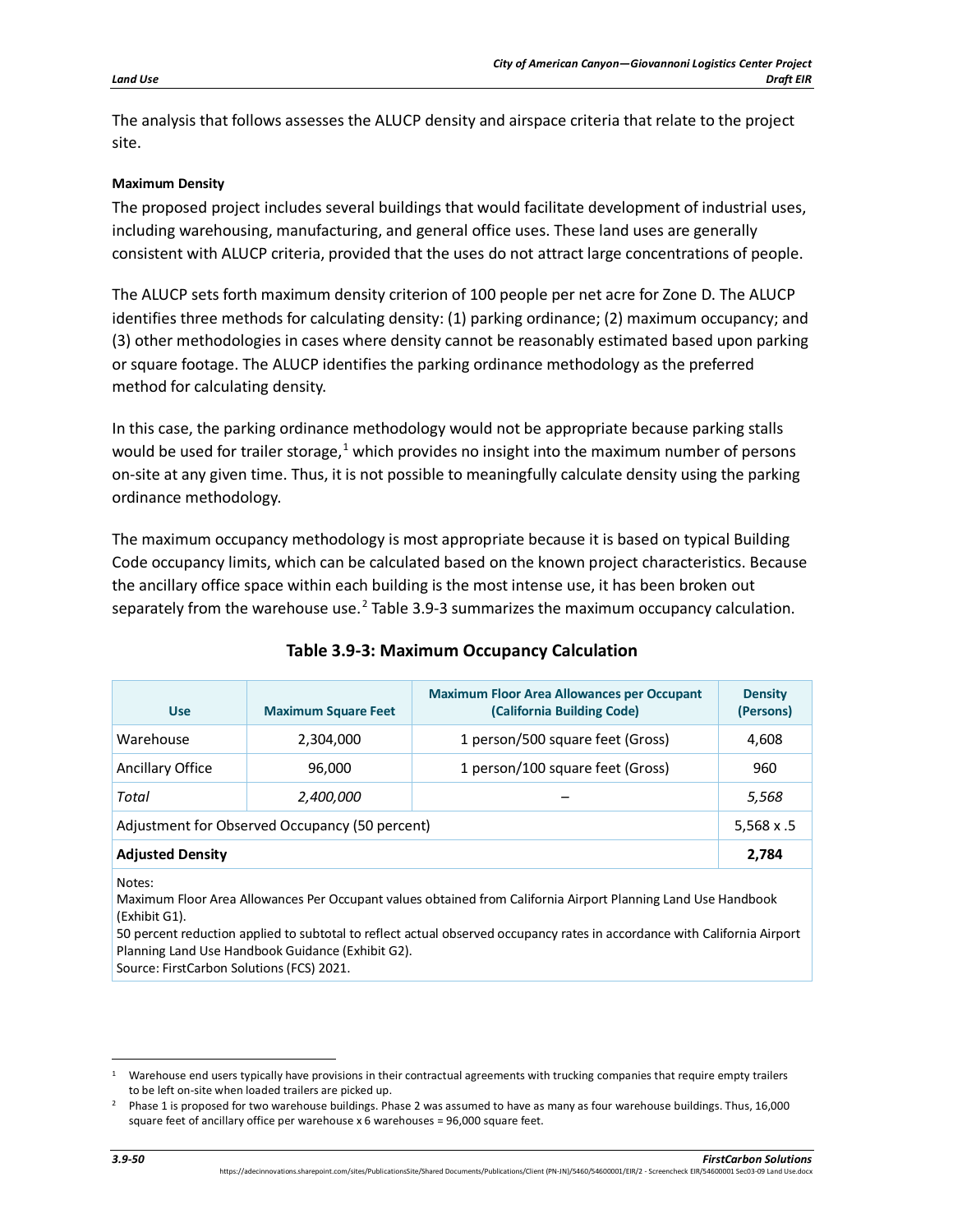Table 3.9-4 summarizes the maximum site density calculation. As shown in Table 3.9-4, the project complies with the density recommendation of no more than 100 persons per net acre. Note that the Caltrans Airport Land Use Planning Handbook was used as a technical resource in the context of the density calculations.

| <b>Maximum Site Density</b><br>(≤ 100 persons/acre) |                   |                                  |  |  |
|-----------------------------------------------------|-------------------|----------------------------------|--|--|
| <b>Calculation</b>                                  | <b>Density</b>    | <b>Maximum Allowable Density</b> |  |  |
| 2,784 persons $\div$ 163 acres                      | 17.1 persons/acre | 100.0 persons/acre               |  |  |
| Notes:<br>_ _ .<br>.                                |                   |                                  |  |  |

# **Table 3.9-4: Maximum Site Density Calculation**

Calculations follow guidance provided in Exhibit G2 of California Airport Planning Land Use Handbook. Source: FirstCarbon Solutions (FCS) 2021.

## **Wildlife Attractants**

Approximately 45 acres of the project site would be permanently preserved as a Wetland Preserve. This area contains wetlands that currently attract wildlife (e.g., avian species). Avian species are considered potential hazards to aviation activities due to the potential for bird strikes. The two aspects of the proposed project that have the greatest potential for creating aviation safety hazards are the open space area and the stormwater basins.

The open space area would represent the continuation of an existing condition. The proposed project would create new wetland features to offset those impacted as result of the proposed project. However, it would not substantially increase the bird attractant potential because the new compensatory wetlands represent a small portion of the total open space area. Thus, the proposed project would not introduce new aviation hazards in this respect.

The proposed stormwater basins would be designed to drain out within 48 hours of a 10-year storm event. This rapid drainage rate would minimize the amount of time the basins would hold standing water, which, in turn, would reduce their avian attractant attributes. Additionally, standing water would be prevalent in many areas in the project vicinity during and immediately after a storm event; thus, the basins would not represent a greater attractant in this respect. Moreover, the basins are not intended to hold water for extended periods or to be used as an aesthetic water feature.

Furthermore, the proposed project would result in an approximately 163-acre reduction in avian foraging habitat as a result of the development of the proposed structures and infrastructure. This would further minimize the avian attractant attributes of the project site relative to existing conditions.

Overall, the proposed project would not increase the avian attractant attributes of the project site or nearby areas under the Napa County Airport flight path compared to existing conditions.

The ALUCP indicates that projects that have the potential to attract wildlife are required to prepare a Wildlife Hazards Assessment. Accordingly, Mitigation Measure LU-3 requires the preparation of such an assessment and implementation of the recommendations into the design of the open space area.